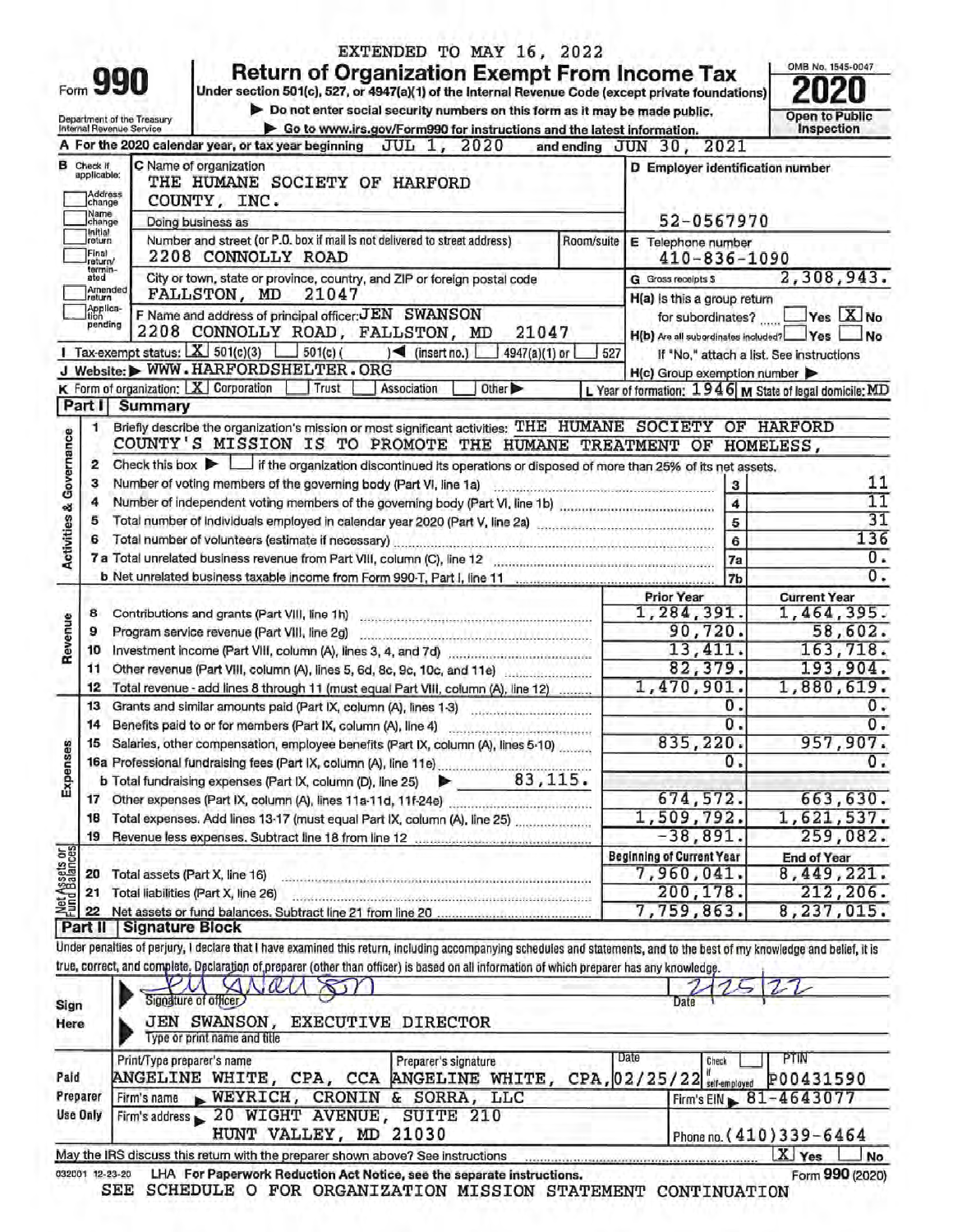|                | THE HUMANE SOCIETY OF HARFORD                                                                                                                             |
|----------------|-----------------------------------------------------------------------------------------------------------------------------------------------------------|
|                | 52-0567970<br>COUNTY, INC.<br>Page 2<br>Form 990 (2020)<br><b>Part III   Statement of Program Service Accomplishments</b>                                 |
|                |                                                                                                                                                           |
| $\mathbf{1}$   | Briefly describe the organization's mission:                                                                                                              |
|                | THE HUMANE SOCIETY OF HARFORD COUNTY'S MISSION IS TO PROMOTE THE                                                                                          |
|                | HUMANE TREATMENT OF HOMELESS, STRAY AND ABANDONED ANIMALS BY PROVIDING                                                                                    |
|                | SHELTER, CARE, ADOPTIONS AND COMMUNITY EDUCATION.                                                                                                         |
| $\overline{2}$ | Did the organization undertake any significant program services during the year which were not listed on the                                              |
|                | $\exists$ Yes $\boxed{\text{X}}$ No<br>prior Form 990 or 990-EZ?                                                                                          |
|                | If "Yes," describe these new services on Schedule O.                                                                                                      |
| 3              | $\overline{\ }$ Yes $\overline{\rm X}$ No<br>Did the organization cease conducting, or make significant changes in how it conducts, any program services? |
|                | If "Yes," describe these changes on Schedule O.                                                                                                           |
| 4              | Describe the organization's program service accomplishments for each of its three largest program services, as measured by expenses.                      |
|                | Section 501(c)(3) and 501(c)(4) organizations are required to report the amount of grants and allocations to others, the total expenses, and              |
|                | revenue, if any, for each program service reported.<br>$\overline{1,367,609}$ including grants of \$<br>58,602.                                           |
| 4a             | (Revenue \$<br>(Code:<br>CARE FOR STRAY, LOST, AND ABANDONED ANIMALS.                                                                                     |
|                |                                                                                                                                                           |
|                |                                                                                                                                                           |
|                |                                                                                                                                                           |
|                |                                                                                                                                                           |
|                |                                                                                                                                                           |
|                |                                                                                                                                                           |
|                |                                                                                                                                                           |
|                |                                                                                                                                                           |
|                |                                                                                                                                                           |
|                |                                                                                                                                                           |
| 4b             | $\overline{\phantom{a}}$<br>(Code:<br>(Expenses \$                                                                                                        |
|                | N/A                                                                                                                                                       |
|                |                                                                                                                                                           |
|                |                                                                                                                                                           |
|                |                                                                                                                                                           |
|                |                                                                                                                                                           |
|                |                                                                                                                                                           |
|                |                                                                                                                                                           |
|                |                                                                                                                                                           |
|                |                                                                                                                                                           |
|                |                                                                                                                                                           |
| 4с             | ) (Revenue \$<br>(Code:<br>) (Expenses \$<br>including grants of \$                                                                                       |
|                | N/A                                                                                                                                                       |
|                |                                                                                                                                                           |
|                |                                                                                                                                                           |
|                |                                                                                                                                                           |
|                |                                                                                                                                                           |
|                |                                                                                                                                                           |
|                |                                                                                                                                                           |
|                |                                                                                                                                                           |
|                |                                                                                                                                                           |
|                |                                                                                                                                                           |
| 4d             | Other program services (Describe on Schedule O.)                                                                                                          |
|                | (Expenses \$<br>including grants of \$<br>(Revenue \$                                                                                                     |
|                | 1,367,609.<br>4e Total program service expenses                                                                                                           |
|                |                                                                                                                                                           |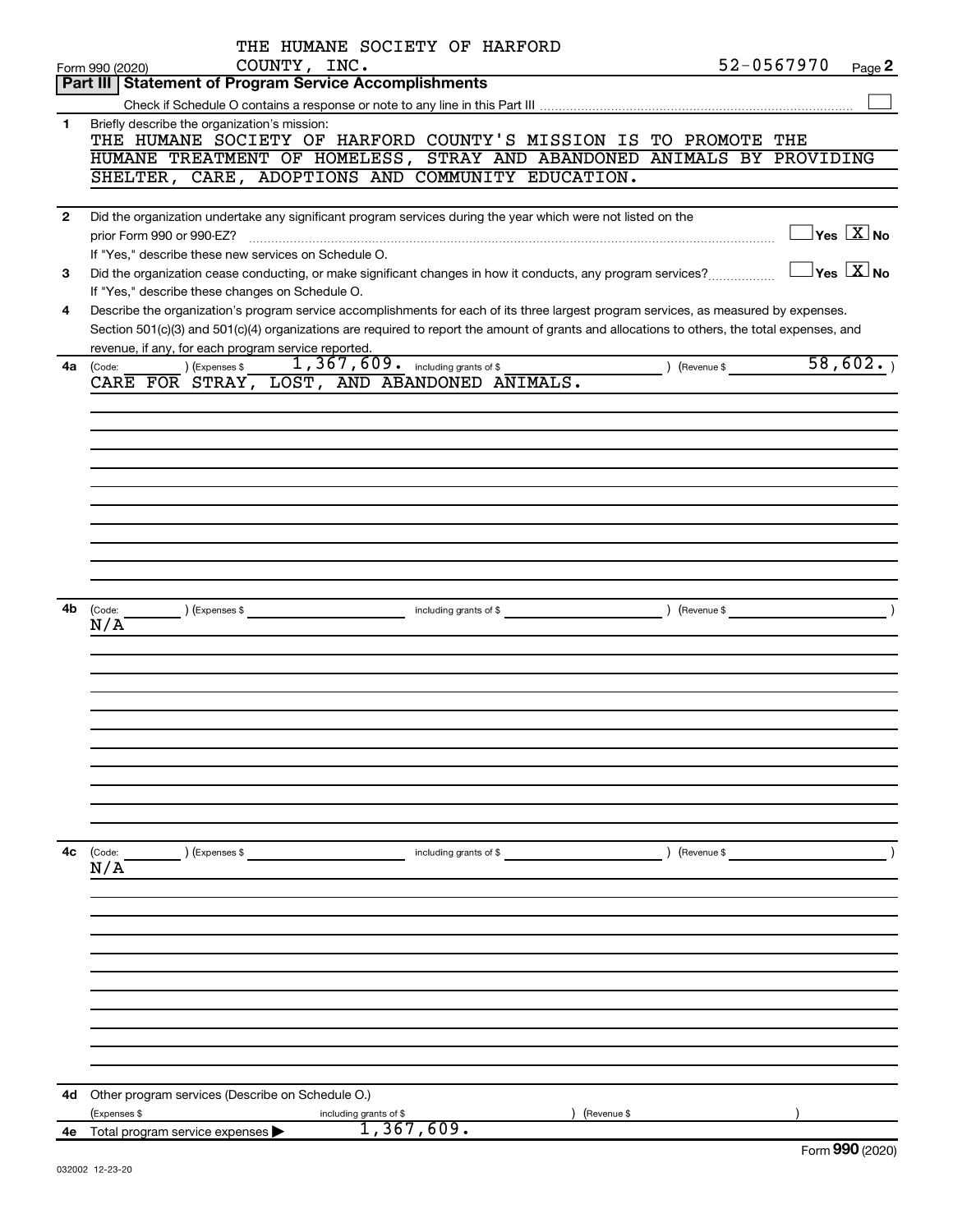**Part IV Checklist of Required Schedules**

|     |                                                                                                                                                                                                                                           |                 | Yes | No                    |
|-----|-------------------------------------------------------------------------------------------------------------------------------------------------------------------------------------------------------------------------------------------|-----------------|-----|-----------------------|
| 1.  | Is the organization described in section $501(c)(3)$ or $4947(a)(1)$ (other than a private foundation)?                                                                                                                                   |                 |     |                       |
|     | If "Yes," complete Schedule A                                                                                                                                                                                                             | 1               | x   |                       |
| 2   |                                                                                                                                                                                                                                           | $\mathbf{2}$    | x   |                       |
| 3   | Did the organization engage in direct or indirect political campaign activities on behalf of or in opposition to candidates for                                                                                                           |                 |     | x.                    |
|     | public office? If "Yes," complete Schedule C, Part I                                                                                                                                                                                      | 3               |     |                       |
| 4   | Section 501(c)(3) organizations. Did the organization engage in lobbying activities, or have a section 501(h) election in effect                                                                                                          |                 |     | x                     |
|     | Is the organization a section 501(c)(4), 501(c)(5), or 501(c)(6) organization that receives membership dues, assessments, or                                                                                                              | 4               |     |                       |
| 5   |                                                                                                                                                                                                                                           | 5               |     | x                     |
| 6   | Did the organization maintain any donor advised funds or any similar funds or accounts for which donors have the right to                                                                                                                 |                 |     |                       |
|     | provide advice on the distribution or investment of amounts in such funds or accounts? If "Yes," complete Schedule D, Part I                                                                                                              | 6               |     | x                     |
| 7   | Did the organization receive or hold a conservation easement, including easements to preserve open space,                                                                                                                                 |                 |     |                       |
|     |                                                                                                                                                                                                                                           | $\overline{7}$  |     | x                     |
| 8   | Did the organization maintain collections of works of art, historical treasures, or other similar assets? If "Yes," complete                                                                                                              |                 |     |                       |
|     |                                                                                                                                                                                                                                           | 8               |     | x                     |
| 9   | Did the organization report an amount in Part X, line 21, for escrow or custodial account liability, serve as a custodian for                                                                                                             |                 |     |                       |
|     | amounts not listed in Part X; or provide credit counseling, debt management, credit repair, or debt negotiation services?                                                                                                                 |                 |     |                       |
|     |                                                                                                                                                                                                                                           | 9               |     | x                     |
| 10  | Did the organization, directly or through a related organization, hold assets in donor-restricted endowments                                                                                                                              |                 |     |                       |
|     |                                                                                                                                                                                                                                           | 10              |     | x.                    |
| 11  | If the organization's answer to any of the following questions is "Yes," then complete Schedule D, Parts VI, VII, VIII, IX, or X                                                                                                          |                 |     |                       |
|     | as applicable.                                                                                                                                                                                                                            |                 |     |                       |
|     | a Did the organization report an amount for land, buildings, and equipment in Part X, line 10? If "Yes," complete Schedule D,                                                                                                             |                 |     |                       |
|     | Part VI                                                                                                                                                                                                                                   | 11a             | х   |                       |
|     | <b>b</b> Did the organization report an amount for investments - other securities in Part X, line 12, that is 5% or more of its total                                                                                                     |                 |     |                       |
|     |                                                                                                                                                                                                                                           | 11b             |     | x                     |
|     | c Did the organization report an amount for investments - program related in Part X, line 13, that is 5% or more of its total                                                                                                             |                 |     |                       |
|     | 11c                                                                                                                                                                                                                                       |                 |     | x                     |
|     | d Did the organization report an amount for other assets in Part X, line 15, that is 5% or more of its total assets reported in                                                                                                           |                 |     |                       |
|     |                                                                                                                                                                                                                                           | 11d             |     | x                     |
|     | e Did the organization report an amount for other liabilities in Part X, line 25? If "Yes," complete Schedule D, Part X                                                                                                                   | 11e             |     | X.                    |
| f.  | Did the organization's separate or consolidated financial statements for the tax year include a footnote that addresses                                                                                                                   |                 |     |                       |
|     | the organization's liability for uncertain tax positions under FIN 48 (ASC 740)? If "Yes," complete Schedule D, Part X                                                                                                                    | 11f             |     | x.                    |
|     | 12a Did the organization obtain separate, independent audited financial statements for the tax year? If "Yes," complete                                                                                                                   |                 | x   |                       |
|     | Schedule D, Parts XI and XII                                                                                                                                                                                                              | 12a             |     |                       |
|     | b Was the organization included in consolidated, independent audited financial statements for the tax year?<br>If "Yes," and if the organization answered "No" to line 12a, then completing Schedule D, Parts XI and XII is optional www. | 12 <sub>b</sub> |     | х                     |
| 13  | Is the organization a school described in section $170(b)(1)(A)(ii)?$ If "Yes," complete Schedule E                                                                                                                                       | 13              |     | $\overline{\text{x}}$ |
| 14a | Did the organization maintain an office, employees, or agents outside of the United States?                                                                                                                                               | 14a             |     | x                     |
|     | <b>b</b> Did the organization have aggregate revenues or expenses of more than \$10,000 from grantmaking, fundraising, business,                                                                                                          |                 |     |                       |
|     | investment, and program service activities outside the United States, or aggregate foreign investments valued at \$100,000                                                                                                                |                 |     |                       |
|     |                                                                                                                                                                                                                                           | 14b             |     | x                     |
| 15  | Did the organization report on Part IX, column (A), line 3, more than \$5,000 of grants or other assistance to or for any                                                                                                                 |                 |     |                       |
|     |                                                                                                                                                                                                                                           | 15              |     | x                     |
| 16  | Did the organization report on Part IX, column (A), line 3, more than \$5,000 of aggregate grants or other assistance to                                                                                                                  |                 |     |                       |
|     |                                                                                                                                                                                                                                           | 16              |     | x                     |
| 17  | Did the organization report a total of more than \$15,000 of expenses for professional fundraising services on Part IX,                                                                                                                   |                 |     |                       |
|     |                                                                                                                                                                                                                                           | 17              |     | x                     |
| 18  | Did the organization report more than \$15,000 total of fundraising event gross income and contributions on Part VIII, lines                                                                                                              |                 |     |                       |
|     |                                                                                                                                                                                                                                           | 18              | x   |                       |
| 19  | Did the organization report more than \$15,000 of gross income from gaming activities on Part VIII, line 9a? If "Yes,"                                                                                                                    |                 |     |                       |
|     |                                                                                                                                                                                                                                           | 19              |     | x                     |
|     |                                                                                                                                                                                                                                           | <b>20a</b>      |     | x                     |
|     |                                                                                                                                                                                                                                           | 20 <sub>b</sub> |     |                       |
| 21  | Did the organization report more than \$5,000 of grants or other assistance to any domestic organization or                                                                                                                               |                 |     |                       |
|     |                                                                                                                                                                                                                                           | 21              |     | X.                    |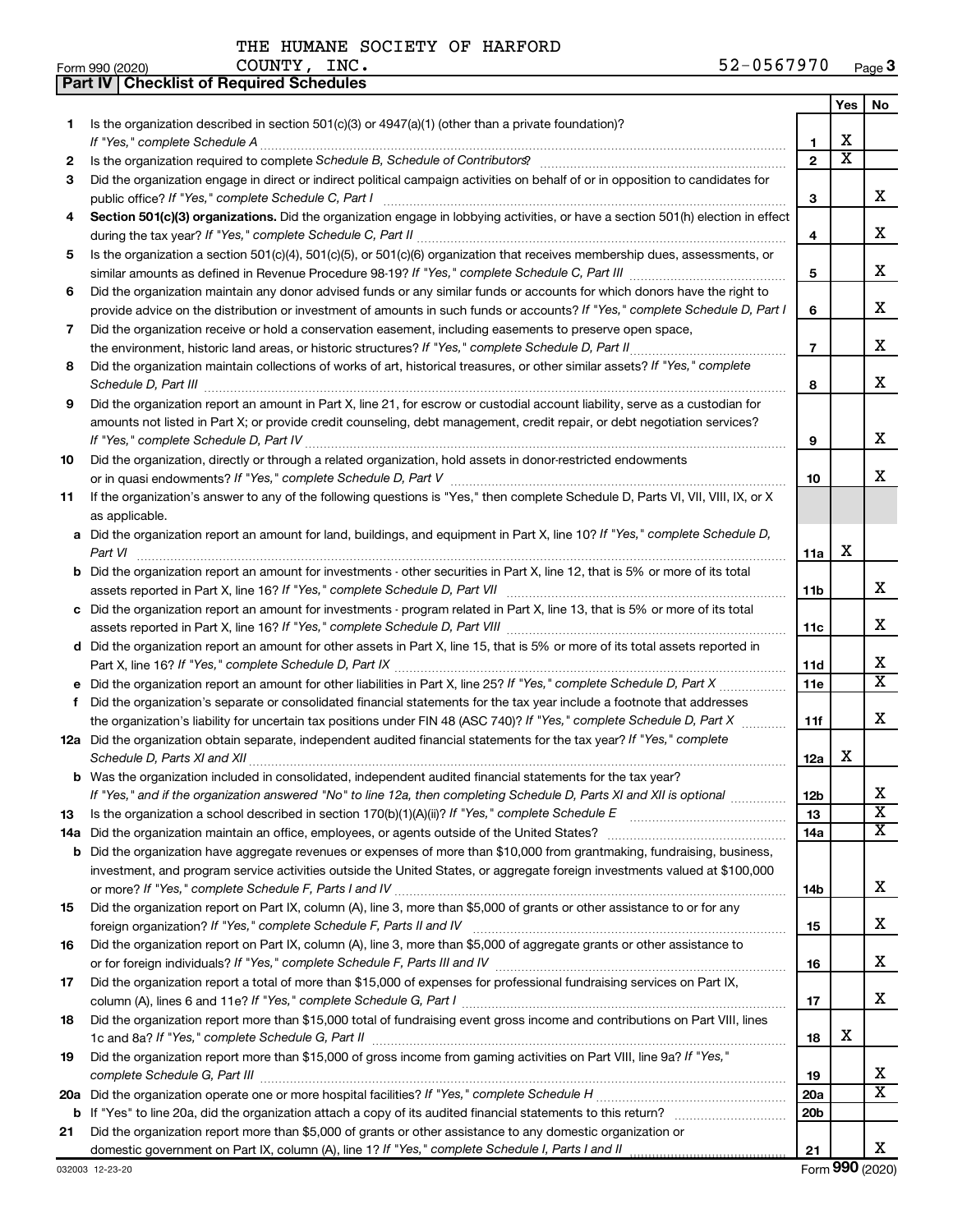|    | <b>Part IV   Checklist of Required Schedules (continued)</b>                                                                                                                                                                                                                                                                                                                                                                                              |                 |                         |                         |
|----|-----------------------------------------------------------------------------------------------------------------------------------------------------------------------------------------------------------------------------------------------------------------------------------------------------------------------------------------------------------------------------------------------------------------------------------------------------------|-----------------|-------------------------|-------------------------|
|    |                                                                                                                                                                                                                                                                                                                                                                                                                                                           |                 | Yes                     | No                      |
| 22 | Did the organization report more than \$5,000 of grants or other assistance to or for domestic individuals on                                                                                                                                                                                                                                                                                                                                             |                 |                         |                         |
|    |                                                                                                                                                                                                                                                                                                                                                                                                                                                           | 22              |                         | X                       |
| 23 | Did the organization answer "Yes" to Part VII, Section A, line 3, 4, or 5 about compensation of the organization's current                                                                                                                                                                                                                                                                                                                                |                 |                         |                         |
|    | and former officers, directors, trustees, key employees, and highest compensated employees? If "Yes," complete                                                                                                                                                                                                                                                                                                                                            |                 |                         |                         |
|    | $\textit{Schedule J} \textit{ \textbf{}} \textit{ \textbf{}} \textit{ \textbf{}} \textit{ \textbf{}} \textit{ \textbf{}} \textit{ \textbf{}} \textit{ \textbf{}} \textit{ \textbf{}} \textit{ \textbf{}} \textit{ \textbf{}} \textit{ \textbf{}} \textit{ \textbf{}} \textit{ \textbf{}} \textit{ \textbf{}} \textit{ \textbf{}} \textit{ \textbf{}} \textit{ \textbf{}} \textit{ \textbf{}} \textit{ \textbf{}} \textit{ \textbf{}} \textit{ \textbf{}}$ | 23              |                         | x                       |
|    | 24a Did the organization have a tax-exempt bond issue with an outstanding principal amount of more than \$100,000 as of the                                                                                                                                                                                                                                                                                                                               |                 |                         |                         |
|    | last day of the year, that was issued after December 31, 2002? If "Yes," answer lines 24b through 24d and complete                                                                                                                                                                                                                                                                                                                                        |                 |                         |                         |
|    |                                                                                                                                                                                                                                                                                                                                                                                                                                                           | 24a             |                         | x                       |
|    |                                                                                                                                                                                                                                                                                                                                                                                                                                                           | 24b             |                         |                         |
|    | c Did the organization maintain an escrow account other than a refunding escrow at any time during the year to defease                                                                                                                                                                                                                                                                                                                                    |                 |                         |                         |
|    |                                                                                                                                                                                                                                                                                                                                                                                                                                                           | 24c             |                         |                         |
|    |                                                                                                                                                                                                                                                                                                                                                                                                                                                           | 24d             |                         |                         |
|    | 25a Section 501(c)(3), 501(c)(4), and 501(c)(29) organizations. Did the organization engage in an excess benefit                                                                                                                                                                                                                                                                                                                                          |                 |                         |                         |
|    |                                                                                                                                                                                                                                                                                                                                                                                                                                                           | 25a             |                         | x                       |
|    | b Is the organization aware that it engaged in an excess benefit transaction with a disqualified person in a prior year, and                                                                                                                                                                                                                                                                                                                              |                 |                         |                         |
|    | that the transaction has not been reported on any of the organization's prior Forms 990 or 990-EZ? If "Yes," complete                                                                                                                                                                                                                                                                                                                                     |                 |                         |                         |
|    | Schedule L, Part I                                                                                                                                                                                                                                                                                                                                                                                                                                        | 25b             |                         | х                       |
| 26 | Did the organization report any amount on Part X, line 5 or 22, for receivables from or payables to any current                                                                                                                                                                                                                                                                                                                                           |                 |                         |                         |
|    | or former officer, director, trustee, key employee, creator or founder, substantial contributor, or 35%                                                                                                                                                                                                                                                                                                                                                   |                 |                         |                         |
|    |                                                                                                                                                                                                                                                                                                                                                                                                                                                           | 26              |                         | X                       |
| 27 | Did the organization provide a grant or other assistance to any current or former officer, director, trustee, key employee,                                                                                                                                                                                                                                                                                                                               |                 |                         |                         |
|    | creator or founder, substantial contributor or employee thereof, a grant selection committee member, or to a 35% controlled                                                                                                                                                                                                                                                                                                                               |                 |                         |                         |
|    | entity (including an employee thereof) or family member of any of these persons? If "Yes," complete Schedule L, Part III.                                                                                                                                                                                                                                                                                                                                 | 27              |                         | X                       |
| 28 | Was the organization a party to a business transaction with one of the following parties (see Schedule L, Part IV                                                                                                                                                                                                                                                                                                                                         |                 |                         |                         |
|    | instructions, for applicable filing thresholds, conditions, and exceptions):                                                                                                                                                                                                                                                                                                                                                                              |                 |                         |                         |
|    | A current or former officer, director, trustee, key employee, creator or founder, or substantial contributor? If                                                                                                                                                                                                                                                                                                                                          |                 |                         |                         |
| а  |                                                                                                                                                                                                                                                                                                                                                                                                                                                           | 28a             |                         | x                       |
|    |                                                                                                                                                                                                                                                                                                                                                                                                                                                           | 28b             |                         | $\overline{\mathbf{x}}$ |
| b  | c A 35% controlled entity of one or more individuals and/or organizations described in lines 28a or 28b?!f                                                                                                                                                                                                                                                                                                                                                |                 |                         |                         |
|    |                                                                                                                                                                                                                                                                                                                                                                                                                                                           |                 |                         | X                       |
|    |                                                                                                                                                                                                                                                                                                                                                                                                                                                           | 28c<br>29       | $\overline{\textbf{x}}$ |                         |
| 29 | Did the organization receive contributions of art, historical treasures, or other similar assets, or qualified conservation                                                                                                                                                                                                                                                                                                                               |                 |                         |                         |
| 30 |                                                                                                                                                                                                                                                                                                                                                                                                                                                           |                 |                         | x                       |
|    |                                                                                                                                                                                                                                                                                                                                                                                                                                                           | 30<br>31        |                         | $\overline{\mathbf{x}}$ |
| 31 | Did the organization liquidate, terminate, or dissolve and cease operations? If "Yes," complete Schedule N, Part I                                                                                                                                                                                                                                                                                                                                        |                 |                         |                         |
| 32 | Did the organization sell, exchange, dispose of, or transfer more than 25% of its net assets? If "Yes," complete                                                                                                                                                                                                                                                                                                                                          | 32              |                         | Χ                       |
|    | Schedule N, Part II<br>Did the organization own 100% of an entity disregarded as separate from the organization under Regulations                                                                                                                                                                                                                                                                                                                         |                 |                         |                         |
| 33 |                                                                                                                                                                                                                                                                                                                                                                                                                                                           |                 |                         | x                       |
|    |                                                                                                                                                                                                                                                                                                                                                                                                                                                           | 33              |                         |                         |
| 34 | Was the organization related to any tax-exempt or taxable entity? If "Yes," complete Schedule R, Part II, III, or IV, and                                                                                                                                                                                                                                                                                                                                 | 34              |                         | x                       |
|    | Part V, line 1                                                                                                                                                                                                                                                                                                                                                                                                                                            |                 |                         | $\overline{\texttt{x}}$ |
|    | 35a Did the organization have a controlled entity within the meaning of section 512(b)(13)?                                                                                                                                                                                                                                                                                                                                                               | 35a             |                         |                         |
|    | b If "Yes" to line 35a, did the organization receive any payment from or engage in any transaction with a controlled entity                                                                                                                                                                                                                                                                                                                               |                 |                         |                         |
|    |                                                                                                                                                                                                                                                                                                                                                                                                                                                           | 35 <sub>b</sub> |                         |                         |
| 36 | Section 501(c)(3) organizations. Did the organization make any transfers to an exempt non-charitable related organization?                                                                                                                                                                                                                                                                                                                                |                 |                         | X                       |
|    | Did the organization conduct more than 5% of its activities through an entity that is not a related organization                                                                                                                                                                                                                                                                                                                                          | 36              |                         |                         |
| 37 |                                                                                                                                                                                                                                                                                                                                                                                                                                                           |                 |                         | X                       |
|    |                                                                                                                                                                                                                                                                                                                                                                                                                                                           | 37              |                         |                         |
| 38 | Did the organization complete Schedule O and provide explanations in Schedule O for Part VI, lines 11b and 19?                                                                                                                                                                                                                                                                                                                                            |                 | х                       |                         |
|    | <b>Statements Regarding Other IRS Filings and Tax Compliance</b><br><b>Part V</b>                                                                                                                                                                                                                                                                                                                                                                         | 38              |                         |                         |
|    |                                                                                                                                                                                                                                                                                                                                                                                                                                                           |                 |                         |                         |
|    |                                                                                                                                                                                                                                                                                                                                                                                                                                                           |                 | Yes                     |                         |
|    | 12<br>1a                                                                                                                                                                                                                                                                                                                                                                                                                                                  |                 |                         | No                      |
|    | Enter the number of Forms W-2G included in line 1a. Enter -0- if not applicable<br>1b                                                                                                                                                                                                                                                                                                                                                                     |                 |                         |                         |
| b  | Did the organization comply with backup withholding rules for reportable payments to vendors and reportable gaming                                                                                                                                                                                                                                                                                                                                        |                 |                         |                         |
|    |                                                                                                                                                                                                                                                                                                                                                                                                                                                           | 1c              | х                       |                         |
|    |                                                                                                                                                                                                                                                                                                                                                                                                                                                           |                 |                         |                         |

THE HUMANE SOCIETY OF HARFORD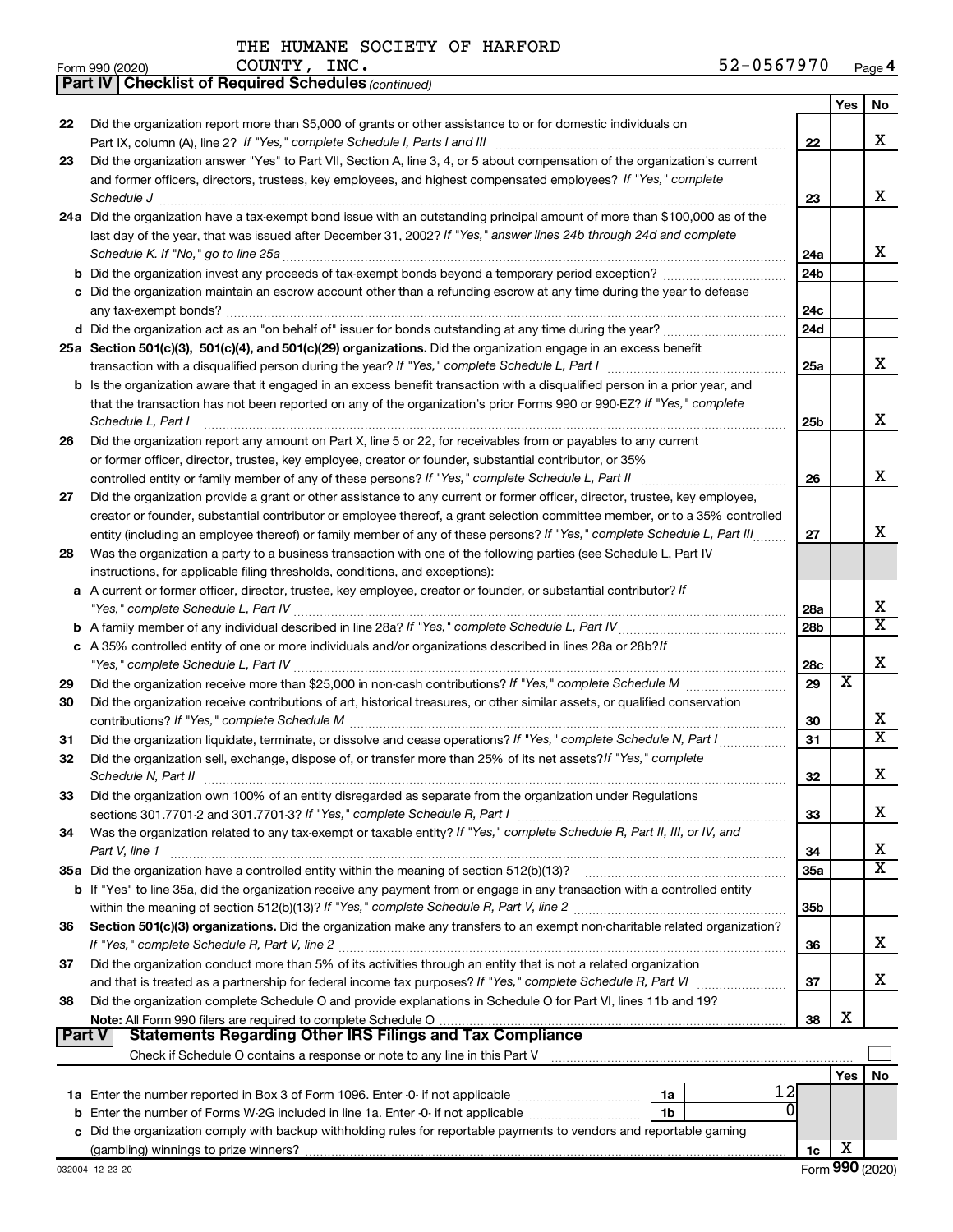| Part V | Statements Regarding Other IRS Filings and Tax Compliance (continued)                                                                           |     |                         |    |  |  |  |  |  |
|--------|-------------------------------------------------------------------------------------------------------------------------------------------------|-----|-------------------------|----|--|--|--|--|--|
|        |                                                                                                                                                 |     | Yes                     | No |  |  |  |  |  |
|        | 2a Enter the number of employees reported on Form W-3, Transmittal of Wage and Tax Statements,                                                  |     |                         |    |  |  |  |  |  |
|        | 31<br>filed for the calendar year ending with or within the year covered by this return<br>2a                                                   |     |                         |    |  |  |  |  |  |
|        | <b>b</b> If at least one is reported on line 2a, did the organization file all required federal employment tax returns?                         | 2b  | Х                       |    |  |  |  |  |  |
|        | Note: If the sum of lines 1a and 2a is greater than 250, you may be required to e-file (see instructions) <i></i>                               |     |                         |    |  |  |  |  |  |
|        | 3a Did the organization have unrelated business gross income of \$1,000 or more during the year?                                                | За  |                         | х  |  |  |  |  |  |
| b      |                                                                                                                                                 | Зb  |                         |    |  |  |  |  |  |
|        | 4a At any time during the calendar year, did the organization have an interest in, or a signature or other authority over, a                    |     |                         |    |  |  |  |  |  |
|        | financial account in a foreign country (such as a bank account, securities account, or other financial account)?                                |     |                         |    |  |  |  |  |  |
|        | <b>b</b> If "Yes," enter the name of the foreign country ▶                                                                                      |     |                         |    |  |  |  |  |  |
|        | See instructions for filing requirements for FinCEN Form 114, Report of Foreign Bank and Financial Accounts (FBAR).                             |     |                         |    |  |  |  |  |  |
| 5a     |                                                                                                                                                 | 5a  |                         | х  |  |  |  |  |  |
| b      |                                                                                                                                                 | 5b  |                         | X  |  |  |  |  |  |
| с      |                                                                                                                                                 | 5c  |                         |    |  |  |  |  |  |
|        | 6a Does the organization have annual gross receipts that are normally greater than \$100,000, and did the organization solicit                  |     |                         |    |  |  |  |  |  |
|        |                                                                                                                                                 | 6a  |                         | x  |  |  |  |  |  |
|        | <b>b</b> If "Yes," did the organization include with every solicitation an express statement that such contributions or gifts                   |     |                         |    |  |  |  |  |  |
|        |                                                                                                                                                 | 6b  |                         |    |  |  |  |  |  |
| 7      | Organizations that may receive deductible contributions under section 170(c).                                                                   |     |                         |    |  |  |  |  |  |
| а      | Did the organization receive a payment in excess of \$75 made partly as a contribution and partly for goods and services provided to the payor? | 7a  | х                       |    |  |  |  |  |  |
| b      |                                                                                                                                                 | 7b  | $\overline{\mathbf{X}}$ |    |  |  |  |  |  |
| с      | Did the organization sell, exchange, or otherwise dispose of tangible personal property for which it was required                               |     |                         |    |  |  |  |  |  |
|        |                                                                                                                                                 | 7c  |                         | x  |  |  |  |  |  |
|        | 7d                                                                                                                                              |     |                         |    |  |  |  |  |  |
| е      |                                                                                                                                                 |     |                         |    |  |  |  |  |  |
| f.     |                                                                                                                                                 | 7f  |                         |    |  |  |  |  |  |
| g      | If the organization received a contribution of qualified intellectual property, did the organization file Form 8899 as required?                |     |                         |    |  |  |  |  |  |
| h      | If the organization received a contribution of cars, boats, airplanes, or other vehicles, did the organization file a Form 1098-C?              |     |                         |    |  |  |  |  |  |
| 8      | Sponsoring organizations maintaining donor advised funds. Did a donor advised fund maintained by the                                            |     |                         |    |  |  |  |  |  |
|        |                                                                                                                                                 | 8   |                         |    |  |  |  |  |  |
| 9      | Sponsoring organizations maintaining donor advised funds.                                                                                       |     |                         |    |  |  |  |  |  |
| а      | Did the sponsoring organization make any taxable distributions under section 4966?                                                              | 9а  |                         |    |  |  |  |  |  |
| b      | Did the sponsoring organization make a distribution to a donor, donor advisor, or related person?                                               | 9b  |                         |    |  |  |  |  |  |
| 10     | Section 501(c)(7) organizations. Enter:                                                                                                         |     |                         |    |  |  |  |  |  |
| а      | 10a                                                                                                                                             |     |                         |    |  |  |  |  |  |
|        | 10 <sub>b</sub><br>b Gross receipts, included on Form 990, Part VIII, line 12, for public use of club facilities                                |     |                         |    |  |  |  |  |  |
| 11     | Section 501(c)(12) organizations. Enter:                                                                                                        |     |                         |    |  |  |  |  |  |
| а      | 11a                                                                                                                                             |     |                         |    |  |  |  |  |  |
|        | b Gross income from other sources (Do not net amounts due or paid to other sources against                                                      |     |                         |    |  |  |  |  |  |
|        | 11b                                                                                                                                             |     |                         |    |  |  |  |  |  |
|        | 12a Section 4947(a)(1) non-exempt charitable trusts. Is the organization filing Form 990 in lieu of Form 1041?                                  | 12a |                         |    |  |  |  |  |  |
|        | <b>b</b> If "Yes," enter the amount of tax-exempt interest received or accrued during the year<br>12b                                           |     |                         |    |  |  |  |  |  |
| 13     | Section 501(c)(29) qualified nonprofit health insurance issuers.                                                                                |     |                         |    |  |  |  |  |  |
|        | a Is the organization licensed to issue qualified health plans in more than one state?                                                          | 13a |                         |    |  |  |  |  |  |
|        | Note: See the instructions for additional information the organization must report on Schedule O.                                               |     |                         |    |  |  |  |  |  |
|        | <b>b</b> Enter the amount of reserves the organization is required to maintain by the states in which the                                       |     |                         |    |  |  |  |  |  |
|        | 13b                                                                                                                                             |     |                         |    |  |  |  |  |  |
| с      | 13 <sub>c</sub>                                                                                                                                 |     |                         | x  |  |  |  |  |  |
| 14a    | Did the organization receive any payments for indoor tanning services during the tax year?                                                      | 14a |                         |    |  |  |  |  |  |
| b      | If "Yes," has it filed a Form 720 to report these payments? If "No," provide an explanation on Schedule O                                       | 14b |                         |    |  |  |  |  |  |
| 15     | Is the organization subject to the section 4960 tax on payment(s) of more than \$1,000,000 in remuneration or                                   |     |                         | х  |  |  |  |  |  |
|        |                                                                                                                                                 | 15  |                         |    |  |  |  |  |  |
|        | If "Yes," see instructions and file Form 4720, Schedule N.                                                                                      |     |                         | х  |  |  |  |  |  |
| 16     | Is the organization an educational institution subject to the section 4968 excise tax on net investment income?                                 | 16  |                         |    |  |  |  |  |  |
|        | If "Yes," complete Form 4720, Schedule O.                                                                                                       |     |                         |    |  |  |  |  |  |

Form (2020) **990**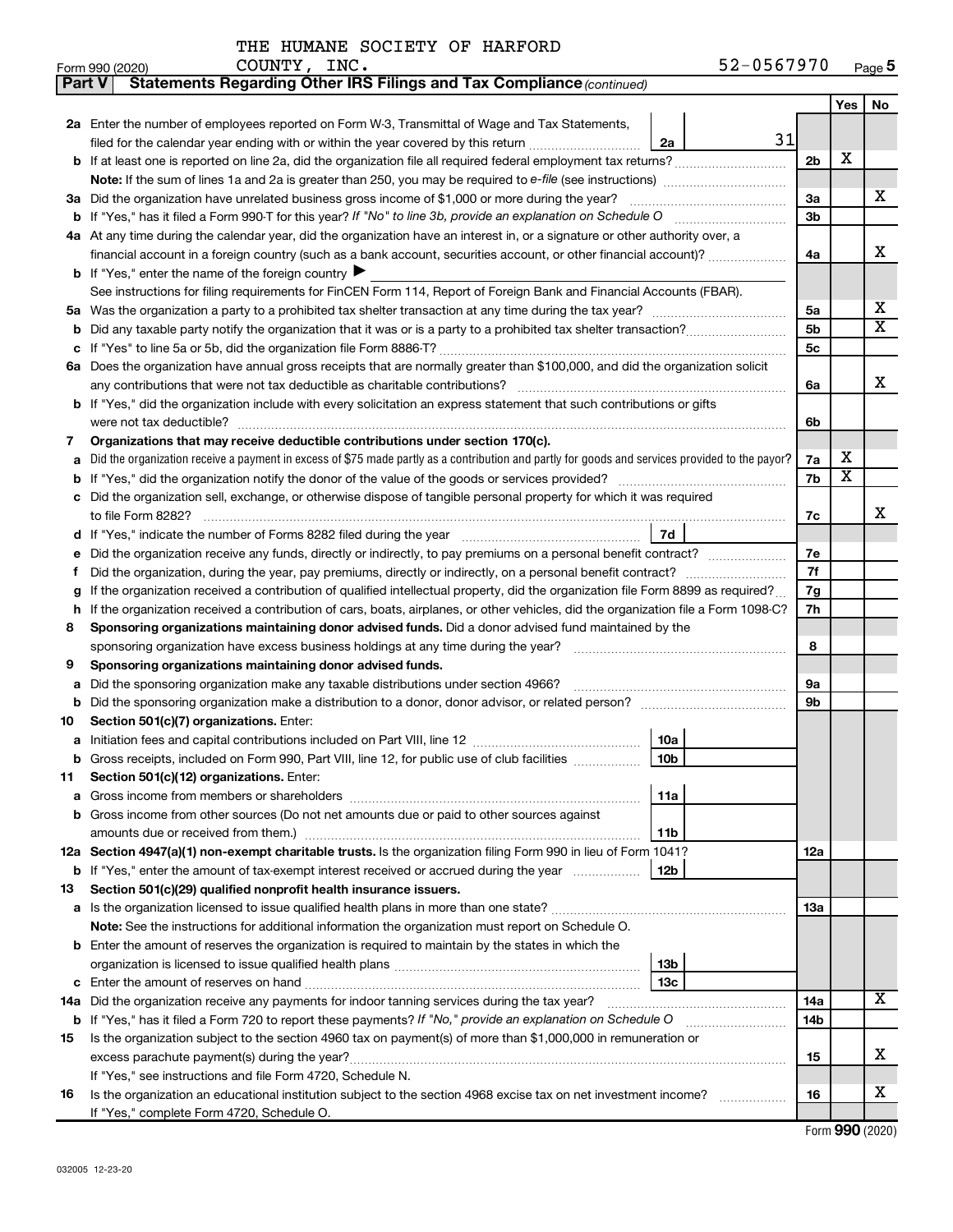|  | THE HUMANE SOCIETY OF HARFORD |  |
|--|-------------------------------|--|
|  |                               |  |

**Part VI Governance, Management, and Disclosure** 

*For each "Yes" response to lines 2 through 7b below, and for a "No" response*

|    | to line 8a, 8b, or 10b below, describe the circumstances, processes, or changes on Schedule O. See instructions.                                                                                                               |                 |                         |                         |  |  |  |  |  |  |  |  |
|----|--------------------------------------------------------------------------------------------------------------------------------------------------------------------------------------------------------------------------------|-----------------|-------------------------|-------------------------|--|--|--|--|--|--|--|--|
|    | Check if Schedule O contains a response or note to any line in this Part VI [11] [12] Check if Schedule O contains a response or note to any line in this Part VI                                                              |                 |                         | $\boxed{\text{X}}$      |  |  |  |  |  |  |  |  |
|    | <b>Section A. Governing Body and Management</b>                                                                                                                                                                                |                 |                         |                         |  |  |  |  |  |  |  |  |
|    |                                                                                                                                                                                                                                |                 | Yes                     | No                      |  |  |  |  |  |  |  |  |
|    | 11<br>1a<br>1a Enter the number of voting members of the governing body at the end of the tax year                                                                                                                             |                 |                         |                         |  |  |  |  |  |  |  |  |
|    | If there are material differences in voting rights among members of the governing body, or if the governing                                                                                                                    |                 |                         |                         |  |  |  |  |  |  |  |  |
|    | body delegated broad authority to an executive committee or similar committee, explain on Schedule O.                                                                                                                          |                 |                         |                         |  |  |  |  |  |  |  |  |
| b  | 11<br>Enter the number of voting members included on line 1a, above, who are independent<br>1b                                                                                                                                 |                 |                         |                         |  |  |  |  |  |  |  |  |
| 2  | Did any officer, director, trustee, or key employee have a family relationship or a business relationship with any other                                                                                                       |                 |                         |                         |  |  |  |  |  |  |  |  |
|    |                                                                                                                                                                                                                                | 2               |                         | х                       |  |  |  |  |  |  |  |  |
| 3  | Did the organization delegate control over management duties customarily performed by or under the direct supervision                                                                                                          |                 |                         |                         |  |  |  |  |  |  |  |  |
|    |                                                                                                                                                                                                                                |                 |                         |                         |  |  |  |  |  |  |  |  |
| 4  | Did the organization make any significant changes to its governing documents since the prior Form 990 was filed?                                                                                                               | 4               |                         | $\overline{\mathbf{x}}$ |  |  |  |  |  |  |  |  |
| 5  |                                                                                                                                                                                                                                | 5               |                         | $\overline{\mathbf{X}}$ |  |  |  |  |  |  |  |  |
| 6  |                                                                                                                                                                                                                                | 6               |                         | $\overline{\mathbf{x}}$ |  |  |  |  |  |  |  |  |
| 7a | Did the organization have members, stockholders, or other persons who had the power to elect or appoint one or                                                                                                                 |                 |                         |                         |  |  |  |  |  |  |  |  |
|    |                                                                                                                                                                                                                                | 7a              | х                       |                         |  |  |  |  |  |  |  |  |
|    | <b>b</b> Are any governance decisions of the organization reserved to (or subject to approval by) members, stockholders, or                                                                                                    |                 |                         |                         |  |  |  |  |  |  |  |  |
|    | persons other than the governing body?                                                                                                                                                                                         | 7b              | х                       |                         |  |  |  |  |  |  |  |  |
| 8  | Did the organization contemporaneously document the meetings held or written actions undertaken during the year by the following:                                                                                              |                 |                         |                         |  |  |  |  |  |  |  |  |
| a  |                                                                                                                                                                                                                                | 8a              | х                       |                         |  |  |  |  |  |  |  |  |
| b  |                                                                                                                                                                                                                                | 8b              | $\overline{\textbf{x}}$ |                         |  |  |  |  |  |  |  |  |
| 9  | Is there any officer, director, trustee, or key employee listed in Part VII, Section A, who cannot be reached at the                                                                                                           |                 |                         |                         |  |  |  |  |  |  |  |  |
|    |                                                                                                                                                                                                                                | 9               |                         | x                       |  |  |  |  |  |  |  |  |
|    | Section B. Policies (This Section B requests information about policies not required by the Internal Revenue Code.)                                                                                                            |                 |                         |                         |  |  |  |  |  |  |  |  |
|    |                                                                                                                                                                                                                                |                 | Yes                     | No                      |  |  |  |  |  |  |  |  |
|    |                                                                                                                                                                                                                                | 10a             |                         | x                       |  |  |  |  |  |  |  |  |
|    | b If "Yes," did the organization have written policies and procedures governing the activities of such chapters, affiliates,                                                                                                   |                 |                         |                         |  |  |  |  |  |  |  |  |
|    |                                                                                                                                                                                                                                | 10 <sub>b</sub> |                         |                         |  |  |  |  |  |  |  |  |
|    | 11a Has the organization provided a complete copy of this Form 990 to all members of its governing body before filing the form?                                                                                                | 11a             |                         | x                       |  |  |  |  |  |  |  |  |
| b  | Describe in Schedule O the process, if any, used by the organization to review this Form 990.                                                                                                                                  |                 |                         |                         |  |  |  |  |  |  |  |  |
|    |                                                                                                                                                                                                                                | 12a             | х                       |                         |  |  |  |  |  |  |  |  |
| b  | Were officers, directors, or trustees, and key employees required to disclose annually interests that could give rise to conflicts?                                                                                            | 12 <sub>b</sub> | $\overline{\textbf{x}}$ |                         |  |  |  |  |  |  |  |  |
| c  | Did the organization regularly and consistently monitor and enforce compliance with the policy? If "Yes," describe                                                                                                             |                 |                         |                         |  |  |  |  |  |  |  |  |
|    | in Schedule O how this was done                                                                                                                                                                                                | 12c             | х                       |                         |  |  |  |  |  |  |  |  |
| 13 |                                                                                                                                                                                                                                | 13              | $\overline{\mathbf{X}}$ |                         |  |  |  |  |  |  |  |  |
| 14 |                                                                                                                                                                                                                                | 14              | $\overline{\mathbf{X}}$ |                         |  |  |  |  |  |  |  |  |
| 15 | Did the process for determining compensation of the following persons include a review and approval by independent                                                                                                             |                 |                         |                         |  |  |  |  |  |  |  |  |
|    | persons, comparability data, and contemporaneous substantiation of the deliberation and decision?                                                                                                                              |                 |                         |                         |  |  |  |  |  |  |  |  |
| a  | The organization's CEO, Executive Director, or top management official manufactured content of the organization's CEO, Executive Director, or top management official manufactured content of the organization's CEO, Executiv | <b>15a</b>      | х                       |                         |  |  |  |  |  |  |  |  |
| b  | Other officers or key employees of the organization                                                                                                                                                                            | 15b             |                         | X                       |  |  |  |  |  |  |  |  |
|    | If "Yes" to line 15a or 15b, describe the process in Schedule O (see instructions).                                                                                                                                            |                 |                         |                         |  |  |  |  |  |  |  |  |
|    | 16a Did the organization invest in, contribute assets to, or participate in a joint venture or similar arrangement with a                                                                                                      |                 |                         |                         |  |  |  |  |  |  |  |  |
|    | taxable entity during the year?                                                                                                                                                                                                | 16a             |                         | х                       |  |  |  |  |  |  |  |  |
|    | b If "Yes," did the organization follow a written policy or procedure requiring the organization to evaluate its participation                                                                                                 |                 |                         |                         |  |  |  |  |  |  |  |  |
|    | in joint venture arrangements under applicable federal tax law, and take steps to safeguard the organization's                                                                                                                 |                 |                         |                         |  |  |  |  |  |  |  |  |
|    | exempt status with respect to such arrangements?                                                                                                                                                                               | 16b             |                         |                         |  |  |  |  |  |  |  |  |
|    | <b>Section C. Disclosure</b>                                                                                                                                                                                                   |                 |                         |                         |  |  |  |  |  |  |  |  |
| 17 | List the states with which a copy of this Form 990 is required to be filed $\blacktriangleright\text{MD}$                                                                                                                      |                 |                         |                         |  |  |  |  |  |  |  |  |
| 18 | Section 6104 requires an organization to make its Forms 1023 (1024 or 1024-A, if applicable), 990, and 990-T (Section 501(c)(3)s only) available                                                                               |                 |                         |                         |  |  |  |  |  |  |  |  |
|    | for public inspection. Indicate how you made these available. Check all that apply.                                                                                                                                            |                 |                         |                         |  |  |  |  |  |  |  |  |
|    | $ \mathbf{X} $ Upon request<br>Another's website<br>Other (explain on Schedule O)<br>Own website                                                                                                                               |                 |                         |                         |  |  |  |  |  |  |  |  |
| 19 | Describe on Schedule O whether (and if so, how) the organization made its governing documents, conflict of interest policy, and financial                                                                                      |                 |                         |                         |  |  |  |  |  |  |  |  |
|    | statements available to the public during the tax year.                                                                                                                                                                        |                 |                         |                         |  |  |  |  |  |  |  |  |
| 20 | State the name, address, and telephone number of the person who possesses the organization's books and records<br>JEN SWANSON - 410-836-1090                                                                                   |                 |                         |                         |  |  |  |  |  |  |  |  |
|    |                                                                                                                                                                                                                                |                 |                         |                         |  |  |  |  |  |  |  |  |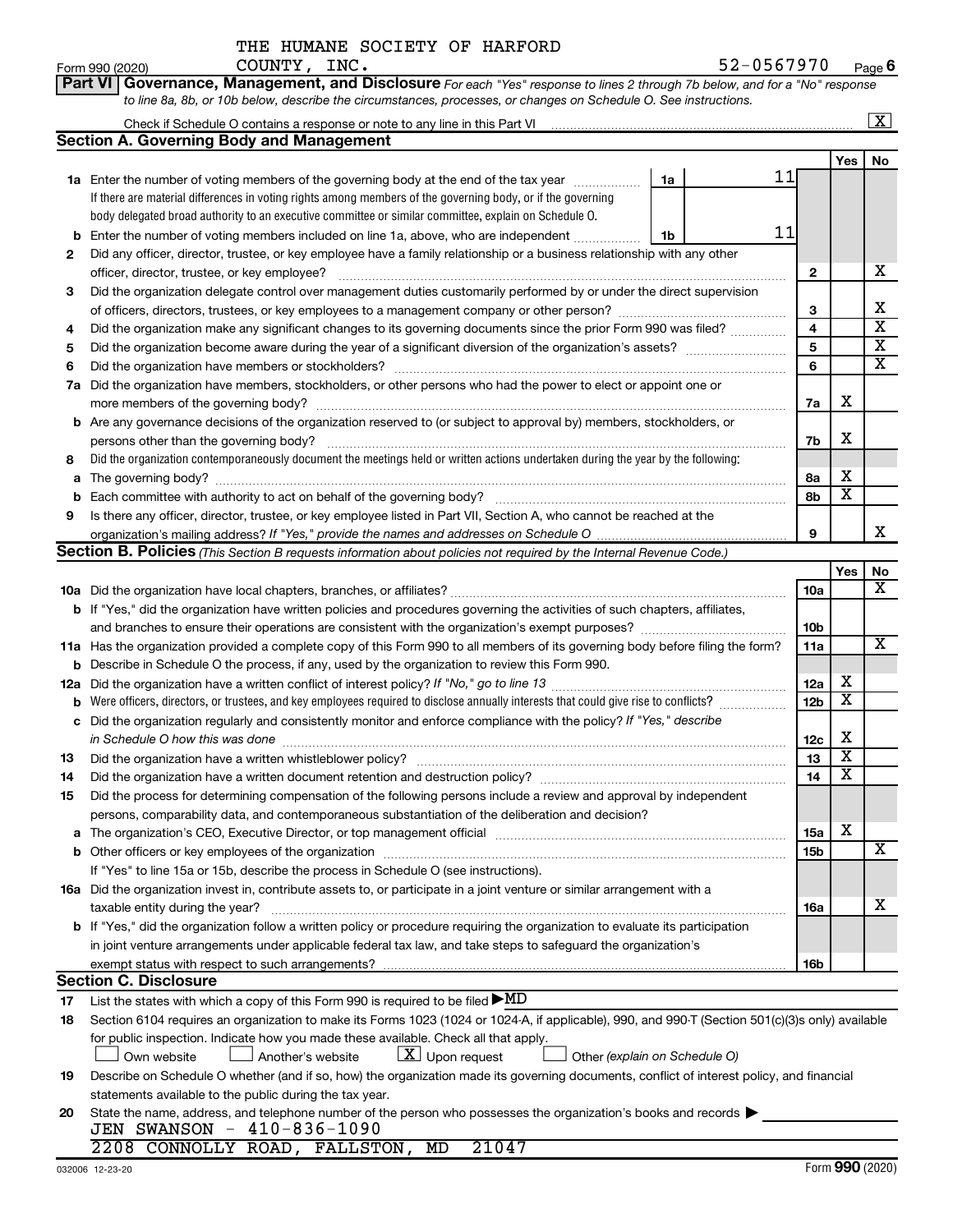|  | THE HUMANE SOCIETY OF HARFORD |  |
|--|-------------------------------|--|
|  |                               |  |

 $\Box$ 

| Form 990 (2020) | COUNTY | INC. | 67070<br>--<br>וז נ<br>$\sim$ | Page |
|-----------------|--------|------|-------------------------------|------|
|                 |        |      |                               |      |

| Part VII Compensation of Officers, Directors, Trustees, Key Employees, Highest Compensated |
|--------------------------------------------------------------------------------------------|
| <b>Employees, and Independent Contractors</b>                                              |

Check if Schedule O contains a response or note to any line in this Part VII

**Section A. Officers, Directors, Trustees, Key Employees, and Highest Compensated Employees**

**1a**  Complete this table for all persons required to be listed. Report compensation for the calendar year ending with or within the organization's tax year.  $\bullet$  List all of the organization's current officers, directors, trustees (whether individuals or organizations), regardless of amount of compensation.

Enter -0- in columns (D), (E), and (F) if no compensation was paid.

**•** List all of the organization's current key employees, if any. See instructions for definition of "key employee."

**•** List the organization's five *current* highest compensated employees (other than an officer, director, trustee, or key employee) who received reportable compensation (Box 5 of Form W-2 and/or Box 7 of Form 1099-MISC) of more than \$100,000 from the organization and any related organizations.

 $\bullet$  List all of the organization's former officers, key employees, and highest compensated employees who received more than \$100,000 of reportable compensation from the organization and any related organizations.

**•** List all of the organization's former directors or trustees that received, in the capacity as a former director or trustee of the organization, more than \$10,000 of reportable compensation from the organization and any related organizations.

See instructions for the order in which to list the persons above.

Check this box if neither the organization nor any related organization compensated any current officer, director, or trustee.  $\Box$ 

| (A)                                    | (B)                    | (C)                                     |                                                                  |             |              |                                 |        | (D)             | (E)             | (F)                          |
|----------------------------------------|------------------------|-----------------------------------------|------------------------------------------------------------------|-------------|--------------|---------------------------------|--------|-----------------|-----------------|------------------------------|
| Name and title                         | Average                | Position<br>(do not check more than one |                                                                  |             |              |                                 |        | Reportable      | Reportable      | Estimated                    |
|                                        | hours per              |                                         | box, unless person is both an<br>officer and a director/trustee) |             |              |                                 |        | compensation    | compensation    | amount of                    |
|                                        | week                   |                                         |                                                                  |             |              |                                 |        | from            | from related    | other                        |
|                                        | (list any              |                                         |                                                                  |             |              |                                 |        | the             | organizations   | compensation                 |
|                                        | hours for              |                                         |                                                                  |             |              |                                 |        | organization    | (W-2/1099-MISC) | from the                     |
|                                        | related                |                                         |                                                                  |             |              |                                 |        | (W-2/1099-MISC) |                 | organization                 |
|                                        | organizations<br>below |                                         |                                                                  |             |              |                                 |        |                 |                 | and related<br>organizations |
|                                        | line)                  | ndividual trustee or director           | Institutional trustee                                            | Officer     | Key employee | Highest compensated<br>employee | Former |                 |                 |                              |
| <b>JEN SWANSON</b><br>(1)              | 40.00                  |                                         |                                                                  |             |              |                                 |        |                 |                 |                              |
| EXECUTIVE DIRECTOR                     |                        |                                         |                                                                  | $\mathbf X$ |              |                                 |        | 88,550.         | $\mathbf 0$ .   | 9,517.                       |
| (2)<br>GEORGE HEIDELMAIER              | 1.00                   |                                         |                                                                  |             |              |                                 |        |                 |                 |                              |
| PRESIDENT                              |                        | $\mathbf X$                             |                                                                  | $\mathbf X$ |              |                                 |        | $\mathbf 0$     | $\mathbf 0$ .   | $\mathbf 0$ .                |
| NICOLE BENGEL<br>(3)                   | 1.00                   |                                         |                                                                  |             |              |                                 |        |                 |                 |                              |
| VICE PRESIDENT                         |                        | X                                       |                                                                  | $\mathbf X$ |              |                                 |        | $\mathbf 0$     | $\mathbf 0$ .   | $\mathbf 0$ .                |
| AMANDA WOODDELL WILHELM<br>(4)         | 1.00                   |                                         |                                                                  |             |              |                                 |        |                 |                 |                              |
| <b>TREASURER</b>                       |                        | X                                       |                                                                  | $\mathbf X$ |              |                                 |        | $\mathbf 0$ .   | $\mathbf 0$ .   | $\boldsymbol{0}$ .           |
| CLAUDIA HOLMAN<br>(5)                  | 1.00                   |                                         |                                                                  |             |              |                                 |        |                 |                 |                              |
| <b>SECRETARY</b>                       |                        | X                                       |                                                                  | X           |              |                                 |        | $\mathbf 0$ .   | $\mathbf 0$ .   | $\mathbf 0$ .                |
| (6)<br>AJA BROWN                       | 1.00                   |                                         |                                                                  |             |              |                                 |        |                 |                 |                              |
| <b>MEMBER</b>                          |                        | $\mathbf X$                             |                                                                  |             |              |                                 |        | $\mathbf 0$ .   | $\mathbf 0$ .   | $\mathbf 0$ .                |
| JOESEPH CALOGGERO, P.E, PTOE, P<br>(7) | 1.00                   |                                         |                                                                  |             |              |                                 |        |                 |                 |                              |
| <b>MEMBER</b>                          |                        | $\mathbf X$                             |                                                                  |             |              |                                 |        | 0.              | $\mathbf 0$ .   | $\mathbf 0$ .                |
| AUDRA CAPLAN<br>(8)                    | 1.00                   |                                         |                                                                  |             |              |                                 |        |                 |                 |                              |
| <b>MEMBER</b>                          |                        | $\mathbf X$                             |                                                                  |             |              |                                 |        | 0.              | 0.              | $\mathbf 0$ .                |
| (9)<br>CARMEN DAVID MIRABILE           | 1.00                   |                                         |                                                                  |             |              |                                 |        |                 |                 |                              |
| <b>MEMBER</b>                          |                        | $\mathbf X$                             |                                                                  |             |              |                                 |        | 0.              | $\mathbf 0$ .   | $\mathbf 0$ .                |
| (10) JOAN RYDER                        | 1.00                   |                                         |                                                                  |             |              |                                 |        |                 |                 |                              |
| <b>MEMBER</b>                          |                        | $\mathbf X$                             |                                                                  |             |              |                                 |        | 0.              | 0.              | $\mathbf 0$ .                |
| (11) CHARLES R. WELLINGTON, ESQ.       | 1.00                   |                                         |                                                                  |             |              |                                 |        |                 |                 |                              |
| <b>MEMBER</b>                          |                        | $\mathbf X$                             |                                                                  |             |              |                                 |        | 0.              | 0.              | $\mathbf 0$ .                |
| (12) LAWRENCE A. RICHARDSON, JR., ES   | 1.00                   |                                         |                                                                  |             |              |                                 |        |                 |                 |                              |
| <b>MEMBER</b>                          |                        | $\mathbf X$                             |                                                                  |             |              |                                 |        | $\mathbf 0$ .   | 0.              | 0.                           |
|                                        |                        |                                         |                                                                  |             |              |                                 |        |                 |                 |                              |
|                                        |                        |                                         |                                                                  |             |              |                                 |        |                 |                 |                              |
|                                        |                        |                                         |                                                                  |             |              |                                 |        |                 |                 |                              |
|                                        |                        |                                         |                                                                  |             |              |                                 |        |                 |                 |                              |
|                                        |                        |                                         |                                                                  |             |              |                                 |        |                 |                 |                              |
|                                        |                        |                                         |                                                                  |             |              |                                 |        |                 |                 |                              |
|                                        |                        |                                         |                                                                  |             |              |                                 |        |                 |                 |                              |
|                                        |                        |                                         |                                                                  |             |              |                                 |        |                 |                 |                              |
|                                        |                        |                                         |                                                                  |             |              |                                 |        |                 |                 |                              |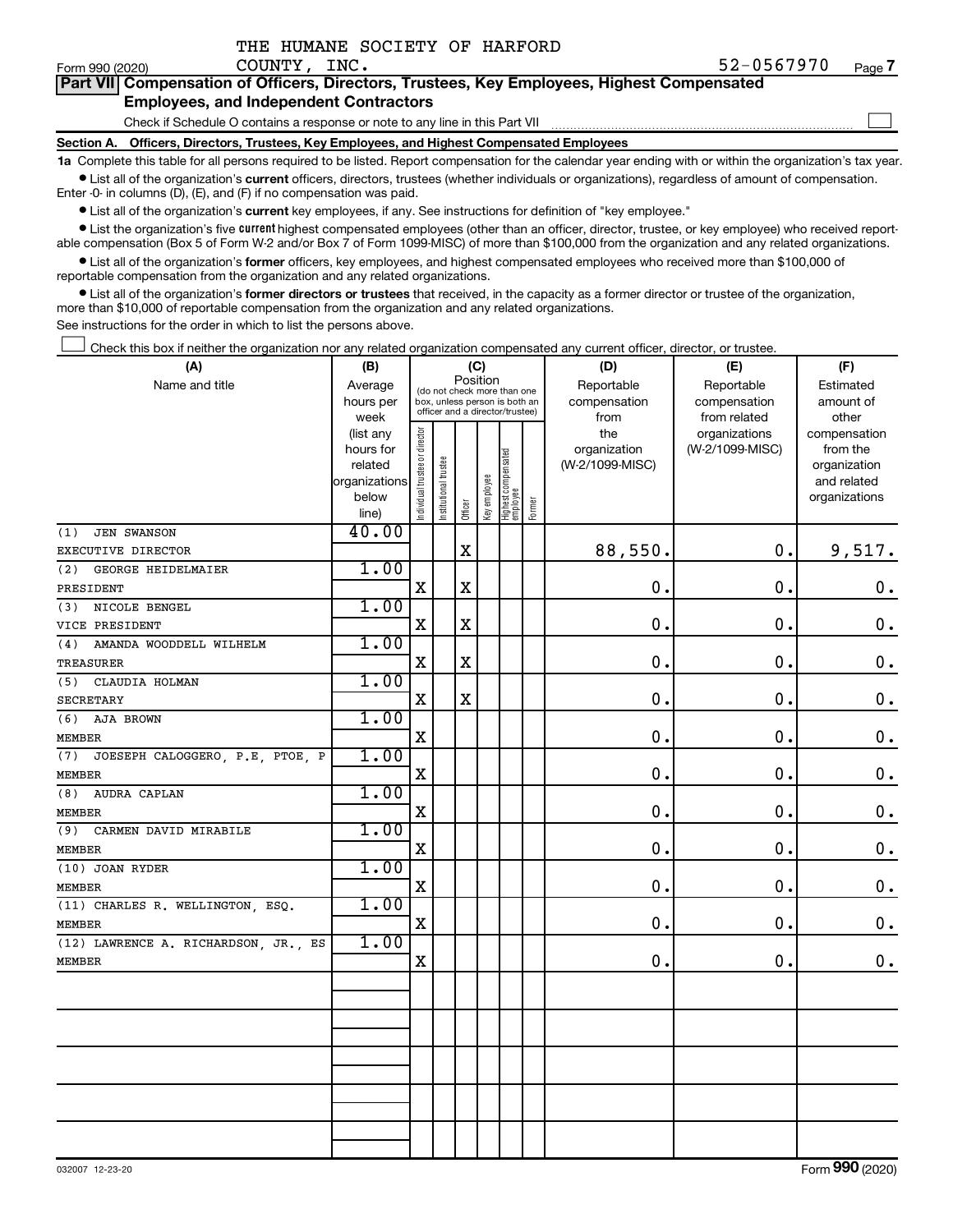| THE HUMANE SOCIETY OF HARFORD                                                                                                                                              |                      |                                |                       |          |              |                                                                  |        |                         |                              |                  |                         |                            |
|----------------------------------------------------------------------------------------------------------------------------------------------------------------------------|----------------------|--------------------------------|-----------------------|----------|--------------|------------------------------------------------------------------|--------|-------------------------|------------------------------|------------------|-------------------------|----------------------------|
| COUNTY, INC.<br>Form 990 (2020)                                                                                                                                            |                      |                                |                       |          |              |                                                                  |        |                         | 52-0567970                   |                  |                         | Page 8                     |
| Part VII Section A. Officers, Directors, Trustees, Key Employees, and Highest Compensated Employees (continued)                                                            |                      |                                |                       |          |              |                                                                  |        |                         |                              |                  |                         |                            |
| (A)                                                                                                                                                                        | (B)                  |                                |                       | Position | (C)          |                                                                  |        | (D)                     | (E)                          |                  | (F)                     |                            |
| Name and title                                                                                                                                                             | Average<br>hours per |                                |                       |          |              | (do not check more than one                                      |        | Reportable              | Reportable                   |                  | Estimated               |                            |
|                                                                                                                                                                            | week                 |                                |                       |          |              | box, unless person is both an<br>officer and a director/trustee) |        | compensation<br>from    | compensation<br>from related |                  | amount of<br>other      |                            |
|                                                                                                                                                                            | (list any            |                                |                       |          |              |                                                                  |        | the                     | organizations                |                  | compensation            |                            |
|                                                                                                                                                                            | hours for            |                                |                       |          |              |                                                                  |        | organization            | (W-2/1099-MISC)              |                  | from the                |                            |
|                                                                                                                                                                            | related              |                                |                       |          |              |                                                                  |        | (W-2/1099-MISC)         |                              |                  | organization            |                            |
|                                                                                                                                                                            | organizations        |                                |                       |          |              |                                                                  |        |                         |                              |                  | and related             |                            |
|                                                                                                                                                                            | below                | Individual trustee or director | Institutional trustee |          | Key employee | Highest compensated<br>employee                                  |        |                         |                              |                  | organizations           |                            |
|                                                                                                                                                                            | line)                |                                |                       | Officer  |              |                                                                  | Former |                         |                              |                  |                         |                            |
|                                                                                                                                                                            |                      |                                |                       |          |              |                                                                  |        |                         |                              |                  |                         |                            |
|                                                                                                                                                                            |                      |                                |                       |          |              |                                                                  |        |                         |                              |                  |                         |                            |
|                                                                                                                                                                            |                      |                                |                       |          |              |                                                                  |        |                         |                              |                  |                         |                            |
|                                                                                                                                                                            |                      |                                |                       |          |              |                                                                  |        |                         |                              |                  |                         |                            |
|                                                                                                                                                                            |                      |                                |                       |          |              |                                                                  |        |                         |                              |                  |                         |                            |
|                                                                                                                                                                            |                      |                                |                       |          |              |                                                                  |        |                         |                              |                  |                         |                            |
|                                                                                                                                                                            |                      |                                |                       |          |              |                                                                  |        |                         |                              |                  |                         |                            |
|                                                                                                                                                                            |                      |                                |                       |          |              |                                                                  |        |                         |                              |                  |                         |                            |
|                                                                                                                                                                            |                      |                                |                       |          |              |                                                                  |        |                         |                              |                  |                         |                            |
|                                                                                                                                                                            |                      |                                |                       |          |              |                                                                  |        |                         |                              |                  |                         |                            |
|                                                                                                                                                                            |                      |                                |                       |          |              |                                                                  |        |                         |                              |                  |                         |                            |
|                                                                                                                                                                            |                      |                                |                       |          |              |                                                                  |        |                         |                              |                  |                         |                            |
|                                                                                                                                                                            |                      |                                |                       |          |              |                                                                  |        |                         |                              |                  |                         |                            |
|                                                                                                                                                                            |                      |                                |                       |          |              |                                                                  |        |                         |                              |                  |                         |                            |
|                                                                                                                                                                            |                      |                                |                       |          |              |                                                                  |        |                         |                              |                  |                         |                            |
|                                                                                                                                                                            |                      |                                |                       |          |              |                                                                  |        |                         |                              | $\overline{0}$ . |                         |                            |
| 1b Subtotal                                                                                                                                                                |                      |                                |                       |          |              |                                                                  |        | 88,550.<br>0.           |                              | $\overline{0}$ . |                         | 9,517.<br>$\overline{0}$ . |
|                                                                                                                                                                            |                      |                                |                       |          |              |                                                                  |        | 88,550.                 |                              | σ.               |                         | 9,517.                     |
| Total number of individuals (including but not limited to those listed above) who received more than \$100,000 of reportable<br>$\mathbf{2}$                               |                      |                                |                       |          |              |                                                                  |        |                         |                              |                  |                         |                            |
| compensation from the organization $\blacktriangleright$                                                                                                                   |                      |                                |                       |          |              |                                                                  |        |                         |                              |                  |                         | 0                          |
|                                                                                                                                                                            |                      |                                |                       |          |              |                                                                  |        |                         |                              |                  | Yes                     | No                         |
| Did the organization list any former officer, director, trustee, key employee, or highest compensated employee on<br>З                                                     |                      |                                |                       |          |              |                                                                  |        |                         |                              |                  |                         |                            |
| line 1a? If "Yes," complete Schedule J for such individual                                                                                                                 |                      |                                |                       |          |              |                                                                  |        |                         |                              |                  | 3                       | Χ                          |
| For any individual listed on line 1a, is the sum of reportable compensation and other compensation from the organization<br>4                                              |                      |                                |                       |          |              |                                                                  |        |                         |                              |                  |                         | х                          |
|                                                                                                                                                                            |                      |                                |                       |          |              |                                                                  |        |                         |                              |                  | $\overline{\mathbf{4}}$ |                            |
| Did any person listed on line 1a receive or accrue compensation from any unrelated organization or individual for services<br>5                                            |                      |                                |                       |          |              |                                                                  |        |                         |                              |                  | 5                       | X                          |
| <b>Section B. Independent Contractors</b>                                                                                                                                  |                      |                                |                       |          |              |                                                                  |        |                         |                              |                  |                         |                            |
| Complete this table for your five highest compensated independent contractors that received more than \$100,000 of compensation from<br>1                                  |                      |                                |                       |          |              |                                                                  |        |                         |                              |                  |                         |                            |
| the organization. Report compensation for the calendar year ending with or within the organization's tax year.                                                             |                      |                                |                       |          |              |                                                                  |        |                         |                              |                  |                         |                            |
| (A)                                                                                                                                                                        |                      |                                |                       |          |              |                                                                  |        | (B)                     |                              |                  | (C)                     |                            |
| Name and business address                                                                                                                                                  |                      |                                | <b>NONE</b>           |          |              |                                                                  |        | Description of services |                              |                  | Compensation            |                            |
|                                                                                                                                                                            |                      |                                |                       |          |              |                                                                  |        |                         |                              |                  |                         |                            |
|                                                                                                                                                                            |                      |                                |                       |          |              |                                                                  |        |                         |                              |                  |                         |                            |
|                                                                                                                                                                            |                      |                                |                       |          |              |                                                                  |        |                         |                              |                  |                         |                            |
|                                                                                                                                                                            |                      |                                |                       |          |              |                                                                  |        |                         |                              |                  |                         |                            |
|                                                                                                                                                                            |                      |                                |                       |          |              |                                                                  |        |                         |                              |                  |                         |                            |
|                                                                                                                                                                            |                      |                                |                       |          |              |                                                                  |        |                         |                              |                  |                         |                            |
|                                                                                                                                                                            |                      |                                |                       |          |              |                                                                  |        |                         |                              |                  |                         |                            |
|                                                                                                                                                                            |                      |                                |                       |          |              |                                                                  |        |                         |                              |                  |                         |                            |
| Total number of independent contractors (including but not limited to those listed above) who received more than<br>2<br>\$100,000 of compensation from the organization > |                      |                                |                       |          |              | 0                                                                |        |                         |                              |                  |                         |                            |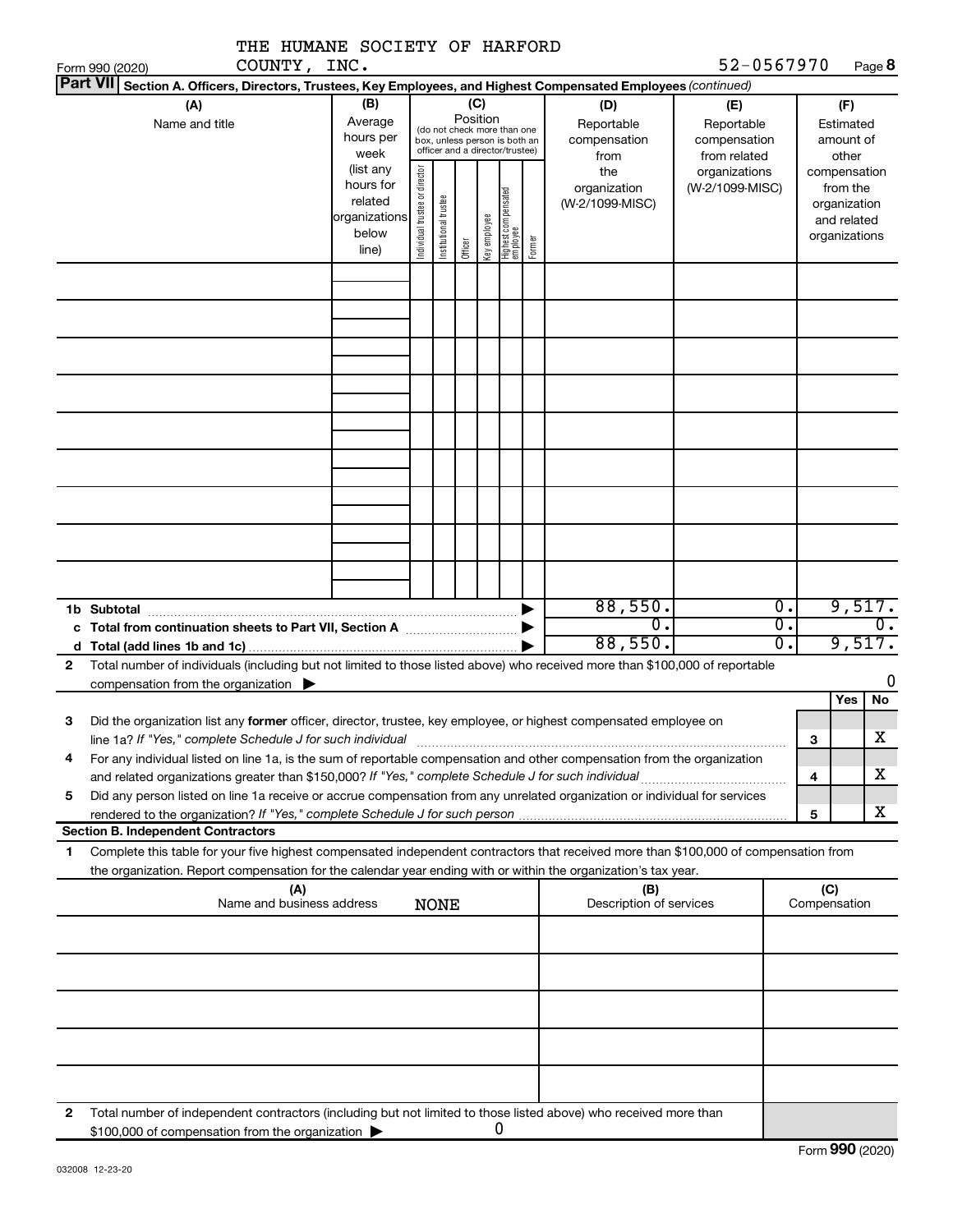THE HUMANE SOCIETY OF HARFORD COUNTY, INC.

|                                                           | <b>Part VIII</b> |         | <b>Statement of Revenue</b>                                                                                                                                                                                                                                                                                                                    |                                             |                          |                                              |                                      |                                                                 |
|-----------------------------------------------------------|------------------|---------|------------------------------------------------------------------------------------------------------------------------------------------------------------------------------------------------------------------------------------------------------------------------------------------------------------------------------------------------|---------------------------------------------|--------------------------|----------------------------------------------|--------------------------------------|-----------------------------------------------------------------|
|                                                           |                  |         | Check if Schedule O contains a response or note to any line in this Part VIII                                                                                                                                                                                                                                                                  |                                             |                          |                                              |                                      |                                                                 |
|                                                           |                  |         |                                                                                                                                                                                                                                                                                                                                                |                                             | (A)<br>Total revenue     | (B)<br>Related or exempt<br>function revenue | (C)<br>Unrelated<br>business revenue | (D)<br>Revenue excluded<br>from tax under<br>sections 512 - 514 |
| Contributions, Gifts, Grants<br>and Other Similar Amounts |                  |         | 1 a Federated campaigns<br>1a<br>.<br><b>b</b> Membership dues<br>1b<br>1c<br>c Fundraising events<br>d Related organizations<br>1d<br>.<br>1e<br>e Government grants (contributions)<br>f All other contributions, gifts, grants, and<br>similar amounts not included above<br>1f<br>$1g$ \$<br>Noncash contributions included in lines 1a-1f | 1, 249, 758.<br>214,637.<br>42,120          |                          |                                              |                                      |                                                                 |
|                                                           |                  | h.      |                                                                                                                                                                                                                                                                                                                                                |                                             | $\overline{1}$ ,464,395. |                                              |                                      |                                                                 |
| Program Service<br>Revenue                                | 2a               | b<br>с  | <b>SERVICE FEES</b><br><b>OTHER</b>                                                                                                                                                                                                                                                                                                            | <b>Business Code</b><br>561000<br>900099    | 46,840.<br>11,762.       | 46,840.<br>11,762.                           |                                      |                                                                 |
|                                                           |                  | d       |                                                                                                                                                                                                                                                                                                                                                |                                             |                          |                                              |                                      |                                                                 |
|                                                           |                  | е<br>f. | All other program service revenue                                                                                                                                                                                                                                                                                                              |                                             |                          |                                              |                                      |                                                                 |
|                                                           |                  |         |                                                                                                                                                                                                                                                                                                                                                |                                             | 58,602.                  |                                              |                                      |                                                                 |
|                                                           | 3                |         | Investment income (including dividends, interest, and                                                                                                                                                                                                                                                                                          |                                             | 35,774.                  |                                              |                                      | 35,774.                                                         |
|                                                           | 4                |         | Income from investment of tax-exempt bond proceeds                                                                                                                                                                                                                                                                                             |                                             |                          |                                              |                                      |                                                                 |
|                                                           | 5                | b       | (i) Real<br>6 a Gross rents<br>6a<br>.<br>Less: rental expenses<br>6b<br>6c<br>Rental income or (loss)                                                                                                                                                                                                                                         | (ii) Personal                               |                          |                                              |                                      |                                                                 |
|                                                           |                  | с       | d Net rental income or (loss)                                                                                                                                                                                                                                                                                                                  |                                             |                          |                                              |                                      |                                                                 |
|                                                           |                  |         | (i) Securities<br>7 a Gross amount from sales of<br>$7a\overline{500,083}$<br>assets other than inventory                                                                                                                                                                                                                                      | (ii) Other                                  |                          |                                              |                                      |                                                                 |
| Revenue                                                   |                  |         | <b>b</b> Less: cost or other basis<br>7b 372, 139.<br>and sales expenses<br>$7c$ 127, 944.<br>c Gain or (loss)                                                                                                                                                                                                                                 |                                             |                          |                                              |                                      |                                                                 |
|                                                           |                  |         |                                                                                                                                                                                                                                                                                                                                                | ▶                                           | 127,944.                 |                                              |                                      | 127,944.                                                        |
| $\tilde{\epsilon}$                                        |                  |         | 8 a Gross income from fundraising events (not  <br>including \$<br>contributions reported on line 1c). See<br><b>b</b> Less: direct expenses <i></i>                                                                                                                                                                                           | $ a_2 $ 250,089.<br>$\overline{36}$ 56,185. |                          |                                              |                                      |                                                                 |
|                                                           |                  |         |                                                                                                                                                                                                                                                                                                                                                |                                             | 193,904.                 |                                              |                                      | 193,904.                                                        |
|                                                           |                  |         | 9 a Gross income from gaming activities. See                                                                                                                                                                                                                                                                                                   |                                             |                          |                                              |                                      |                                                                 |
|                                                           |                  |         | 9 <sub>b</sub>                                                                                                                                                                                                                                                                                                                                 |                                             |                          |                                              |                                      |                                                                 |
|                                                           |                  |         | c Net income or (loss) from gaming activities<br>10 a Gross sales of inventory, less returns                                                                                                                                                                                                                                                   |                                             |                          |                                              |                                      |                                                                 |
|                                                           |                  |         | <b>HOb</b><br><b>b</b> Less: cost of goods sold<br>c Net income or (loss) from sales of inventory                                                                                                                                                                                                                                              |                                             |                          |                                              |                                      |                                                                 |
|                                                           |                  |         |                                                                                                                                                                                                                                                                                                                                                | <b>Business Code</b>                        |                          |                                              |                                      |                                                                 |
| Miscellaneous<br>Revenue                                  | 11 a             |         | <u> 1980 - Johann Barbara, martin a bhann an t-Alban an t-Alban an t-Alban an t-Alban an t-Alban an t-Alban an t-Alban an t-Alban an t-Alban an t-Alban an t-Alban an t-Alban an t-Alban an t-Alban an t-Alban an t-Alban an t-A</u>                                                                                                           |                                             |                          |                                              |                                      |                                                                 |
|                                                           |                  | b       |                                                                                                                                                                                                                                                                                                                                                |                                             |                          |                                              |                                      |                                                                 |
|                                                           |                  | с       | <u> 1989 - Johann Barbara, martin a</u>                                                                                                                                                                                                                                                                                                        |                                             |                          |                                              |                                      |                                                                 |
|                                                           |                  |         |                                                                                                                                                                                                                                                                                                                                                |                                             |                          |                                              |                                      |                                                                 |
|                                                           |                  |         |                                                                                                                                                                                                                                                                                                                                                |                                             |                          |                                              |                                      |                                                                 |
|                                                           | 12               |         |                                                                                                                                                                                                                                                                                                                                                | $\blacktriangleright$                       | 1,880,619.               | 58,602.                                      |                                      | $0.$ 357,622.                                                   |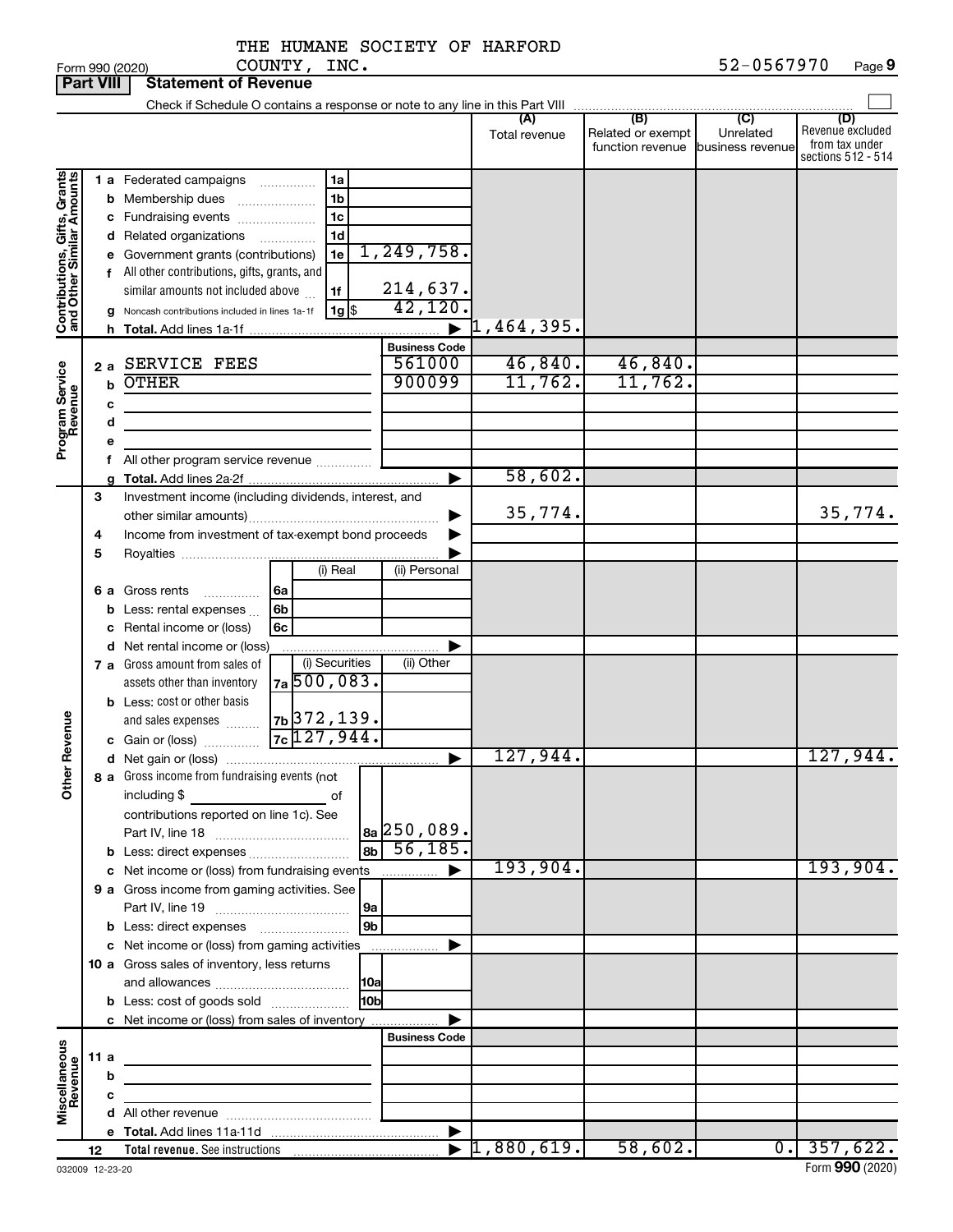# THE HUMANE SOCIETY OF HARFORD COUNTY, INC.

|              | <b>Part IX   Statement of Functional Expenses</b>                                                                                                          |                       |                                    |                                           |                                |  |  |  |  |
|--------------|------------------------------------------------------------------------------------------------------------------------------------------------------------|-----------------------|------------------------------------|-------------------------------------------|--------------------------------|--|--|--|--|
|              | Section 501(c)(3) and 501(c)(4) organizations must complete all columns. All other organizations must complete column (A).                                 |                       |                                    |                                           |                                |  |  |  |  |
|              | Check if Schedule O contains a response or note to any line in this Part IX                                                                                |                       |                                    |                                           |                                |  |  |  |  |
|              | Do not include amounts reported on lines 6b,<br>7b, 8b, 9b, and 10b of Part VIII.                                                                          | (A)<br>Total expenses | (B)<br>Program service<br>expenses | (C)<br>Management and<br>general expenses | (D)<br>Fundraising<br>expenses |  |  |  |  |
| 1            | Grants and other assistance to domestic organizations                                                                                                      |                       |                                    |                                           |                                |  |  |  |  |
|              | and domestic governments. See Part IV, line 21                                                                                                             |                       |                                    |                                           |                                |  |  |  |  |
| $\mathbf{2}$ | Grants and other assistance to domestic                                                                                                                    |                       |                                    |                                           |                                |  |  |  |  |
|              | individuals. See Part IV, line 22                                                                                                                          |                       |                                    |                                           |                                |  |  |  |  |
| 3            | Grants and other assistance to foreign                                                                                                                     |                       |                                    |                                           |                                |  |  |  |  |
|              | organizations, foreign governments, and foreign                                                                                                            |                       |                                    |                                           |                                |  |  |  |  |
|              | individuals. See Part IV, lines 15 and 16                                                                                                                  |                       |                                    |                                           |                                |  |  |  |  |
| 4            | Benefits paid to or for members                                                                                                                            |                       |                                    |                                           |                                |  |  |  |  |
| 5            | Compensation of current officers, directors,                                                                                                               |                       |                                    |                                           |                                |  |  |  |  |
|              | trustees, and key employees                                                                                                                                | 86,550.               | 72,702.                            | 6,924.                                    | 6,924.                         |  |  |  |  |
| 6            | Compensation not included above to disqualified                                                                                                            |                       |                                    |                                           |                                |  |  |  |  |
|              | persons (as defined under section 4958(f)(1)) and                                                                                                          |                       |                                    |                                           |                                |  |  |  |  |
|              | persons described in section 4958(c)(3)(B)                                                                                                                 | 733,864.              |                                    | 58,709.                                   |                                |  |  |  |  |
| 7            | Other salaries and wages                                                                                                                                   |                       | 616, 446.                          |                                           | 58,709.                        |  |  |  |  |
| 8            | Pension plan accruals and contributions (include                                                                                                           |                       |                                    |                                           |                                |  |  |  |  |
|              | section 401(k) and 403(b) employer contributions)                                                                                                          | 63,152.               | 54, 310.                           | 4,421.                                    | 4,421.                         |  |  |  |  |
| 9            |                                                                                                                                                            | 74, 341.              | 63,933.                            | 5,204.                                    | 5,204.                         |  |  |  |  |
| 10<br>11     | Fees for services (nonemployees):                                                                                                                          |                       |                                    |                                           |                                |  |  |  |  |
| a            |                                                                                                                                                            |                       |                                    |                                           |                                |  |  |  |  |
| b            |                                                                                                                                                            |                       |                                    |                                           |                                |  |  |  |  |
| c            |                                                                                                                                                            | 22,494.               |                                    | 22,494.                                   |                                |  |  |  |  |
| d            |                                                                                                                                                            |                       |                                    |                                           |                                |  |  |  |  |
|              | Professional fundraising services. See Part IV, line 17                                                                                                    |                       |                                    |                                           |                                |  |  |  |  |
| f            | Investment management fees                                                                                                                                 | 12,977.               |                                    | 12,977.                                   |                                |  |  |  |  |
| a            | Other. (If line 11g amount exceeds 10% of line 25,                                                                                                         |                       |                                    |                                           |                                |  |  |  |  |
|              | column (A) amount, list line 11g expenses on Sch O.)                                                                                                       | 16,988.               |                                    | 16,988.                                   |                                |  |  |  |  |
| 12           |                                                                                                                                                            | 2,781.                | 2,781.                             |                                           |                                |  |  |  |  |
| 13           |                                                                                                                                                            | 16, 242.              | 9,745.                             | 6,497.                                    |                                |  |  |  |  |
| 14           |                                                                                                                                                            | 2,044.                | 1,840.                             | 102.                                      | 102.                           |  |  |  |  |
| 15           |                                                                                                                                                            |                       |                                    |                                           |                                |  |  |  |  |
| 16           |                                                                                                                                                            |                       |                                    |                                           |                                |  |  |  |  |
| 17           | Travel                                                                                                                                                     | 690.                  | 690.                               |                                           |                                |  |  |  |  |
| 18           | Payments of travel or entertainment expenses                                                                                                               |                       |                                    |                                           |                                |  |  |  |  |
|              | for any federal, state, or local public officials                                                                                                          |                       |                                    |                                           |                                |  |  |  |  |
| 19           | Conferences, conventions, and meetings                                                                                                                     |                       |                                    |                                           |                                |  |  |  |  |
| 20           | Interest                                                                                                                                                   |                       |                                    |                                           |                                |  |  |  |  |
| 21           | Depreciation, depletion, and amortization                                                                                                                  | 192, 567.             | 173,310.                           | 19,257.                                   |                                |  |  |  |  |
| 22<br>23     | Insurance                                                                                                                                                  | 40,108.               | 35,296.                            | 2,406.                                    | 2,406.                         |  |  |  |  |
| 24           | Other expenses. Itemize expenses not covered                                                                                                               |                       |                                    |                                           |                                |  |  |  |  |
|              | above (List miscellaneous expenses on line 24e. If<br>line 24e amount exceeds 10% of line 25, column (A)<br>amount, list line 24e expenses on Schedule O.) |                       |                                    |                                           |                                |  |  |  |  |
| a            | VETERINARY EXPENSES                                                                                                                                        | 106, 111.             | 106, 111.                          |                                           |                                |  |  |  |  |
| b            | UTILITIES                                                                                                                                                  | 96,673.               | 87,006.                            | 9,667.                                    |                                |  |  |  |  |
| C            | SHELTER EXPENSES                                                                                                                                           | 89,568.               | 89,568.                            |                                           |                                |  |  |  |  |
| d            | FACILITY MAINTENANCE                                                                                                                                       | 51,667.               | 46,500.                            | 5,167.                                    |                                |  |  |  |  |
|              | e All other expenses                                                                                                                                       | 12,720.               | 7,371.                             |                                           | 5,349.                         |  |  |  |  |
| 25           | Total functional expenses. Add lines 1 through 24e                                                                                                         | 1,621,537.            | 1,367,609.                         | 170,813.                                  | 83, 115.                       |  |  |  |  |
| 26           | <b>Joint costs.</b> Complete this line only if the organization                                                                                            |                       |                                    |                                           |                                |  |  |  |  |
|              | reported in column (B) joint costs from a combined                                                                                                         |                       |                                    |                                           |                                |  |  |  |  |
|              | educational campaign and fundraising solicitation.                                                                                                         |                       |                                    |                                           |                                |  |  |  |  |
|              | Check here $\blacktriangleright$<br>if following SOP 98-2 (ASC 958-720)                                                                                    |                       |                                    |                                           |                                |  |  |  |  |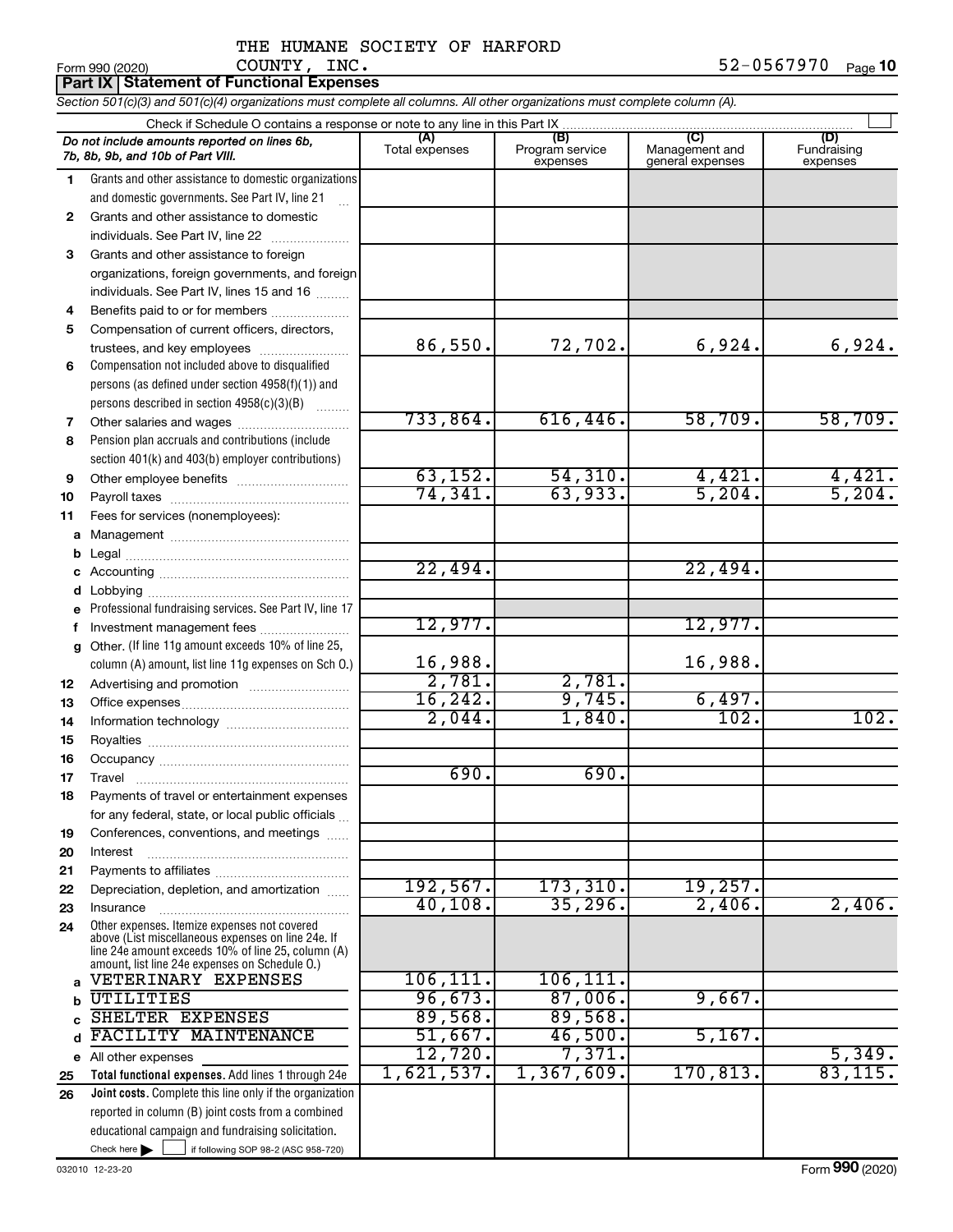# THE HUMANE SOCIETY OF HARFORD COUNTY, INC.

| (A)<br>(B)<br>Beginning of year<br>End of year<br>293, 362.<br>426, 277.<br>1<br>1<br>1,496,130.<br>$\mathbf{2}$<br>2<br>3<br>3<br>4<br>4<br>Loans and other receivables from any current or former officer, director,<br>5<br>trustee, key employee, creator or founder, substantial contributor, or 35%<br>5<br>controlled entity or family member of any of these persons<br>Loans and other receivables from other disqualified persons (as defined<br>6<br>under section 4958(f)(1)), and persons described in section 4958(c)(3)(B)<br>6<br>$\overline{7}$<br>7<br>Assets<br>8<br>8<br>14,708.<br>15,797.<br>9<br>9<br>Prepaid expenses and deferred charges [11] [11] Prepaid expenses and deferred charges [11] [11] Martin Martin Martin Martin Martin Martin Martin Martin Martin Martin Martin Martin Martin Martin Martin Martin Martin Martin<br><b>10a</b> Land, buildings, and equipment: cost or other<br>basis. Complete Part VI of Schedule D $\frac{10a}{10a}$ 10a   7,014,947.<br>1,055,064.<br>6, 152, 341.<br>$\frac{5,959,883.}{2,043,764.}$<br>10 <sub>b</sub><br>10 <sub>c</sub><br>11<br>11<br>12<br>12<br>13<br>13<br>14<br>14<br>3,500.<br>$\frac{3,500}{8,449,221}$<br>15<br>15<br>7,960,041.<br>16<br>16<br>30,923.<br>73,306.<br>17<br>17<br>18<br>18<br>19<br>19<br>20<br>20<br>21<br>Escrow or custodial account liability. Complete Part IV of Schedule D<br>21<br>22<br>Loans and other payables to any current or former officer, director,<br>Liabilities<br>trustee, key employee, creator or founder, substantial contributor, or 35%<br>controlled entity or family member of any of these persons<br>22<br>137,200.<br>138,900.<br>23<br>Secured mortgages and notes payable to unrelated third parties<br>23<br>Unsecured notes and loans payable to unrelated third parties<br>24<br>24<br>25<br>Other liabilities (including federal income tax, payables to related third<br>parties, and other liabilities not included on lines 17-24). Complete Part X<br>32,055.<br>$0$ .<br>of Schedule D<br>25<br>200, 178.<br>212, 206.<br>26<br>26<br><b>Total liabilities.</b> Add lines 17 through 25<br>Organizations that follow FASB ASC 958, check here $\blacktriangleright \lfloor \underline{X} \rfloor$<br>Net Assets or Fund Balances<br>and complete lines 27, 28, 32, and 33.<br>1,704,259.<br>$2,344,673.$<br>5,892,342.<br>27<br>27<br>6,055,604.<br>28<br>28<br>Organizations that do not follow FASB ASC 958, check here $\blacktriangleright$<br>and complete lines 29 through 33.<br>29<br>29<br>Paid-in or capital surplus, or land, building, or equipment fund<br>30<br>30<br>Retained earnings, endowment, accumulated income, or other funds<br>31<br>31<br>7,759,863.<br>8, 237, 015.<br>32<br>32<br>8,449,221. |  | Part X | <b>Balance Sheet</b> |            |    |  |
|-------------------------------------------------------------------------------------------------------------------------------------------------------------------------------------------------------------------------------------------------------------------------------------------------------------------------------------------------------------------------------------------------------------------------------------------------------------------------------------------------------------------------------------------------------------------------------------------------------------------------------------------------------------------------------------------------------------------------------------------------------------------------------------------------------------------------------------------------------------------------------------------------------------------------------------------------------------------------------------------------------------------------------------------------------------------------------------------------------------------------------------------------------------------------------------------------------------------------------------------------------------------------------------------------------------------------------------------------------------------------------------------------------------------------------------------------------------------------------------------------------------------------------------------------------------------------------------------------------------------------------------------------------------------------------------------------------------------------------------------------------------------------------------------------------------------------------------------------------------------------------------------------------------------------------------------------------------------------------------------------------------------------------------------------------------------------------------------------------------------------------------------------------------------------------------------------------------------------------------------------------------------------------------------------------------------------------------------------------------------------------------------------------------------------------------------------------------------------------------------------------------------------------------------------------------------------------------------------------------------------------------------------------------------------------------------------------------------------------------------------------------------------------|--|--------|----------------------|------------|----|--|
|                                                                                                                                                                                                                                                                                                                                                                                                                                                                                                                                                                                                                                                                                                                                                                                                                                                                                                                                                                                                                                                                                                                                                                                                                                                                                                                                                                                                                                                                                                                                                                                                                                                                                                                                                                                                                                                                                                                                                                                                                                                                                                                                                                                                                                                                                                                                                                                                                                                                                                                                                                                                                                                                                                                                                                               |  |        |                      |            |    |  |
|                                                                                                                                                                                                                                                                                                                                                                                                                                                                                                                                                                                                                                                                                                                                                                                                                                                                                                                                                                                                                                                                                                                                                                                                                                                                                                                                                                                                                                                                                                                                                                                                                                                                                                                                                                                                                                                                                                                                                                                                                                                                                                                                                                                                                                                                                                                                                                                                                                                                                                                                                                                                                                                                                                                                                                               |  |        |                      |            |    |  |
|                                                                                                                                                                                                                                                                                                                                                                                                                                                                                                                                                                                                                                                                                                                                                                                                                                                                                                                                                                                                                                                                                                                                                                                                                                                                                                                                                                                                                                                                                                                                                                                                                                                                                                                                                                                                                                                                                                                                                                                                                                                                                                                                                                                                                                                                                                                                                                                                                                                                                                                                                                                                                                                                                                                                                                               |  |        |                      |            |    |  |
|                                                                                                                                                                                                                                                                                                                                                                                                                                                                                                                                                                                                                                                                                                                                                                                                                                                                                                                                                                                                                                                                                                                                                                                                                                                                                                                                                                                                                                                                                                                                                                                                                                                                                                                                                                                                                                                                                                                                                                                                                                                                                                                                                                                                                                                                                                                                                                                                                                                                                                                                                                                                                                                                                                                                                                               |  |        |                      |            |    |  |
|                                                                                                                                                                                                                                                                                                                                                                                                                                                                                                                                                                                                                                                                                                                                                                                                                                                                                                                                                                                                                                                                                                                                                                                                                                                                                                                                                                                                                                                                                                                                                                                                                                                                                                                                                                                                                                                                                                                                                                                                                                                                                                                                                                                                                                                                                                                                                                                                                                                                                                                                                                                                                                                                                                                                                                               |  |        |                      |            |    |  |
|                                                                                                                                                                                                                                                                                                                                                                                                                                                                                                                                                                                                                                                                                                                                                                                                                                                                                                                                                                                                                                                                                                                                                                                                                                                                                                                                                                                                                                                                                                                                                                                                                                                                                                                                                                                                                                                                                                                                                                                                                                                                                                                                                                                                                                                                                                                                                                                                                                                                                                                                                                                                                                                                                                                                                                               |  |        |                      |            |    |  |
|                                                                                                                                                                                                                                                                                                                                                                                                                                                                                                                                                                                                                                                                                                                                                                                                                                                                                                                                                                                                                                                                                                                                                                                                                                                                                                                                                                                                                                                                                                                                                                                                                                                                                                                                                                                                                                                                                                                                                                                                                                                                                                                                                                                                                                                                                                                                                                                                                                                                                                                                                                                                                                                                                                                                                                               |  |        |                      |            |    |  |
|                                                                                                                                                                                                                                                                                                                                                                                                                                                                                                                                                                                                                                                                                                                                                                                                                                                                                                                                                                                                                                                                                                                                                                                                                                                                                                                                                                                                                                                                                                                                                                                                                                                                                                                                                                                                                                                                                                                                                                                                                                                                                                                                                                                                                                                                                                                                                                                                                                                                                                                                                                                                                                                                                                                                                                               |  |        |                      |            |    |  |
|                                                                                                                                                                                                                                                                                                                                                                                                                                                                                                                                                                                                                                                                                                                                                                                                                                                                                                                                                                                                                                                                                                                                                                                                                                                                                                                                                                                                                                                                                                                                                                                                                                                                                                                                                                                                                                                                                                                                                                                                                                                                                                                                                                                                                                                                                                                                                                                                                                                                                                                                                                                                                                                                                                                                                                               |  |        |                      |            |    |  |
|                                                                                                                                                                                                                                                                                                                                                                                                                                                                                                                                                                                                                                                                                                                                                                                                                                                                                                                                                                                                                                                                                                                                                                                                                                                                                                                                                                                                                                                                                                                                                                                                                                                                                                                                                                                                                                                                                                                                                                                                                                                                                                                                                                                                                                                                                                                                                                                                                                                                                                                                                                                                                                                                                                                                                                               |  |        |                      |            |    |  |
|                                                                                                                                                                                                                                                                                                                                                                                                                                                                                                                                                                                                                                                                                                                                                                                                                                                                                                                                                                                                                                                                                                                                                                                                                                                                                                                                                                                                                                                                                                                                                                                                                                                                                                                                                                                                                                                                                                                                                                                                                                                                                                                                                                                                                                                                                                                                                                                                                                                                                                                                                                                                                                                                                                                                                                               |  |        |                      |            |    |  |
|                                                                                                                                                                                                                                                                                                                                                                                                                                                                                                                                                                                                                                                                                                                                                                                                                                                                                                                                                                                                                                                                                                                                                                                                                                                                                                                                                                                                                                                                                                                                                                                                                                                                                                                                                                                                                                                                                                                                                                                                                                                                                                                                                                                                                                                                                                                                                                                                                                                                                                                                                                                                                                                                                                                                                                               |  |        |                      |            |    |  |
|                                                                                                                                                                                                                                                                                                                                                                                                                                                                                                                                                                                                                                                                                                                                                                                                                                                                                                                                                                                                                                                                                                                                                                                                                                                                                                                                                                                                                                                                                                                                                                                                                                                                                                                                                                                                                                                                                                                                                                                                                                                                                                                                                                                                                                                                                                                                                                                                                                                                                                                                                                                                                                                                                                                                                                               |  |        |                      |            |    |  |
|                                                                                                                                                                                                                                                                                                                                                                                                                                                                                                                                                                                                                                                                                                                                                                                                                                                                                                                                                                                                                                                                                                                                                                                                                                                                                                                                                                                                                                                                                                                                                                                                                                                                                                                                                                                                                                                                                                                                                                                                                                                                                                                                                                                                                                                                                                                                                                                                                                                                                                                                                                                                                                                                                                                                                                               |  |        |                      |            |    |  |
|                                                                                                                                                                                                                                                                                                                                                                                                                                                                                                                                                                                                                                                                                                                                                                                                                                                                                                                                                                                                                                                                                                                                                                                                                                                                                                                                                                                                                                                                                                                                                                                                                                                                                                                                                                                                                                                                                                                                                                                                                                                                                                                                                                                                                                                                                                                                                                                                                                                                                                                                                                                                                                                                                                                                                                               |  |        |                      |            |    |  |
|                                                                                                                                                                                                                                                                                                                                                                                                                                                                                                                                                                                                                                                                                                                                                                                                                                                                                                                                                                                                                                                                                                                                                                                                                                                                                                                                                                                                                                                                                                                                                                                                                                                                                                                                                                                                                                                                                                                                                                                                                                                                                                                                                                                                                                                                                                                                                                                                                                                                                                                                                                                                                                                                                                                                                                               |  |        |                      |            |    |  |
|                                                                                                                                                                                                                                                                                                                                                                                                                                                                                                                                                                                                                                                                                                                                                                                                                                                                                                                                                                                                                                                                                                                                                                                                                                                                                                                                                                                                                                                                                                                                                                                                                                                                                                                                                                                                                                                                                                                                                                                                                                                                                                                                                                                                                                                                                                                                                                                                                                                                                                                                                                                                                                                                                                                                                                               |  |        |                      |            |    |  |
|                                                                                                                                                                                                                                                                                                                                                                                                                                                                                                                                                                                                                                                                                                                                                                                                                                                                                                                                                                                                                                                                                                                                                                                                                                                                                                                                                                                                                                                                                                                                                                                                                                                                                                                                                                                                                                                                                                                                                                                                                                                                                                                                                                                                                                                                                                                                                                                                                                                                                                                                                                                                                                                                                                                                                                               |  |        |                      |            |    |  |
|                                                                                                                                                                                                                                                                                                                                                                                                                                                                                                                                                                                                                                                                                                                                                                                                                                                                                                                                                                                                                                                                                                                                                                                                                                                                                                                                                                                                                                                                                                                                                                                                                                                                                                                                                                                                                                                                                                                                                                                                                                                                                                                                                                                                                                                                                                                                                                                                                                                                                                                                                                                                                                                                                                                                                                               |  |        |                      |            |    |  |
|                                                                                                                                                                                                                                                                                                                                                                                                                                                                                                                                                                                                                                                                                                                                                                                                                                                                                                                                                                                                                                                                                                                                                                                                                                                                                                                                                                                                                                                                                                                                                                                                                                                                                                                                                                                                                                                                                                                                                                                                                                                                                                                                                                                                                                                                                                                                                                                                                                                                                                                                                                                                                                                                                                                                                                               |  |        |                      |            |    |  |
|                                                                                                                                                                                                                                                                                                                                                                                                                                                                                                                                                                                                                                                                                                                                                                                                                                                                                                                                                                                                                                                                                                                                                                                                                                                                                                                                                                                                                                                                                                                                                                                                                                                                                                                                                                                                                                                                                                                                                                                                                                                                                                                                                                                                                                                                                                                                                                                                                                                                                                                                                                                                                                                                                                                                                                               |  |        |                      |            |    |  |
|                                                                                                                                                                                                                                                                                                                                                                                                                                                                                                                                                                                                                                                                                                                                                                                                                                                                                                                                                                                                                                                                                                                                                                                                                                                                                                                                                                                                                                                                                                                                                                                                                                                                                                                                                                                                                                                                                                                                                                                                                                                                                                                                                                                                                                                                                                                                                                                                                                                                                                                                                                                                                                                                                                                                                                               |  |        |                      |            |    |  |
|                                                                                                                                                                                                                                                                                                                                                                                                                                                                                                                                                                                                                                                                                                                                                                                                                                                                                                                                                                                                                                                                                                                                                                                                                                                                                                                                                                                                                                                                                                                                                                                                                                                                                                                                                                                                                                                                                                                                                                                                                                                                                                                                                                                                                                                                                                                                                                                                                                                                                                                                                                                                                                                                                                                                                                               |  |        |                      |            |    |  |
|                                                                                                                                                                                                                                                                                                                                                                                                                                                                                                                                                                                                                                                                                                                                                                                                                                                                                                                                                                                                                                                                                                                                                                                                                                                                                                                                                                                                                                                                                                                                                                                                                                                                                                                                                                                                                                                                                                                                                                                                                                                                                                                                                                                                                                                                                                                                                                                                                                                                                                                                                                                                                                                                                                                                                                               |  |        |                      |            |    |  |
|                                                                                                                                                                                                                                                                                                                                                                                                                                                                                                                                                                                                                                                                                                                                                                                                                                                                                                                                                                                                                                                                                                                                                                                                                                                                                                                                                                                                                                                                                                                                                                                                                                                                                                                                                                                                                                                                                                                                                                                                                                                                                                                                                                                                                                                                                                                                                                                                                                                                                                                                                                                                                                                                                                                                                                               |  |        |                      |            |    |  |
|                                                                                                                                                                                                                                                                                                                                                                                                                                                                                                                                                                                                                                                                                                                                                                                                                                                                                                                                                                                                                                                                                                                                                                                                                                                                                                                                                                                                                                                                                                                                                                                                                                                                                                                                                                                                                                                                                                                                                                                                                                                                                                                                                                                                                                                                                                                                                                                                                                                                                                                                                                                                                                                                                                                                                                               |  |        |                      |            |    |  |
|                                                                                                                                                                                                                                                                                                                                                                                                                                                                                                                                                                                                                                                                                                                                                                                                                                                                                                                                                                                                                                                                                                                                                                                                                                                                                                                                                                                                                                                                                                                                                                                                                                                                                                                                                                                                                                                                                                                                                                                                                                                                                                                                                                                                                                                                                                                                                                                                                                                                                                                                                                                                                                                                                                                                                                               |  |        |                      |            |    |  |
|                                                                                                                                                                                                                                                                                                                                                                                                                                                                                                                                                                                                                                                                                                                                                                                                                                                                                                                                                                                                                                                                                                                                                                                                                                                                                                                                                                                                                                                                                                                                                                                                                                                                                                                                                                                                                                                                                                                                                                                                                                                                                                                                                                                                                                                                                                                                                                                                                                                                                                                                                                                                                                                                                                                                                                               |  |        |                      |            |    |  |
|                                                                                                                                                                                                                                                                                                                                                                                                                                                                                                                                                                                                                                                                                                                                                                                                                                                                                                                                                                                                                                                                                                                                                                                                                                                                                                                                                                                                                                                                                                                                                                                                                                                                                                                                                                                                                                                                                                                                                                                                                                                                                                                                                                                                                                                                                                                                                                                                                                                                                                                                                                                                                                                                                                                                                                               |  |        |                      |            |    |  |
|                                                                                                                                                                                                                                                                                                                                                                                                                                                                                                                                                                                                                                                                                                                                                                                                                                                                                                                                                                                                                                                                                                                                                                                                                                                                                                                                                                                                                                                                                                                                                                                                                                                                                                                                                                                                                                                                                                                                                                                                                                                                                                                                                                                                                                                                                                                                                                                                                                                                                                                                                                                                                                                                                                                                                                               |  |        |                      |            |    |  |
|                                                                                                                                                                                                                                                                                                                                                                                                                                                                                                                                                                                                                                                                                                                                                                                                                                                                                                                                                                                                                                                                                                                                                                                                                                                                                                                                                                                                                                                                                                                                                                                                                                                                                                                                                                                                                                                                                                                                                                                                                                                                                                                                                                                                                                                                                                                                                                                                                                                                                                                                                                                                                                                                                                                                                                               |  |        |                      |            |    |  |
|                                                                                                                                                                                                                                                                                                                                                                                                                                                                                                                                                                                                                                                                                                                                                                                                                                                                                                                                                                                                                                                                                                                                                                                                                                                                                                                                                                                                                                                                                                                                                                                                                                                                                                                                                                                                                                                                                                                                                                                                                                                                                                                                                                                                                                                                                                                                                                                                                                                                                                                                                                                                                                                                                                                                                                               |  |        |                      |            |    |  |
|                                                                                                                                                                                                                                                                                                                                                                                                                                                                                                                                                                                                                                                                                                                                                                                                                                                                                                                                                                                                                                                                                                                                                                                                                                                                                                                                                                                                                                                                                                                                                                                                                                                                                                                                                                                                                                                                                                                                                                                                                                                                                                                                                                                                                                                                                                                                                                                                                                                                                                                                                                                                                                                                                                                                                                               |  |        |                      |            |    |  |
|                                                                                                                                                                                                                                                                                                                                                                                                                                                                                                                                                                                                                                                                                                                                                                                                                                                                                                                                                                                                                                                                                                                                                                                                                                                                                                                                                                                                                                                                                                                                                                                                                                                                                                                                                                                                                                                                                                                                                                                                                                                                                                                                                                                                                                                                                                                                                                                                                                                                                                                                                                                                                                                                                                                                                                               |  |        |                      |            |    |  |
|                                                                                                                                                                                                                                                                                                                                                                                                                                                                                                                                                                                                                                                                                                                                                                                                                                                                                                                                                                                                                                                                                                                                                                                                                                                                                                                                                                                                                                                                                                                                                                                                                                                                                                                                                                                                                                                                                                                                                                                                                                                                                                                                                                                                                                                                                                                                                                                                                                                                                                                                                                                                                                                                                                                                                                               |  |        |                      |            |    |  |
|                                                                                                                                                                                                                                                                                                                                                                                                                                                                                                                                                                                                                                                                                                                                                                                                                                                                                                                                                                                                                                                                                                                                                                                                                                                                                                                                                                                                                                                                                                                                                                                                                                                                                                                                                                                                                                                                                                                                                                                                                                                                                                                                                                                                                                                                                                                                                                                                                                                                                                                                                                                                                                                                                                                                                                               |  |        |                      |            |    |  |
|                                                                                                                                                                                                                                                                                                                                                                                                                                                                                                                                                                                                                                                                                                                                                                                                                                                                                                                                                                                                                                                                                                                                                                                                                                                                                                                                                                                                                                                                                                                                                                                                                                                                                                                                                                                                                                                                                                                                                                                                                                                                                                                                                                                                                                                                                                                                                                                                                                                                                                                                                                                                                                                                                                                                                                               |  |        |                      |            |    |  |
|                                                                                                                                                                                                                                                                                                                                                                                                                                                                                                                                                                                                                                                                                                                                                                                                                                                                                                                                                                                                                                                                                                                                                                                                                                                                                                                                                                                                                                                                                                                                                                                                                                                                                                                                                                                                                                                                                                                                                                                                                                                                                                                                                                                                                                                                                                                                                                                                                                                                                                                                                                                                                                                                                                                                                                               |  |        |                      |            |    |  |
|                                                                                                                                                                                                                                                                                                                                                                                                                                                                                                                                                                                                                                                                                                                                                                                                                                                                                                                                                                                                                                                                                                                                                                                                                                                                                                                                                                                                                                                                                                                                                                                                                                                                                                                                                                                                                                                                                                                                                                                                                                                                                                                                                                                                                                                                                                                                                                                                                                                                                                                                                                                                                                                                                                                                                                               |  |        |                      |            |    |  |
|                                                                                                                                                                                                                                                                                                                                                                                                                                                                                                                                                                                                                                                                                                                                                                                                                                                                                                                                                                                                                                                                                                                                                                                                                                                                                                                                                                                                                                                                                                                                                                                                                                                                                                                                                                                                                                                                                                                                                                                                                                                                                                                                                                                                                                                                                                                                                                                                                                                                                                                                                                                                                                                                                                                                                                               |  |        |                      |            |    |  |
|                                                                                                                                                                                                                                                                                                                                                                                                                                                                                                                                                                                                                                                                                                                                                                                                                                                                                                                                                                                                                                                                                                                                                                                                                                                                                                                                                                                                                                                                                                                                                                                                                                                                                                                                                                                                                                                                                                                                                                                                                                                                                                                                                                                                                                                                                                                                                                                                                                                                                                                                                                                                                                                                                                                                                                               |  |        |                      |            |    |  |
|                                                                                                                                                                                                                                                                                                                                                                                                                                                                                                                                                                                                                                                                                                                                                                                                                                                                                                                                                                                                                                                                                                                                                                                                                                                                                                                                                                                                                                                                                                                                                                                                                                                                                                                                                                                                                                                                                                                                                                                                                                                                                                                                                                                                                                                                                                                                                                                                                                                                                                                                                                                                                                                                                                                                                                               |  |        |                      |            |    |  |
|                                                                                                                                                                                                                                                                                                                                                                                                                                                                                                                                                                                                                                                                                                                                                                                                                                                                                                                                                                                                                                                                                                                                                                                                                                                                                                                                                                                                                                                                                                                                                                                                                                                                                                                                                                                                                                                                                                                                                                                                                                                                                                                                                                                                                                                                                                                                                                                                                                                                                                                                                                                                                                                                                                                                                                               |  |        |                      |            |    |  |
|                                                                                                                                                                                                                                                                                                                                                                                                                                                                                                                                                                                                                                                                                                                                                                                                                                                                                                                                                                                                                                                                                                                                                                                                                                                                                                                                                                                                                                                                                                                                                                                                                                                                                                                                                                                                                                                                                                                                                                                                                                                                                                                                                                                                                                                                                                                                                                                                                                                                                                                                                                                                                                                                                                                                                                               |  |        |                      |            |    |  |
|                                                                                                                                                                                                                                                                                                                                                                                                                                                                                                                                                                                                                                                                                                                                                                                                                                                                                                                                                                                                                                                                                                                                                                                                                                                                                                                                                                                                                                                                                                                                                                                                                                                                                                                                                                                                                                                                                                                                                                                                                                                                                                                                                                                                                                                                                                                                                                                                                                                                                                                                                                                                                                                                                                                                                                               |  |        |                      |            |    |  |
|                                                                                                                                                                                                                                                                                                                                                                                                                                                                                                                                                                                                                                                                                                                                                                                                                                                                                                                                                                                                                                                                                                                                                                                                                                                                                                                                                                                                                                                                                                                                                                                                                                                                                                                                                                                                                                                                                                                                                                                                                                                                                                                                                                                                                                                                                                                                                                                                                                                                                                                                                                                                                                                                                                                                                                               |  |        |                      |            |    |  |
|                                                                                                                                                                                                                                                                                                                                                                                                                                                                                                                                                                                                                                                                                                                                                                                                                                                                                                                                                                                                                                                                                                                                                                                                                                                                                                                                                                                                                                                                                                                                                                                                                                                                                                                                                                                                                                                                                                                                                                                                                                                                                                                                                                                                                                                                                                                                                                                                                                                                                                                                                                                                                                                                                                                                                                               |  | 33     |                      | 7,960,041. | 33 |  |

Form (2020) **990**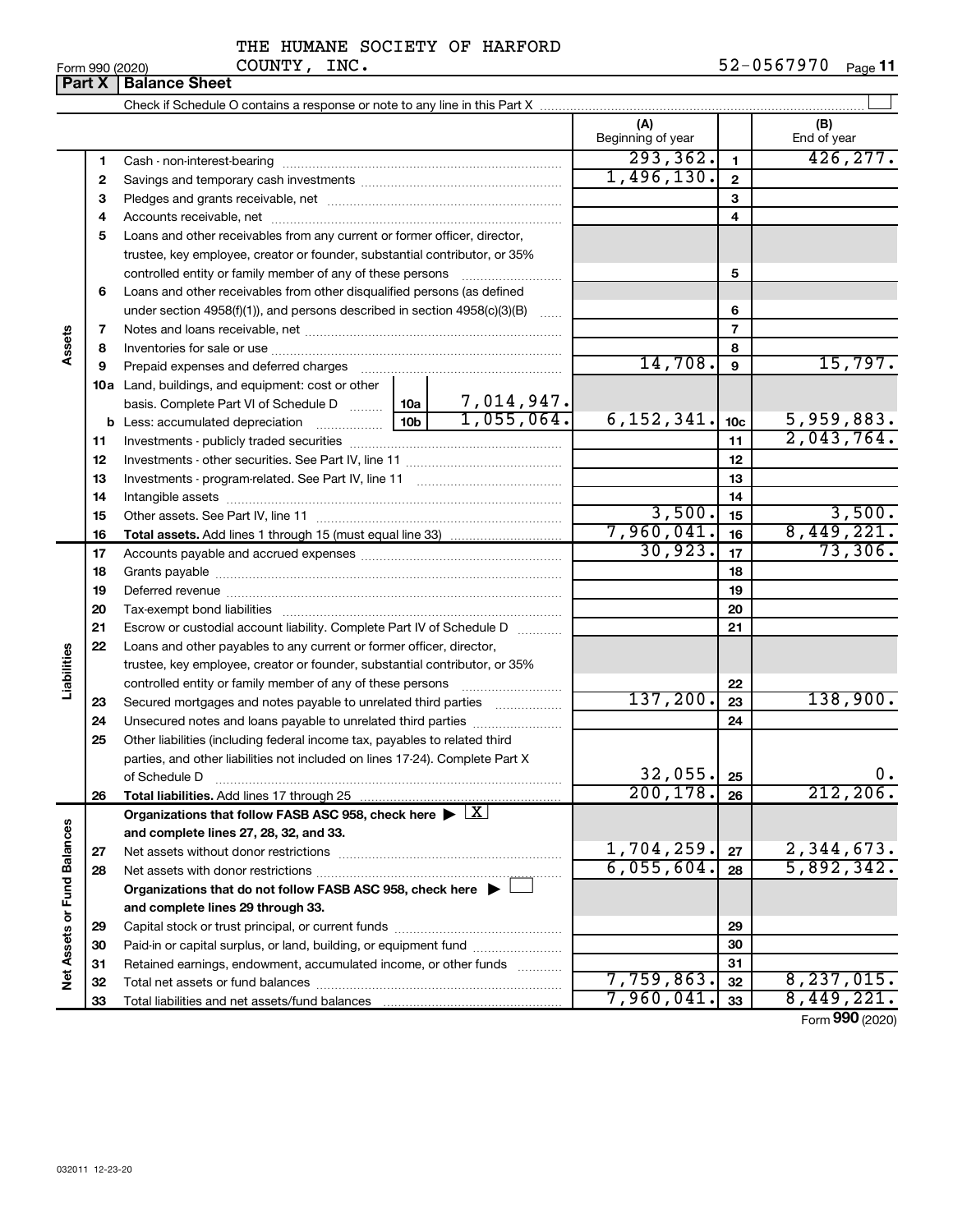|              | THE HUMANE SOCIETY OF HARFORD                                                                                                   |                         |                |     |                         |
|--------------|---------------------------------------------------------------------------------------------------------------------------------|-------------------------|----------------|-----|-------------------------|
|              | COUNTY, INC.<br>Form 990 (2020)                                                                                                 | 52-0567970 Page 12      |                |     |                         |
|              | Part XI   Reconciliation of Net Assets                                                                                          |                         |                |     |                         |
|              |                                                                                                                                 |                         |                |     |                         |
|              |                                                                                                                                 |                         |                |     |                         |
| 1            |                                                                                                                                 | $\mathbf{1}$            | 1,880,619.     |     |                         |
| $\mathbf{2}$ |                                                                                                                                 | $\overline{2}$          | 1,621,537.     |     |                         |
| 3            |                                                                                                                                 | 3                       |                |     | 259,082.                |
| 4            |                                                                                                                                 | $\overline{\mathbf{A}}$ | 7,759,863.     |     |                         |
| 5            |                                                                                                                                 | 5                       |                |     | 218,070.                |
| 6            |                                                                                                                                 | 6                       |                |     |                         |
| 7            | Investment expenses www.communication.com/www.communication.com/www.communication.com/www.com                                   | $\overline{7}$          |                |     |                         |
| 8            | Prior period adjustments www.communication.communication.communication.com/                                                     | 8                       |                |     |                         |
| 9            | Other changes in net assets or fund balances (explain on Schedule O)                                                            | 9                       |                |     | $\overline{0}$ .        |
| 10           | Net assets or fund balances at end of year. Combine lines 3 through 9 (must equal Part X, line 32,                              |                         |                |     |                         |
|              |                                                                                                                                 | 10                      | 8,237,015.     |     |                         |
|              | Part XII Financial Statements and Reporting                                                                                     |                         |                |     |                         |
|              |                                                                                                                                 |                         |                |     | $\overline{\mathbf{x}}$ |
|              |                                                                                                                                 |                         |                | Yes | No                      |
| 1            | $\boxed{\mathbf{X}}$ Accrual<br>Accounting method used to prepare the Form 990: $\Box$ Cash<br>Other                            |                         |                |     |                         |
|              | If the organization changed its method of accounting from a prior year or checked "Other," explain in Schedule O.               |                         |                |     |                         |
|              |                                                                                                                                 |                         | 2a             |     | x                       |
|              | If "Yes," check a box below to indicate whether the financial statements for the year were compiled or reviewed on a            |                         |                |     |                         |
|              | separate basis, consolidated basis, or both:                                                                                    |                         |                |     |                         |
|              | Consolidated basis<br>Separate basis<br>Both consolidated and separate basis                                                    |                         |                |     |                         |
|              |                                                                                                                                 |                         | 2 <sub>b</sub> | х   |                         |
|              | If "Yes," check a box below to indicate whether the financial statements for the year were audited on a separate basis,         |                         |                |     |                         |
|              | consolidated basis, or both:                                                                                                    |                         |                |     |                         |
|              | $\boxed{\textbf{X}}$ Separate basis<br>Both consolidated and separate basis<br><b>Consolidated basis</b>                        |                         |                |     |                         |
|              | c If "Yes" to line 2a or 2b, does the organization have a committee that assumes responsibility for oversight of the audit,     |                         |                |     |                         |
|              |                                                                                                                                 |                         | 2c             | х   |                         |
|              | If the organization changed either its oversight process or selection process during the tax year, explain on Schedule O.       |                         |                |     |                         |
|              | 3a As a result of a federal award, was the organization required to undergo an audit or audits as set forth in the Single Audit |                         |                |     |                         |
|              |                                                                                                                                 |                         | За             |     | х                       |
|              | b If "Yes," did the organization undergo the required audit or audits? If the organization did not undergo the required audit   |                         |                |     |                         |
|              |                                                                                                                                 |                         | 3b             |     |                         |

Form (2020) **990**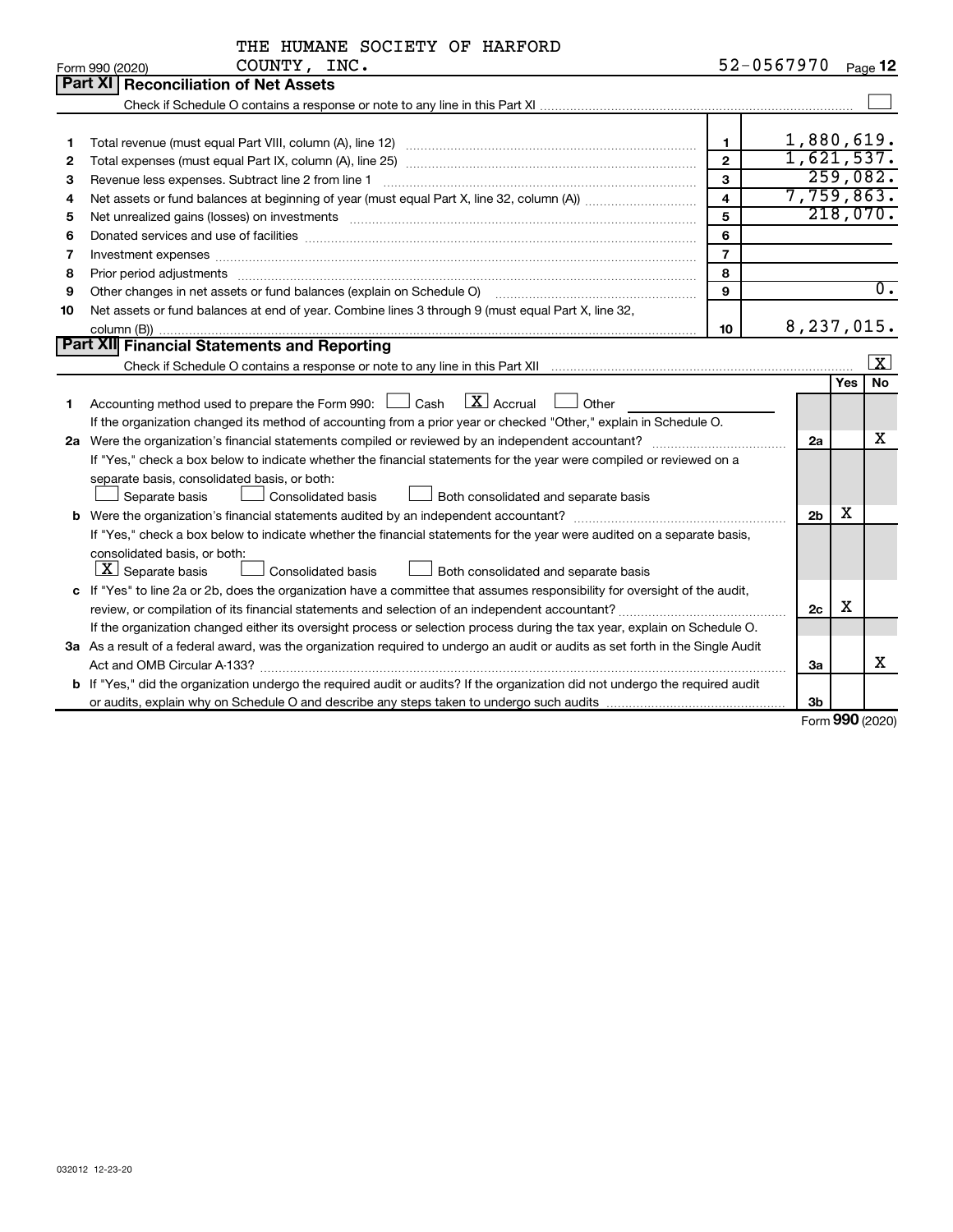|                      | <b>SCHEDULE A</b>                                      |  |                                                                        |                                                                                                                                                                                                                                                                |                             |                                 |                            | OMB No. 1545-0047                     |
|----------------------|--------------------------------------------------------|--|------------------------------------------------------------------------|----------------------------------------------------------------------------------------------------------------------------------------------------------------------------------------------------------------------------------------------------------------|-----------------------------|---------------------------------|----------------------------|---------------------------------------|
| (Form 990 or 990-EZ) |                                                        |  |                                                                        | <b>Public Charity Status and Public Support</b><br>Complete if the organization is a section 501(c)(3) organization or a section                                                                                                                               |                             |                                 |                            |                                       |
|                      |                                                        |  |                                                                        | 4947(a)(1) nonexempt charitable trust.                                                                                                                                                                                                                         |                             |                                 |                            |                                       |
|                      | Department of the Treasury<br>Internal Revenue Service |  |                                                                        | Attach to Form 990 or Form 990-EZ.                                                                                                                                                                                                                             |                             |                                 |                            | Open to Public<br>Inspection          |
|                      | Name of the organization                               |  |                                                                        | Go to www.irs.gov/Form990 for instructions and the latest information.<br>THE HUMANE SOCIETY OF HARFORD                                                                                                                                                        |                             |                                 |                            | <b>Employer identification number</b> |
|                      |                                                        |  | COUNTY, INC.                                                           |                                                                                                                                                                                                                                                                |                             |                                 |                            | 52-0567970                            |
| Part I               |                                                        |  |                                                                        | Reason for Public Charity Status. (All organizations must complete this part.) See instructions.                                                                                                                                                               |                             |                                 |                            |                                       |
|                      |                                                        |  |                                                                        | The organization is not a private foundation because it is: (For lines 1 through 12, check only one box.)                                                                                                                                                      |                             |                                 |                            |                                       |
| 1                    |                                                        |  |                                                                        | A church, convention of churches, or association of churches described in section 170(b)(1)(A)(i).                                                                                                                                                             |                             |                                 |                            |                                       |
| 2                    |                                                        |  |                                                                        | A school described in section 170(b)(1)(A)(ii). (Attach Schedule E (Form 990 or 990-EZ).)                                                                                                                                                                      |                             |                                 |                            |                                       |
| 3<br>4               |                                                        |  |                                                                        | A hospital or a cooperative hospital service organization described in section 170(b)(1)(A)(iii).<br>A medical research organization operated in conjunction with a hospital described in section 170(b)(1)(A)(iii). Enter the hospital's name,                |                             |                                 |                            |                                       |
|                      | city, and state:                                       |  |                                                                        |                                                                                                                                                                                                                                                                |                             |                                 |                            |                                       |
| 5                    |                                                        |  |                                                                        | An organization operated for the benefit of a college or university owned or operated by a governmental unit described in                                                                                                                                      |                             |                                 |                            |                                       |
|                      |                                                        |  | section 170(b)(1)(A)(iv). (Complete Part II.)                          |                                                                                                                                                                                                                                                                |                             |                                 |                            |                                       |
| 6                    |                                                        |  |                                                                        | A federal, state, or local government or governmental unit described in section 170(b)(1)(A)(v).                                                                                                                                                               |                             |                                 |                            |                                       |
| 7                    | $\mathbf{X}$                                           |  |                                                                        | An organization that normally receives a substantial part of its support from a governmental unit or from the general public described in                                                                                                                      |                             |                                 |                            |                                       |
| 8                    |                                                        |  | section 170(b)(1)(A)(vi). (Complete Part II.)                          | A community trust described in section 170(b)(1)(A)(vi). (Complete Part II.)                                                                                                                                                                                   |                             |                                 |                            |                                       |
| 9                    |                                                        |  |                                                                        | An agricultural research organization described in section 170(b)(1)(A)(ix) operated in conjunction with a land-grant college                                                                                                                                  |                             |                                 |                            |                                       |
|                      |                                                        |  |                                                                        | or university or a non-land-grant college of agriculture (see instructions). Enter the name, city, and state of the college or                                                                                                                                 |                             |                                 |                            |                                       |
|                      | university:                                            |  |                                                                        |                                                                                                                                                                                                                                                                |                             |                                 |                            |                                       |
| 10                   |                                                        |  |                                                                        | An organization that normally receives (1) more than 33 1/3% of its support from contributions, membership fees, and gross receipts from                                                                                                                       |                             |                                 |                            |                                       |
|                      |                                                        |  |                                                                        | activities related to its exempt functions, subject to certain exceptions; and (2) no more than 33 1/3% of its support from gross investment                                                                                                                   |                             |                                 |                            |                                       |
|                      |                                                        |  | See section 509(a)(2). (Complete Part III.)                            | income and unrelated business taxable income (less section 511 tax) from businesses acquired by the organization after June 30, 1975.                                                                                                                          |                             |                                 |                            |                                       |
| 11                   |                                                        |  |                                                                        | An organization organized and operated exclusively to test for public safety. See section 509(a)(4).                                                                                                                                                           |                             |                                 |                            |                                       |
| 12                   |                                                        |  |                                                                        | An organization organized and operated exclusively for the benefit of, to perform the functions of, or to carry out the purposes of one or                                                                                                                     |                             |                                 |                            |                                       |
|                      |                                                        |  |                                                                        | more publicly supported organizations described in section 509(a)(1) or section 509(a)(2). See section 509(a)(3). Check the box in                                                                                                                             |                             |                                 |                            |                                       |
|                      |                                                        |  |                                                                        | lines 12a through 12d that describes the type of supporting organization and complete lines 12e, 12f, and 12g.                                                                                                                                                 |                             |                                 |                            |                                       |
| а                    |                                                        |  |                                                                        | Type I. A supporting organization operated, supervised, or controlled by its supported organization(s), typically by giving<br>the supported organization(s) the power to regularly appoint or elect a majority of the directors or trustees of the supporting |                             |                                 |                            |                                       |
|                      |                                                        |  | organization. You must complete Part IV, Sections A and B.             |                                                                                                                                                                                                                                                                |                             |                                 |                            |                                       |
| b                    |                                                        |  |                                                                        | Type II. A supporting organization supervised or controlled in connection with its supported organization(s), by having                                                                                                                                        |                             |                                 |                            |                                       |
|                      |                                                        |  |                                                                        | control or management of the supporting organization vested in the same persons that control or manage the supported                                                                                                                                           |                             |                                 |                            |                                       |
|                      |                                                        |  | organization(s). You must complete Part IV, Sections A and C.          |                                                                                                                                                                                                                                                                |                             |                                 |                            |                                       |
| с                    |                                                        |  |                                                                        | Type III functionally integrated. A supporting organization operated in connection with, and functionally integrated with,<br>its supported organization(s) (see instructions). You must complete Part IV, Sections A, D, and E.                               |                             |                                 |                            |                                       |
| d                    |                                                        |  |                                                                        | Type III non-functionally integrated. A supporting organization operated in connection with its supported organization(s)                                                                                                                                      |                             |                                 |                            |                                       |
|                      |                                                        |  |                                                                        | that is not functionally integrated. The organization generally must satisfy a distribution requirement and an attentiveness                                                                                                                                   |                             |                                 |                            |                                       |
|                      |                                                        |  |                                                                        | requirement (see instructions). You must complete Part IV, Sections A and D, and Part V.                                                                                                                                                                       |                             |                                 |                            |                                       |
| е                    |                                                        |  |                                                                        | Check this box if the organization received a written determination from the IRS that it is a Type I, Type II, Type III                                                                                                                                        |                             |                                 |                            |                                       |
|                      |                                                        |  |                                                                        | functionally integrated, or Type III non-functionally integrated supporting organization.                                                                                                                                                                      |                             |                                 |                            |                                       |
| f                    |                                                        |  | Provide the following information about the supported organization(s). |                                                                                                                                                                                                                                                                |                             |                                 |                            |                                       |
|                      | (i) Name of supported                                  |  | (ii) EIN                                                               | (iii) Type of organization                                                                                                                                                                                                                                     | in your governing document? | (iv) Is the organization listed | (v) Amount of monetary     | (vi) Amount of other                  |
|                      | organization                                           |  |                                                                        | (described on lines 1-10<br>above (see instructions))                                                                                                                                                                                                          | Yes                         | No.                             | support (see instructions) | support (see instructions)            |
|                      |                                                        |  |                                                                        |                                                                                                                                                                                                                                                                |                             |                                 |                            |                                       |
|                      |                                                        |  |                                                                        |                                                                                                                                                                                                                                                                |                             |                                 |                            |                                       |
|                      |                                                        |  |                                                                        |                                                                                                                                                                                                                                                                |                             |                                 |                            |                                       |
|                      |                                                        |  |                                                                        |                                                                                                                                                                                                                                                                |                             |                                 |                            |                                       |
|                      |                                                        |  |                                                                        |                                                                                                                                                                                                                                                                |                             |                                 |                            |                                       |
|                      |                                                        |  |                                                                        |                                                                                                                                                                                                                                                                |                             |                                 |                            |                                       |
|                      |                                                        |  |                                                                        |                                                                                                                                                                                                                                                                |                             |                                 |                            |                                       |
|                      |                                                        |  |                                                                        |                                                                                                                                                                                                                                                                |                             |                                 |                            |                                       |
| Total                |                                                        |  |                                                                        |                                                                                                                                                                                                                                                                |                             |                                 |                            |                                       |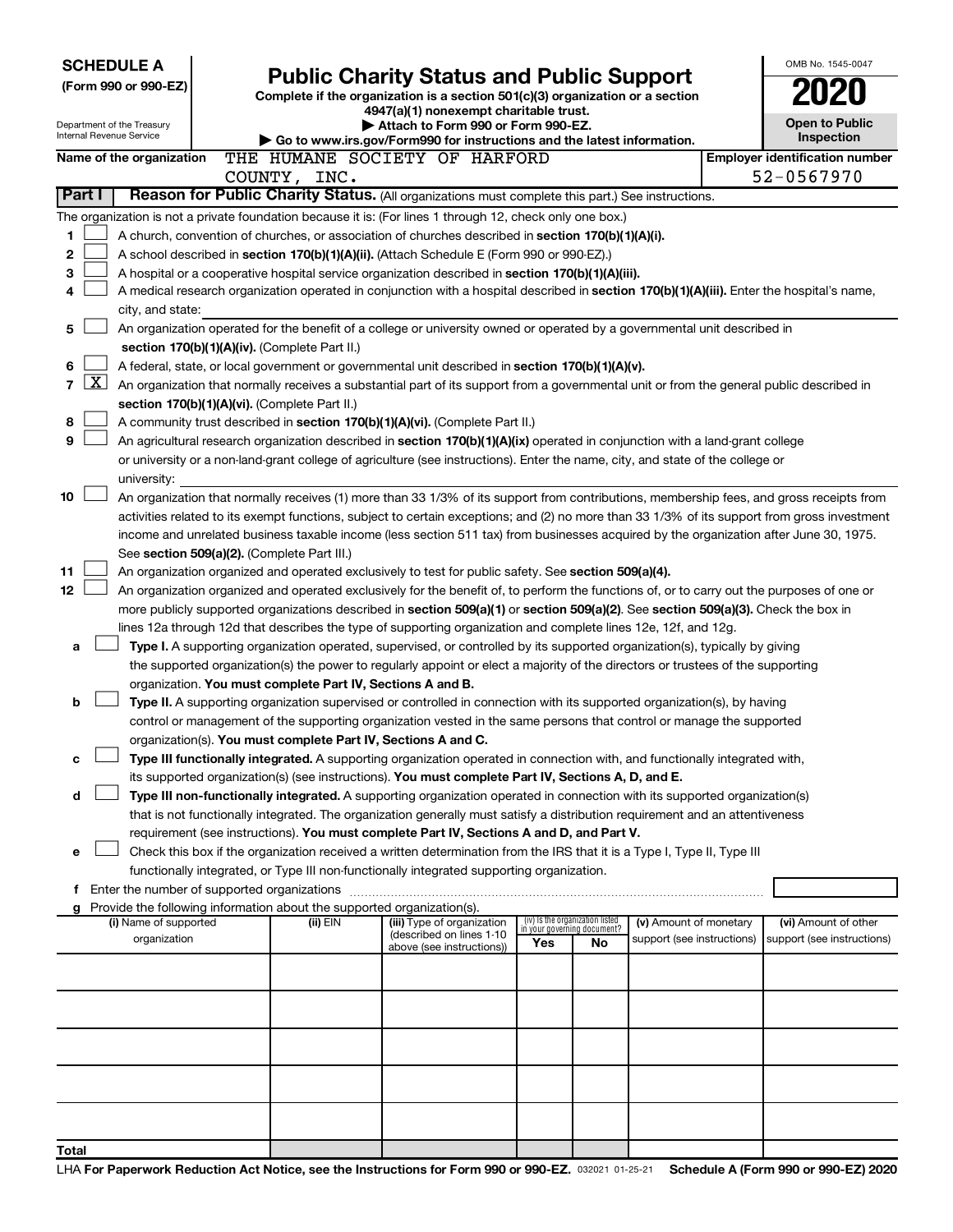### Schedule A (Form 990 or 990-EZ) 2020  $\mathtt{COUNTY}$ ,  $\mathtt{INC.}$   $\mathtt{S2-0567970}$   $\mathtt{Page}$

52-0567970 Page 2

(Complete only if you checked the box on line 5, 7, or 8 of Part I or if the organization failed to qualify under Part III. If the organization fails to qualify under the tests listed below, please complete Part III.) **Part II** | Support Schedule for Organizations Described in Sections 170(b)(1)(A)(iv) and 170(b)(1)(A)(vi)

| <b>Section A. Public Support</b>                                                                                                                                                                                                                                                             |          |                                         |            |            |            |                                          |
|----------------------------------------------------------------------------------------------------------------------------------------------------------------------------------------------------------------------------------------------------------------------------------------------|----------|-----------------------------------------|------------|------------|------------|------------------------------------------|
| Calendar year (or fiscal year beginning in)                                                                                                                                                                                                                                                  | (a) 2016 | (b) 2017                                | $(c)$ 2018 | $(d)$ 2019 | (e) 2020   | (f) Total                                |
| 1 Gifts, grants, contributions, and                                                                                                                                                                                                                                                          |          |                                         |            |            |            |                                          |
| membership fees received. (Do not                                                                                                                                                                                                                                                            |          |                                         |            |            |            |                                          |
| include any "unusual grants.")                                                                                                                                                                                                                                                               | 882,988. | 1, 135, 856.                            | 1,551,781. | 1,284,391. | 1,464,395. | 6,319,411.                               |
| 2 Tax revenues levied for the organ-                                                                                                                                                                                                                                                         |          |                                         |            |            |            |                                          |
| ization's benefit and either paid to                                                                                                                                                                                                                                                         |          |                                         |            |            |            |                                          |
| or expended on its behalf                                                                                                                                                                                                                                                                    |          |                                         |            |            |            |                                          |
| 3 The value of services or facilities                                                                                                                                                                                                                                                        |          |                                         |            |            |            |                                          |
| furnished by a governmental unit to                                                                                                                                                                                                                                                          |          |                                         |            |            |            |                                          |
| the organization without charge                                                                                                                                                                                                                                                              |          |                                         |            |            |            |                                          |
| 4 Total. Add lines 1 through 3                                                                                                                                                                                                                                                               | 882,988. | 1, 135, 856.                            | 1,551,781  | 1,284,391  | 1,464,395  | 6,319,411.                               |
| 5 The portion of total contributions                                                                                                                                                                                                                                                         |          |                                         |            |            |            |                                          |
| by each person (other than a                                                                                                                                                                                                                                                                 |          |                                         |            |            |            |                                          |
| governmental unit or publicly                                                                                                                                                                                                                                                                |          |                                         |            |            |            |                                          |
| supported organization) included                                                                                                                                                                                                                                                             |          |                                         |            |            |            |                                          |
| on line 1 that exceeds 2% of the                                                                                                                                                                                                                                                             |          |                                         |            |            |            |                                          |
| amount shown on line 11,                                                                                                                                                                                                                                                                     |          |                                         |            |            |            |                                          |
| column (f)                                                                                                                                                                                                                                                                                   |          |                                         |            |            |            |                                          |
| 6 Public support. Subtract line 5 from line 4.                                                                                                                                                                                                                                               |          |                                         |            |            |            | 6, 319, 411.                             |
| <b>Section B. Total Support</b>                                                                                                                                                                                                                                                              |          |                                         |            |            |            |                                          |
| Calendar year (or fiscal year beginning in)                                                                                                                                                                                                                                                  | (a) 2016 | (b) 2017                                | $(c)$ 2018 | $(d)$ 2019 | (e) 2020   | (f) Total                                |
| <b>7</b> Amounts from line 4                                                                                                                                                                                                                                                                 | 882,988. | 1, 135, 856.                            | 1,551,781  | 1,284,391  | 1,464,395  | 6, 319, 411.                             |
| 8 Gross income from interest,                                                                                                                                                                                                                                                                |          |                                         |            |            |            |                                          |
| dividends, payments received on                                                                                                                                                                                                                                                              |          |                                         |            |            |            |                                          |
| securities loans, rents, royalties,                                                                                                                                                                                                                                                          |          |                                         |            |            |            |                                          |
| and income from similar sources                                                                                                                                                                                                                                                              | 44,171.  | 10,003.                                 | 16, 250.   | 17,801.    | 35,774.    | 123,999.                                 |
| 9 Net income from unrelated business                                                                                                                                                                                                                                                         |          |                                         |            |            |            |                                          |
|                                                                                                                                                                                                                                                                                              |          |                                         |            |            |            |                                          |
| activities, whether or not the                                                                                                                                                                                                                                                               |          |                                         |            |            |            |                                          |
| business is regularly carried on                                                                                                                                                                                                                                                             |          |                                         |            |            |            |                                          |
| 10 Other income. Do not include gain                                                                                                                                                                                                                                                         |          |                                         |            |            |            |                                          |
| or loss from the sale of capital                                                                                                                                                                                                                                                             |          | 329, 753. 248, 956. 205, 325. 173, 099. |            |            | 58,602.    | 1,015,735.                               |
| assets (Explain in Part VI.)                                                                                                                                                                                                                                                                 |          |                                         |            |            |            | 7,459,145.                               |
| 11 Total support. Add lines 7 through 10                                                                                                                                                                                                                                                     |          |                                         |            |            | 12         |                                          |
| <b>12</b> Gross receipts from related activities, etc. (see instructions)                                                                                                                                                                                                                    |          |                                         |            |            |            |                                          |
| 13 First 5 years. If the Form 990 is for the organization's first, second, third, fourth, or fifth tax year as a section 501(c)(3)                                                                                                                                                           |          |                                         |            |            |            |                                          |
| organization, check this box and stop here [1,1,200] with the content of the content of the content of the content of the content of the content of the content of the content of the content of the content of the content of<br><b>Section C. Computation of Public Support Percentage</b> |          |                                         |            |            |            |                                          |
|                                                                                                                                                                                                                                                                                              |          |                                         |            |            | 14         | 84.72<br>%                               |
|                                                                                                                                                                                                                                                                                              |          |                                         |            |            | 15         | 91.06<br>%                               |
| 16a 33 1/3% support test - 2020. If the organization did not check the box on line 13, and line 14 is 33 1/3% or more, check this box and                                                                                                                                                    |          |                                         |            |            |            |                                          |
| stop here. The organization qualifies as a publicly supported organization manufactured content and the support of the state of the state of the state of the state of the state of the state of the state of the state of the                                                               |          |                                         |            |            |            | $\blacktriangleright$ $\boxed{\text{X}}$ |
| b 33 1/3% support test - 2019. If the organization did not check a box on line 13 or 16a, and line 15 is 33 1/3% or more, check this box                                                                                                                                                     |          |                                         |            |            |            |                                          |
|                                                                                                                                                                                                                                                                                              |          |                                         |            |            |            |                                          |
| 17a 10% -facts-and-circumstances test - 2020. If the organization did not check a box on line 13, 16a, or 16b, and line 14 is 10% or more,                                                                                                                                                   |          |                                         |            |            |            |                                          |
|                                                                                                                                                                                                                                                                                              |          |                                         |            |            |            |                                          |
| and if the organization meets the facts-and-circumstances test, check this box and stop here. Explain in Part VI how the organization                                                                                                                                                        |          |                                         |            |            |            |                                          |
| meets the facts-and-circumstances test. The organization qualifies as a publicly supported organization                                                                                                                                                                                      |          |                                         |            |            |            |                                          |
| b 10% -facts-and-circumstances test - 2019. If the organization did not check a box on line 13, 16a, 16b, or 17a, and line 15 is 10% or                                                                                                                                                      |          |                                         |            |            |            |                                          |
| more, and if the organization meets the facts-and-circumstances test, check this box and stop here. Explain in Part VI how the                                                                                                                                                               |          |                                         |            |            |            |                                          |
| organization meets the facts-and-circumstances test. The organization qualifies as a publicly supported organization                                                                                                                                                                         |          |                                         |            |            |            |                                          |
| 18 Private foundation. If the organization did not check a box on line 13, 16a, 16b, 17a, or 17b, check this box and see instructions                                                                                                                                                        |          |                                         |            |            |            |                                          |

**Schedule A (Form 990 or 990-EZ) 2020**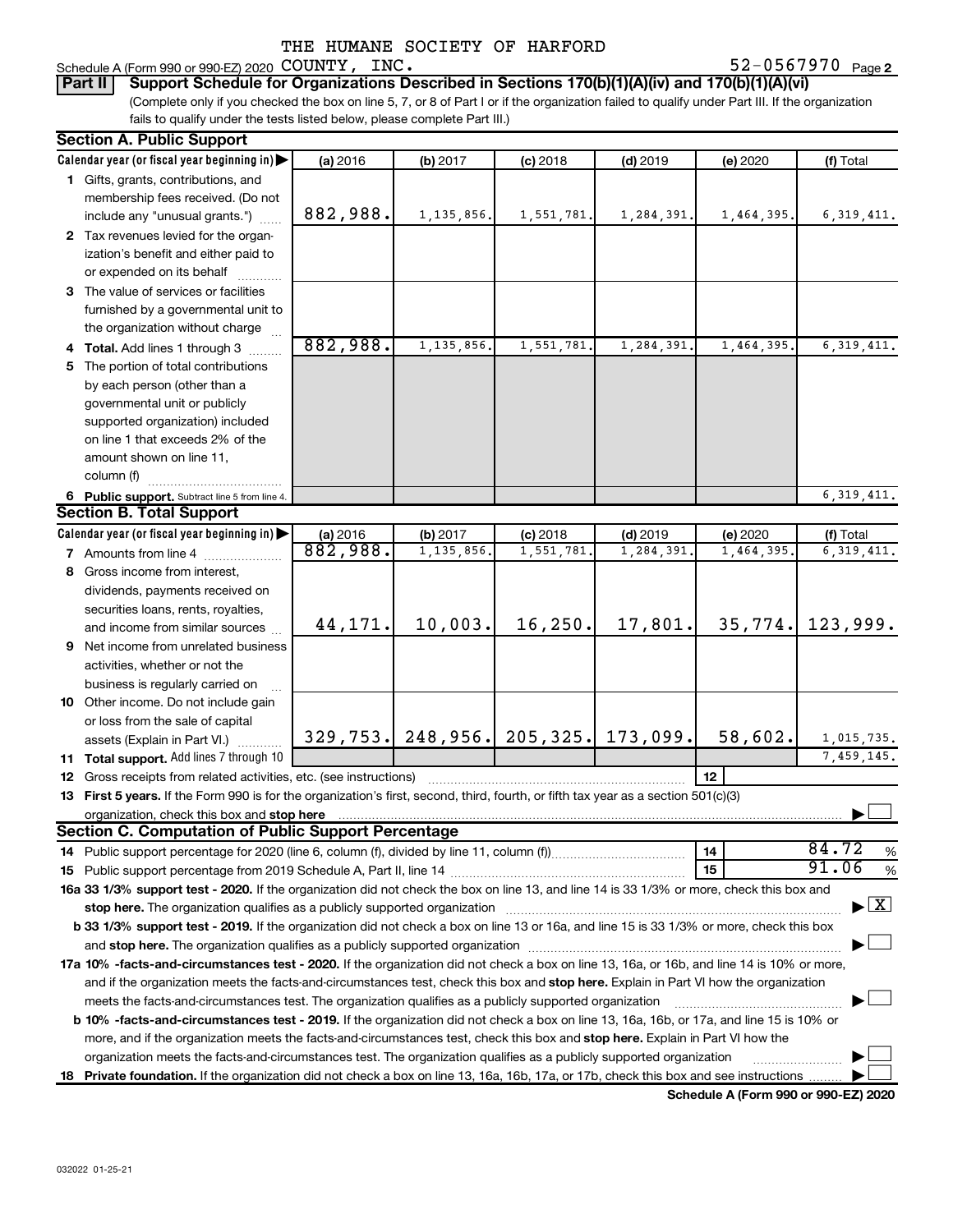### **Part III | Support Schedule for Organizations Described in Section 509(a)(2)**

(Complete only if you checked the box on line 10 of Part I or if the organization failed to qualify under Part II. If the organization fails to qualify under the tests listed below, please complete Part II.)

| <b>Section A. Public Support</b>                                                                                                                 |          |          |            |            |          |           |
|--------------------------------------------------------------------------------------------------------------------------------------------------|----------|----------|------------|------------|----------|-----------|
| Calendar year (or fiscal year beginning in)                                                                                                      | (a) 2016 | (b) 2017 | $(c)$ 2018 | $(d)$ 2019 | (e) 2020 | (f) Total |
| 1 Gifts, grants, contributions, and                                                                                                              |          |          |            |            |          |           |
| membership fees received. (Do not                                                                                                                |          |          |            |            |          |           |
| include any "unusual grants.")                                                                                                                   |          |          |            |            |          |           |
| 2 Gross receipts from admissions,                                                                                                                |          |          |            |            |          |           |
| merchandise sold or services per-                                                                                                                |          |          |            |            |          |           |
| formed, or facilities furnished in                                                                                                               |          |          |            |            |          |           |
| any activity that is related to the<br>organization's tax-exempt purpose                                                                         |          |          |            |            |          |           |
| 3 Gross receipts from activities that                                                                                                            |          |          |            |            |          |           |
| are not an unrelated trade or bus-                                                                                                               |          |          |            |            |          |           |
| iness under section 513                                                                                                                          |          |          |            |            |          |           |
| 4 Tax revenues levied for the organ-                                                                                                             |          |          |            |            |          |           |
| ization's benefit and either paid to                                                                                                             |          |          |            |            |          |           |
| or expended on its behalf                                                                                                                        |          |          |            |            |          |           |
| 5 The value of services or facilities                                                                                                            |          |          |            |            |          |           |
| furnished by a governmental unit to                                                                                                              |          |          |            |            |          |           |
| the organization without charge                                                                                                                  |          |          |            |            |          |           |
| <b>6 Total.</b> Add lines 1 through 5                                                                                                            |          |          |            |            |          |           |
| 7a Amounts included on lines 1, 2, and                                                                                                           |          |          |            |            |          |           |
| 3 received from disqualified persons                                                                                                             |          |          |            |            |          |           |
| <b>b</b> Amounts included on lines 2 and 3 received                                                                                              |          |          |            |            |          |           |
| from other than disqualified persons that                                                                                                        |          |          |            |            |          |           |
| exceed the greater of \$5,000 or 1% of the                                                                                                       |          |          |            |            |          |           |
| amount on line 13 for the year                                                                                                                   |          |          |            |            |          |           |
| c Add lines 7a and 7b                                                                                                                            |          |          |            |            |          |           |
| 8 Public support. (Subtract line 7c from line 6.)<br><b>Section B. Total Support</b>                                                             |          |          |            |            |          |           |
|                                                                                                                                                  |          |          |            |            |          |           |
| Calendar year (or fiscal year beginning in)                                                                                                      | (a) 2016 | (b) 2017 | (c) 2018   | $(d)$ 2019 | (e) 2020 | (f) Total |
| 9 Amounts from line 6<br><b>10a</b> Gross income from interest,                                                                                  |          |          |            |            |          |           |
| dividends, payments received on                                                                                                                  |          |          |            |            |          |           |
| securities loans, rents, royalties,                                                                                                              |          |          |            |            |          |           |
| and income from similar sources                                                                                                                  |          |          |            |            |          |           |
| <b>b</b> Unrelated business taxable income                                                                                                       |          |          |            |            |          |           |
| (less section 511 taxes) from businesses                                                                                                         |          |          |            |            |          |           |
| acquired after June 30, 1975<br>$\frac{1}{2}$                                                                                                    |          |          |            |            |          |           |
| c Add lines 10a and 10b                                                                                                                          |          |          |            |            |          |           |
| 11 Net income from unrelated business<br>activities not included in line 10b.                                                                    |          |          |            |            |          |           |
| whether or not the business is                                                                                                                   |          |          |            |            |          |           |
| regularly carried on                                                                                                                             |          |          |            |            |          |           |
| <b>12</b> Other income. Do not include gain<br>or loss from the sale of capital                                                                  |          |          |            |            |          |           |
| assets (Explain in Part VI.)                                                                                                                     |          |          |            |            |          |           |
| <b>13</b> Total support. (Add lines 9, 10c, 11, and 12.)                                                                                         |          |          |            |            |          |           |
| 14 First 5 years. If the Form 990 is for the organization's first, second, third, fourth, or fifth tax year as a section 501(c)(3) organization, |          |          |            |            |          |           |
|                                                                                                                                                  |          |          |            |            |          |           |
| Section C. Computation of Public Support Percentage                                                                                              |          |          |            |            |          |           |
|                                                                                                                                                  |          |          |            |            | 15       | %         |
| 16 Public support percentage from 2019 Schedule A, Part III, line 15                                                                             |          |          |            |            | 16       | %         |
| <b>Section D. Computation of Investment Income Percentage</b>                                                                                    |          |          |            |            |          |           |
|                                                                                                                                                  |          |          |            |            | 17       | %         |
| 18 Investment income percentage from 2019 Schedule A, Part III, line 17                                                                          |          |          |            |            | 18       | %         |
| 19a 33 1/3% support tests - 2020. If the organization did not check the box on line 14, and line 15 is more than 33 1/3%, and line 17 is not     |          |          |            |            |          |           |
| more than 33 1/3%, check this box and stop here. The organization qualifies as a publicly supported organization                                 |          |          |            |            |          |           |
| b 33 1/3% support tests - 2019. If the organization did not check a box on line 14 or line 19a, and line 16 is more than 33 1/3%, and            |          |          |            |            |          |           |
| line 18 is not more than 33 1/3%, check this box and stop here. The organization qualifies as a publicly supported organization                  |          |          |            |            |          |           |
|                                                                                                                                                  |          |          |            |            |          |           |
|                                                                                                                                                  |          |          |            |            |          |           |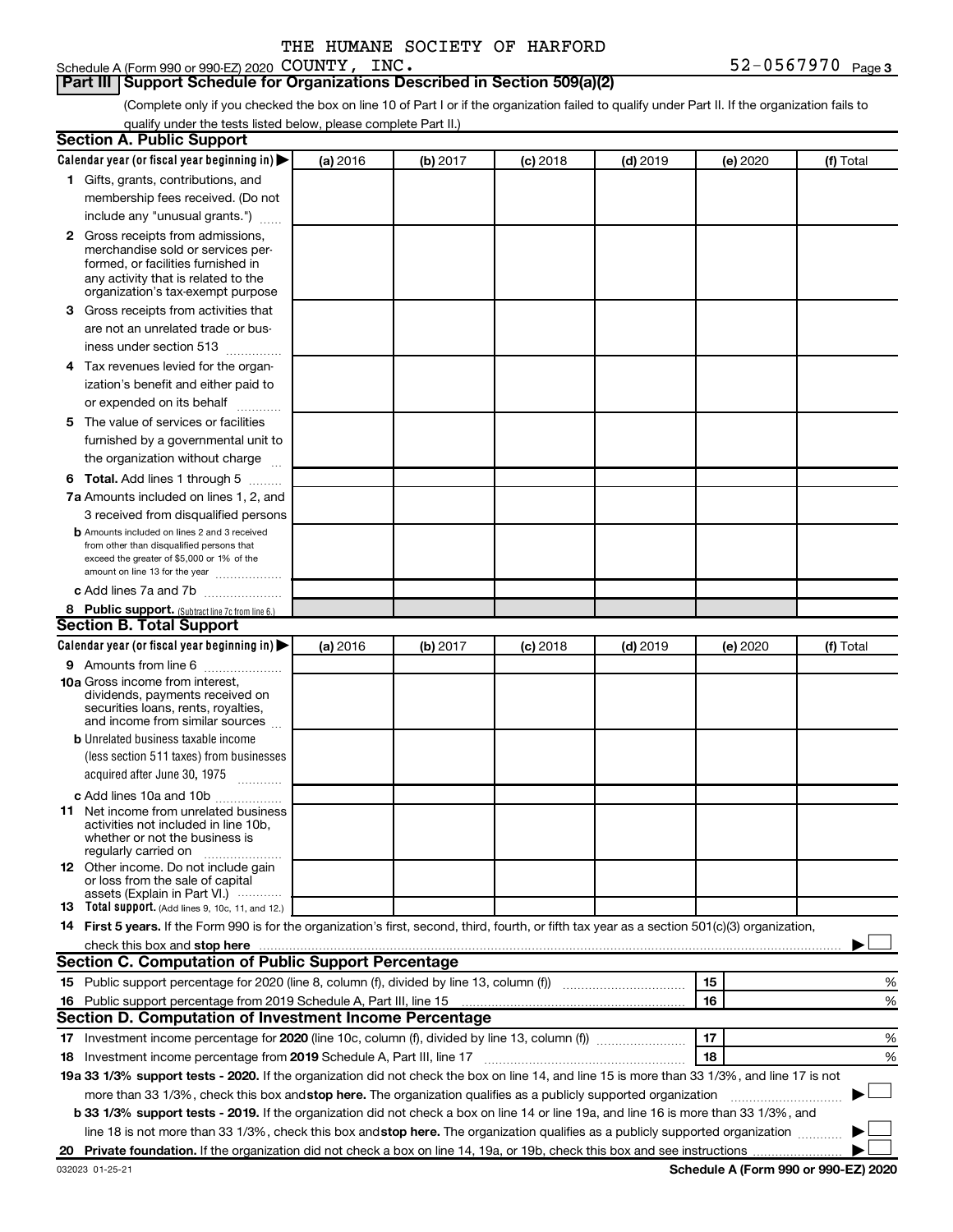# **4** COUNTY, INC. **12** 2 2 2 3 2 4 52 - 0567970  $_{\text{Page 4}}$

### Schedule A (Form 990 or 990-EZ) 2020 COUNTY, INC. **Part IV Supporting Organizations**

(Complete only if you checked a box in line 12 on Part I. If you checked box 12a, Part I, complete Sections A and B. If you checked box 12b, Part I, complete Sections A and C. If you checked box 12c, Part I, complete Sections A, D, and E. If you checked box 12d, Part I, complete Sections A and D, and complete Part V.)

# **Section A. All Supporting Organizations**

- **1** Are all of the organization's supported organizations listed by name in the organization's governing documents? If "No," describe in Part VI how the supported organizations are designated. If designated by *class or purpose, describe the designation. If historic and continuing relationship, explain.*
- **2** Did the organization have any supported organization that does not have an IRS determination of status under section 509(a)(1) or (2)? If "Yes," explain in Part **VI** how the organization determined that the supported *organization was described in section 509(a)(1) or (2).*
- **3a** Did the organization have a supported organization described in section 501(c)(4), (5), or (6)? If "Yes," answer *lines 3b and 3c below.*
- **b** Did the organization confirm that each supported organization qualified under section 501(c)(4), (5), or (6) and satisfied the public support tests under section 509(a)(2)? If "Yes," describe in Part VI when and how the *organization made the determination.*
- **c** Did the organization ensure that all support to such organizations was used exclusively for section 170(c)(2)(B) purposes? If "Yes," explain in Part VI what controls the organization put in place to ensure such use.
- **4 a** *If* Was any supported organization not organized in the United States ("foreign supported organization")? *"Yes," and if you checked box 12a or 12b in Part I, answer lines 4b and 4c below.*
- **b** Did the organization have ultimate control and discretion in deciding whether to make grants to the foreign supported organization? If "Yes," describe in Part VI how the organization had such control and discretion *despite being controlled or supervised by or in connection with its supported organizations.*
- **c** Did the organization support any foreign supported organization that does not have an IRS determination under sections 501(c)(3) and 509(a)(1) or (2)? If "Yes," explain in Part VI what controls the organization used *to ensure that all support to the foreign supported organization was used exclusively for section 170(c)(2)(B) purposes.*
- **5a** Did the organization add, substitute, or remove any supported organizations during the tax year? If "Yes," answer lines 5b and 5c below (if applicable). Also, provide detail in **Part VI,** including (i) the names and EIN *numbers of the supported organizations added, substituted, or removed; (ii) the reasons for each such action; (iii) the authority under the organization's organizing document authorizing such action; and (iv) how the action was accomplished (such as by amendment to the organizing document).*
- **b Type I or Type II only.** Was any added or substituted supported organization part of a class already designated in the organization's organizing document?
- **c Substitutions only.**  Was the substitution the result of an event beyond the organization's control?
- **6** Did the organization provide support (whether in the form of grants or the provision of services or facilities) to **Part VI.** support or benefit one or more of the filing organization's supported organizations? If "Yes," provide detail in anyone other than (i) its supported organizations, (ii) individuals that are part of the charitable class benefited by one or more of its supported organizations, or (iii) other supporting organizations that also
- **7** Did the organization provide a grant, loan, compensation, or other similar payment to a substantial contributor regard to a substantial contributor? If "Yes," complete Part I of Schedule L (Form 990 or 990-EZ). (as defined in section 4958(c)(3)(C)), a family member of a substantial contributor, or a 35% controlled entity with
- **8** Did the organization make a loan to a disqualified person (as defined in section 4958) not described in line 7? *If "Yes," complete Part I of Schedule L (Form 990 or 990-EZ).*
- **9 a** Was the organization controlled directly or indirectly at any time during the tax year by one or more in section 509(a)(1) or (2))? If "Yes," provide detail in **Part VI.** disqualified persons, as defined in section 4946 (other than foundation managers and organizations described
- **b** Did one or more disqualified persons (as defined in line 9a) hold a controlling interest in any entity in which the supporting organization had an interest? If "Yes," provide detail in Part VI.
- **c** Did a disqualified person (as defined in line 9a) have an ownership interest in, or derive any personal benefit from, assets in which the supporting organization also had an interest? If "Yes," provide detail in Part VI.
- **10 a** Was the organization subject to the excess business holdings rules of section 4943 because of section supporting organizations)? If "Yes," answer line 10b below. 4943(f) (regarding certain Type II supporting organizations, and all Type III non-functionally integrated
- **b** Did the organization have any excess business holdings in the tax year? (Use Schedule C, Form 4720, to *determine whether the organization had excess business holdings.)*

**Yes No 1 2 3a 3b 3c 4a 4b 4c 5a 5b 5c 6 7 8 9a 9b 9c 10a 10b**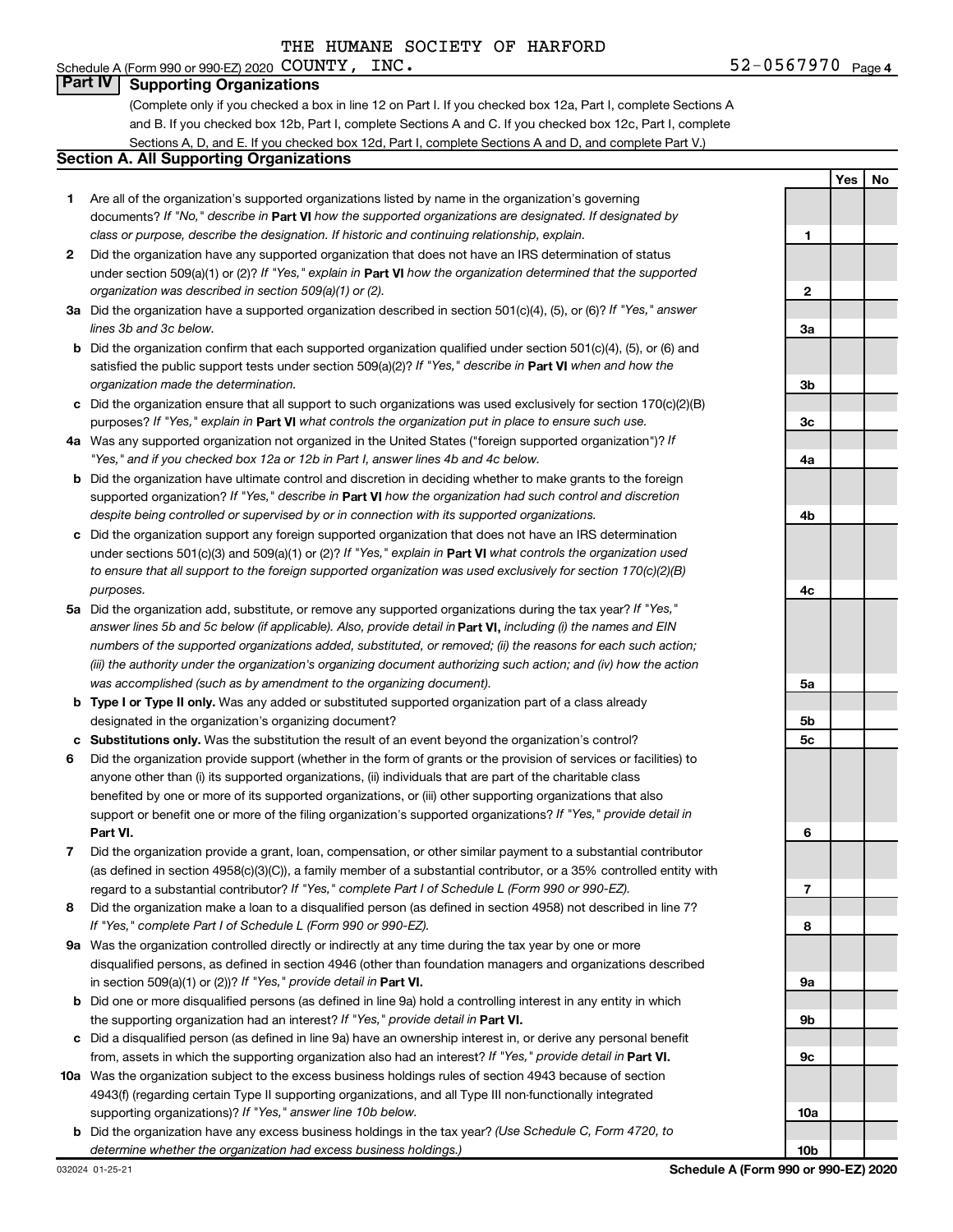52-0567970 Page 5 Schedule A (Form 990 or 990-EZ) 2020 Page COUNTY, INC. 52-0567970

|              | <b>Supporting Organizations (continued)</b><br><b>Part IV</b>                                                                                                                                                                                             |                 |     |    |
|--------------|-----------------------------------------------------------------------------------------------------------------------------------------------------------------------------------------------------------------------------------------------------------|-----------------|-----|----|
|              |                                                                                                                                                                                                                                                           |                 | Yes | No |
| 11           | Has the organization accepted a gift or contribution from any of the following persons?                                                                                                                                                                   |                 |     |    |
|              | a A person who directly or indirectly controls, either alone or together with persons described in lines 11b and                                                                                                                                          |                 |     |    |
|              | 11c below, the governing body of a supported organization?                                                                                                                                                                                                | 11a             |     |    |
|              | <b>b</b> A family member of a person described in line 11a above?                                                                                                                                                                                         | 11 <sub>b</sub> |     |    |
|              | c A 35% controlled entity of a person described in line 11a or 11b above?If "Yes" to line 11a, 11b, or 11c, provide                                                                                                                                       |                 |     |    |
|              | detail in Part VI.                                                                                                                                                                                                                                        | 11c             |     |    |
|              | <b>Section B. Type I Supporting Organizations</b>                                                                                                                                                                                                         |                 |     |    |
|              |                                                                                                                                                                                                                                                           |                 | Yes | No |
| 1            | Did the governing body, members of the governing body, officers acting in their official capacity, or membership of one or                                                                                                                                |                 |     |    |
|              | more supported organizations have the power to regularly appoint or elect at least a majority of the organization's officers,                                                                                                                             |                 |     |    |
|              | directors, or trustees at all times during the tax year? If "No," describe in Part VI how the supported organization(s)<br>effectively operated, supervised, or controlled the organization's activities. If the organization had more than one supported |                 |     |    |
|              | organization, describe how the powers to appoint and/or remove officers, directors, or trustees were allocated among the                                                                                                                                  |                 |     |    |
|              | supported organizations and what conditions or restrictions, if any, applied to such powers during the tax year.                                                                                                                                          | 1               |     |    |
| 2            | Did the organization operate for the benefit of any supported organization other than the supported                                                                                                                                                       |                 |     |    |
|              | organization(s) that operated, supervised, or controlled the supporting organization? If "Yes," explain in                                                                                                                                                |                 |     |    |
|              | Part VI how providing such benefit carried out the purposes of the supported organization(s) that operated,                                                                                                                                               |                 |     |    |
|              | supervised, or controlled the supporting organization.                                                                                                                                                                                                    | $\mathbf{2}$    |     |    |
|              | <b>Section C. Type II Supporting Organizations</b>                                                                                                                                                                                                        |                 |     |    |
|              |                                                                                                                                                                                                                                                           |                 | Yes | No |
| 1.           | Were a majority of the organization's directors or trustees during the tax year also a majority of the directors                                                                                                                                          |                 |     |    |
|              | or trustees of each of the organization's supported organization(s)? If "No," describe in Part VI how control                                                                                                                                             |                 |     |    |
|              | or management of the supporting organization was vested in the same persons that controlled or managed                                                                                                                                                    |                 |     |    |
|              | the supported organization(s).                                                                                                                                                                                                                            | 1               |     |    |
|              | Section D. All Type III Supporting Organizations                                                                                                                                                                                                          |                 |     |    |
|              |                                                                                                                                                                                                                                                           |                 | Yes | No |
| 1            | Did the organization provide to each of its supported organizations, by the last day of the fifth month of the                                                                                                                                            |                 |     |    |
|              | organization's tax year, (i) a written notice describing the type and amount of support provided during the prior tax                                                                                                                                     |                 |     |    |
|              | year, (ii) a copy of the Form 990 that was most recently filed as of the date of notification, and (iii) copies of the                                                                                                                                    |                 |     |    |
|              | organization's governing documents in effect on the date of notification, to the extent not previously provided?                                                                                                                                          | 1               |     |    |
| $\mathbf{2}$ | Were any of the organization's officers, directors, or trustees either (i) appointed or elected by the supported                                                                                                                                          |                 |     |    |
|              | organization(s) or (ii) serving on the governing body of a supported organization? If "No," explain in Part VI how                                                                                                                                        |                 |     |    |
|              | the organization maintained a close and continuous working relationship with the supported organization(s).                                                                                                                                               | $\mathbf{2}$    |     |    |
| 3            | By reason of the relationship described in line 2, above, did the organization's supported organizations have a                                                                                                                                           |                 |     |    |
|              | significant voice in the organization's investment policies and in directing the use of the organization's                                                                                                                                                |                 |     |    |
|              | income or assets at all times during the tax year? If "Yes," describe in Part VI the role the organization's                                                                                                                                              |                 |     |    |
|              | supported organizations played in this regard.                                                                                                                                                                                                            | 3               |     |    |
|              | Section E. Type III Functionally Integrated Supporting Organizations                                                                                                                                                                                      |                 |     |    |
| 1.           | Check the box next to the method that the organization used to satisfy the Integral Part Test during the yealsee instructions).                                                                                                                           |                 |     |    |
| a            | The organization satisfied the Activities Test. Complete line 2 below.                                                                                                                                                                                    |                 |     |    |
| b            | The organization is the parent of each of its supported organizations. Complete line 3 below.                                                                                                                                                             |                 |     |    |
| c            | The organization supported a governmental entity. Describe in Part VI how you supported a governmental entity (see instructions).                                                                                                                         |                 |     |    |
| 2            | Activities Test. Answer lines 2a and 2b below.                                                                                                                                                                                                            |                 | Yes | No |
| а            | Did substantially all of the organization's activities during the tax year directly further the exempt purposes of                                                                                                                                        |                 |     |    |
|              | the supported organization(s) to which the organization was responsive? If "Yes," then in Part VI identify                                                                                                                                                |                 |     |    |
|              | those supported organizations and explain how these activities directly furthered their exempt purposes,                                                                                                                                                  |                 |     |    |
|              | how the organization was responsive to those supported organizations, and how the organization determined                                                                                                                                                 |                 |     |    |
|              | that these activities constituted substantially all of its activities.                                                                                                                                                                                    | 2a              |     |    |
| b            | Did the activities described in line 2a, above, constitute activities that, but for the organization's involvement,                                                                                                                                       |                 |     |    |
|              | one or more of the organization's supported organization(s) would have been engaged in? If "Yes," explain in                                                                                                                                              |                 |     |    |
|              | Part VI the reasons for the organization's position that its supported organization(s) would have engaged in                                                                                                                                              |                 |     |    |
|              | these activities but for the organization's involvement.                                                                                                                                                                                                  | 2b              |     |    |
| 3            | Parent of Supported Organizations. Answer lines 3a and 3b below.                                                                                                                                                                                          |                 |     |    |
| а            | Did the organization have the power to regularly appoint or elect a majority of the officers, directors, or                                                                                                                                               |                 |     |    |
|              | trustees of each of the supported organizations? If "Yes" or "No" provide details in Part VI.                                                                                                                                                             | За              |     |    |
| b            | Did the organization exercise a substantial degree of direction over the policies, programs, and activities of each                                                                                                                                       |                 |     |    |
|              | of its supported organizations? If "Yes," describe in Part VI the role played by the organization in this regard.<br>Schedule A (Form 990 or 990-EZ) 2020                                                                                                 | Зb              |     |    |
|              | 032025 01-25-21                                                                                                                                                                                                                                           |                 |     |    |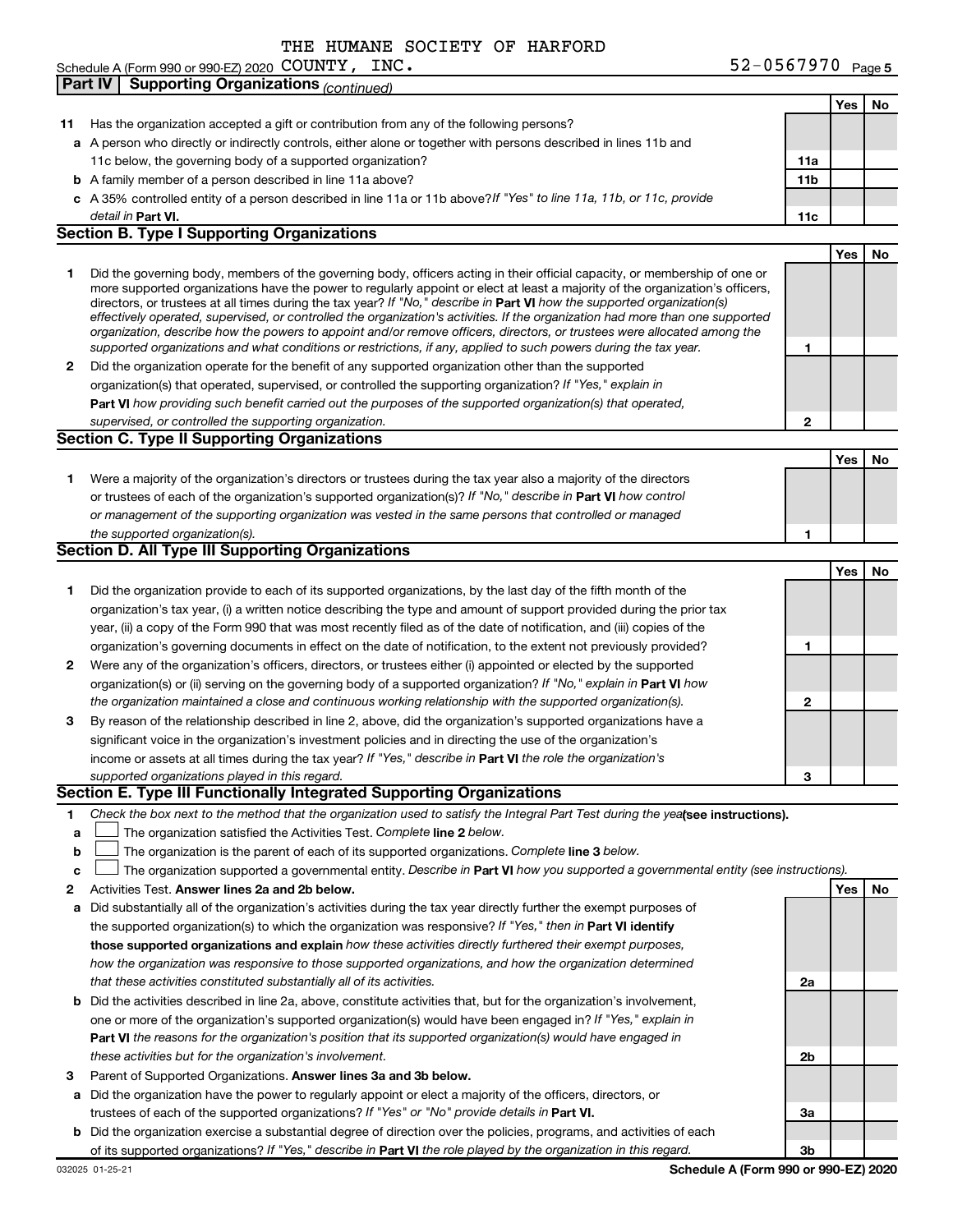#### 1 **Luding Check here if the organization satisfied the Integral Part Test as a qualifying trust on Nov. 20, 1970 (explain in Part VI). See instructions. Section A - Adjusted Net Income 1 2 3 4 5 6 7 8 1 2 3 4 5 6 7 Adjusted Net Income** (subtract lines 5, 6, and 7 from line 4) **8 8 Section B - Minimum Asset Amount 1 2 3 4 5 6 7 8 a** Average monthly value of securities **b** Average monthly cash balances **c** Fair market value of other non-exempt-use assets **d Total**  (add lines 1a, 1b, and 1c) **e Discount** claimed for blockage or other factors **1a 1b 1c 1d 2 3 4 5 6 7 8** (explain in detail in Part VI): **Minimum Asset Amount**  (add line 7 to line 6) **Section C - Distributable Amount 1 2 3 4 1 2 3 4** Schedule A (Form 990 or 990-EZ) 2020  $\mathtt{COUNTY}$ ,  $\mathtt{INC.}$   $\mathtt{S2-0567970}$   $\mathtt{Page}$ All other Type III non-functionally integrated supporting organizations must complete Sections A through E. (B) Current Year (A) Prior Year Net short-term capital gain Recoveries of prior-year distributions Other gross income (see instructions) Add lines 1 through 3. Depreciation and depletion Portion of operating expenses paid or incurred for production or collection of gross income or for management, conservation, or maintenance of property held for production of income (see instructions) Other expenses (see instructions) (B) Current Year  $(A)$  Prior Year  $\left\{\n\begin{array}{ccc}\n\end{array}\n\right\}$  (optional) Aggregate fair market value of all non-exempt-use assets (see instructions for short tax year or assets held for part of year): Acquisition indebtedness applicable to non-exempt-use assets Subtract line 2 from line 1d. Cash deemed held for exempt use. Enter 0.015 of line 3 (for greater amount, see instructions). Net value of non-exempt-use assets (subtract line 4 from line 3) Multiply line 5 by 0.035. Recoveries of prior-year distributions Current Year Adjusted net income for prior year (from Section A, line 8, column A) Enter 0.85 of line 1. Minimum asset amount for prior year (from Section B, line 8, column A) Enter greater of line 2 or line 3. **Part V** Type III Non-Functionally Integrated 509(a)(3) Supporting Organizations  $\mathbf{f}(\mathbf{r})$

**6** Distributable Amount. Subtract line 5 from line 4, unless subject to emergency temporary reduction (see instructions).

Income tax imposed in prior year

**7** Check here if the current year is the organization's first as a non-functionally integrated Type III supporting organization (see instructions).

**5**

**6**

**Schedule A (Form 990 or 990-EZ) 2020**

**5**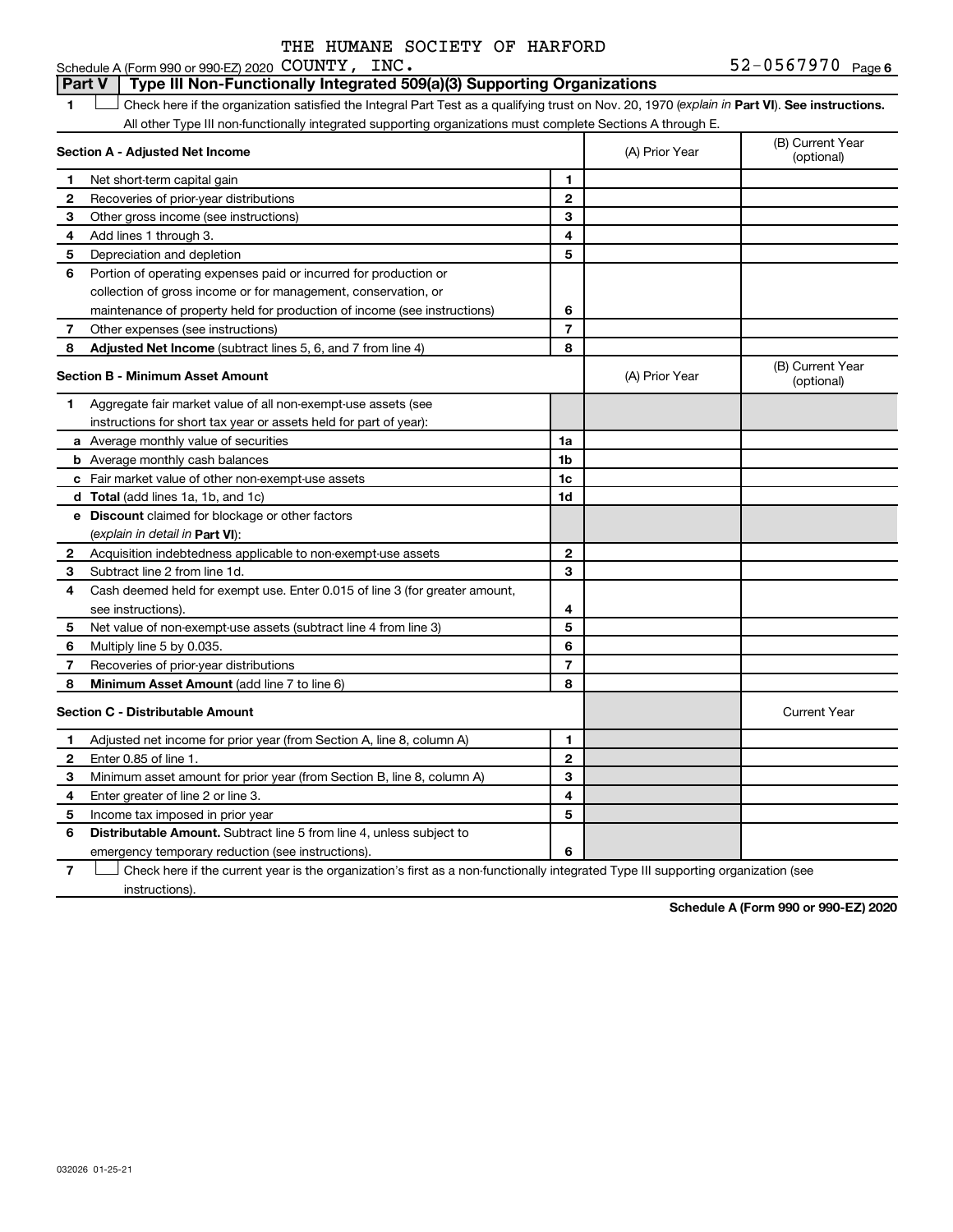|               | Schedule A (Form 990 or 990-EZ) 2020 COUNTY, INC.                                          |                                    |                                                |                | 52-0567970 Page7                                 |
|---------------|--------------------------------------------------------------------------------------------|------------------------------------|------------------------------------------------|----------------|--------------------------------------------------|
| <b>Part V</b> | Type III Non-Functionally Integrated 509(a)(3) Supporting Organizations (continued)        |                                    |                                                |                |                                                  |
|               | <b>Section D - Distributions</b>                                                           |                                    |                                                |                | <b>Current Year</b>                              |
| 1             | Amounts paid to supported organizations to accomplish exempt purposes                      |                                    |                                                | 1              |                                                  |
| 2             | Amounts paid to perform activity that directly furthers exempt purposes of supported       |                                    |                                                |                |                                                  |
|               | organizations, in excess of income from activity                                           |                                    |                                                | 2              |                                                  |
| 3             | Administrative expenses paid to accomplish exempt purposes of supported organizations      |                                    |                                                | 3              |                                                  |
| 4             | Amounts paid to acquire exempt-use assets                                                  |                                    |                                                | 4              |                                                  |
| 5             | Qualified set-aside amounts (prior IRS approval required - provide details in Part VI)     |                                    |                                                | 5              |                                                  |
| 6             | Other distributions (describe in Part VI). See instructions.                               |                                    |                                                | 6              |                                                  |
| 7             | Total annual distributions. Add lines 1 through 6.                                         |                                    |                                                | $\overline{7}$ |                                                  |
| 8             | Distributions to attentive supported organizations to which the organization is responsive |                                    |                                                |                |                                                  |
|               | (provide details in Part VI). See instructions.                                            |                                    |                                                | 8              |                                                  |
| 9             | Distributable amount for 2020 from Section C, line 6                                       |                                    |                                                | 9              |                                                  |
| 10            | Line 8 amount divided by line 9 amount                                                     |                                    |                                                | 10             |                                                  |
|               | <b>Section E - Distribution Allocations (see instructions)</b>                             | (i)<br><b>Excess Distributions</b> | (iii)<br><b>Underdistributions</b><br>Pre-2020 |                | (iii)<br><b>Distributable</b><br>Amount for 2020 |
| 1.            | Distributable amount for 2020 from Section C, line 6                                       |                                    |                                                |                |                                                  |
| 2             | Underdistributions, if any, for years prior to 2020 (reason-                               |                                    |                                                |                |                                                  |
|               | able cause required - explain in Part VI). See instructions.                               |                                    |                                                |                |                                                  |
| 3             | Excess distributions carryover, if any, to 2020                                            |                                    |                                                |                |                                                  |
|               | a From 2015                                                                                |                                    |                                                |                |                                                  |
|               | $b$ From 2016                                                                              |                                    |                                                |                |                                                  |
|               | c From 2017                                                                                |                                    |                                                |                |                                                  |
|               | <b>d</b> From 2018                                                                         |                                    |                                                |                |                                                  |
|               | e From 2019                                                                                |                                    |                                                |                |                                                  |
|               | f Total of lines 3a through 3e                                                             |                                    |                                                |                |                                                  |
|               | g Applied to underdistributions of prior years                                             |                                    |                                                |                |                                                  |
|               | h Applied to 2020 distributable amount                                                     |                                    |                                                |                |                                                  |
|               | <i>i</i> Carryover from 2015 not applied (see instructions)                                |                                    |                                                |                |                                                  |
|               | Remainder. Subtract lines 3g, 3h, and 3i from line 3f.                                     |                                    |                                                |                |                                                  |
| 4             | Distributions for 2020 from Section D,                                                     |                                    |                                                |                |                                                  |
|               | line $7:$<br>\$                                                                            |                                    |                                                |                |                                                  |
|               | a Applied to underdistributions of prior years                                             |                                    |                                                |                |                                                  |
|               | <b>b</b> Applied to 2020 distributable amount                                              |                                    |                                                |                |                                                  |
|               | c Remainder. Subtract lines 4a and 4b from line 4.                                         |                                    |                                                |                |                                                  |
| 5             | Remaining underdistributions for years prior to 2020, if                                   |                                    |                                                |                |                                                  |
|               | any. Subtract lines 3g and 4a from line 2. For result greater                              |                                    |                                                |                |                                                  |
|               | than zero, explain in Part VI. See instructions.                                           |                                    |                                                |                |                                                  |
| 6             | Remaining underdistributions for 2020. Subtract lines 3h                                   |                                    |                                                |                |                                                  |
|               | and 4b from line 1. For result greater than zero, explain in                               |                                    |                                                |                |                                                  |
|               | Part VI. See instructions.                                                                 |                                    |                                                |                |                                                  |
| 7             | Excess distributions carryover to 2021. Add lines 3j                                       |                                    |                                                |                |                                                  |
|               | and 4c.                                                                                    |                                    |                                                |                |                                                  |
| 8             | Breakdown of line 7:                                                                       |                                    |                                                |                |                                                  |
|               | a Excess from 2016                                                                         |                                    |                                                |                |                                                  |
|               | <b>b</b> Excess from 2017                                                                  |                                    |                                                |                |                                                  |
|               | c Excess from 2018                                                                         |                                    |                                                |                |                                                  |
|               | d Excess from 2019                                                                         |                                    |                                                |                |                                                  |
|               | e Excess from 2020                                                                         |                                    |                                                |                |                                                  |
|               |                                                                                            |                                    |                                                |                |                                                  |

**Schedule A (Form 990 or 990-EZ) 2020**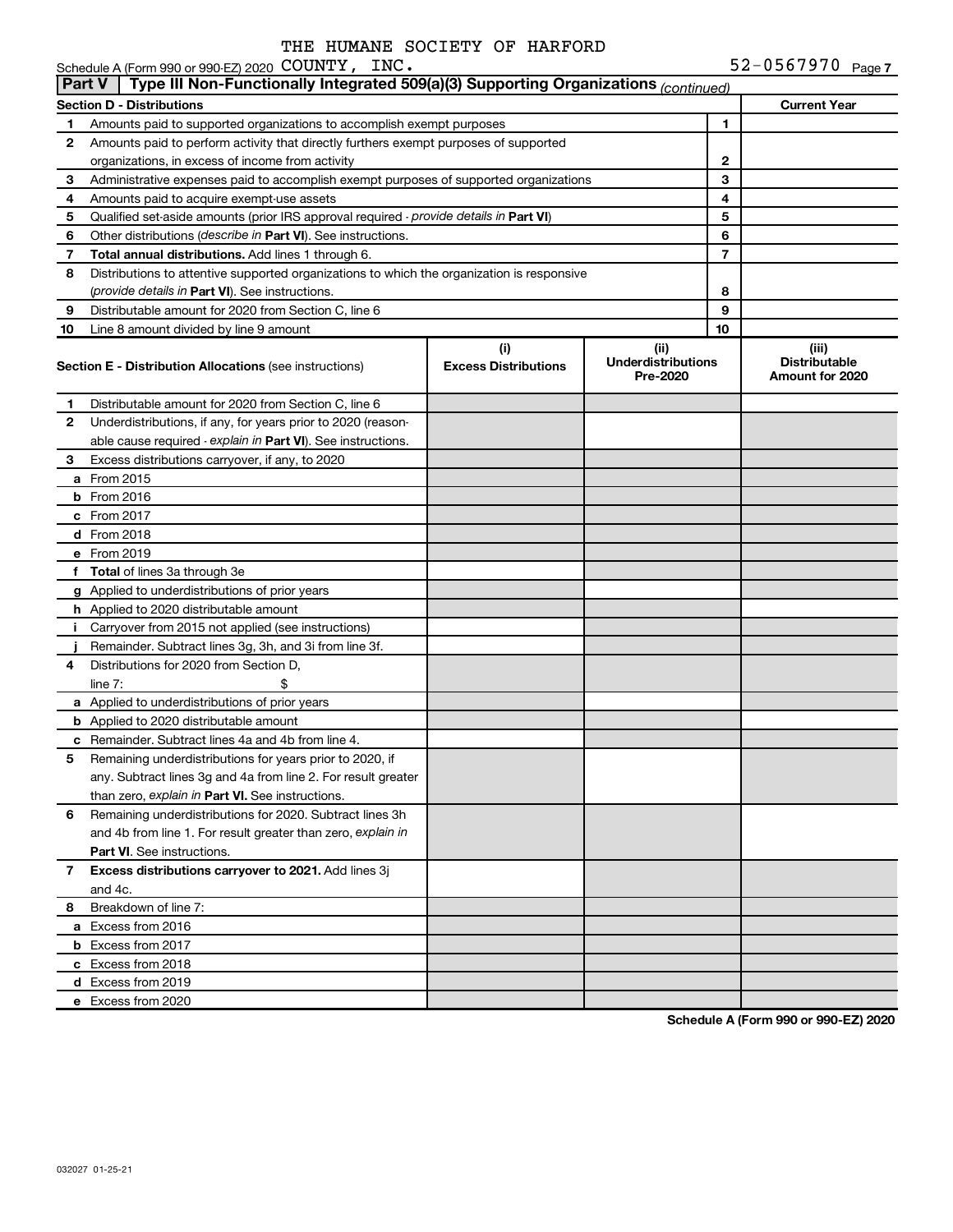Schedule A (Form 990 or 990-EZ) 2020 COUNTY,  $\overline{L}$  INC.<br>**Part VI Supplemental Information**, Provide the exp Part VI | Supplemental Information. Provide the explanations required by Part II, line 10; Part II, line 17a or 17b; Part III, line 12; Part IV, Section A, lines 1, 2, 3b, 3c, 4b, 4c, 5a, 6, 9a, 9b, 9c, 11a, 11b, and 11c; Part IV, Section B, lines 1 and 2; Part IV, Section C, line 1; Part IV, Section D, lines 2 and 3; Part IV, Section E, lines 1c, 2a, 2b, 3a, and 3b; Part V, line 1; Part V, Section B, line 1e; Part V, Section D, lines 5, 6, and 8; and Part V, Section E, lines 2, 5, and 6. Also complete this part for any additional information. (See instructions.)

SCHEDULE A, PART II, LINE 10, EXPLANATION FOR OTHER INCOME:

| OTHER INCOME       |           |
|--------------------|-----------|
| 2016 AMOUNT: \$    | 329,753.  |
| 2017 AMOUNT:<br>\$ | 248,956.  |
| 2018 AMOUNT:<br>\$ | 205, 325. |
| 2019 AMOUNT: \$    | 173,099.  |
| 2020 AMOUNT: \$    | 58,602.   |
|                    |           |
|                    |           |
|                    |           |
|                    |           |
|                    |           |
|                    |           |
|                    |           |
|                    |           |
|                    |           |
|                    |           |
|                    |           |
|                    |           |
|                    |           |
|                    |           |
|                    |           |
|                    |           |
|                    |           |
|                    |           |
|                    |           |
|                    |           |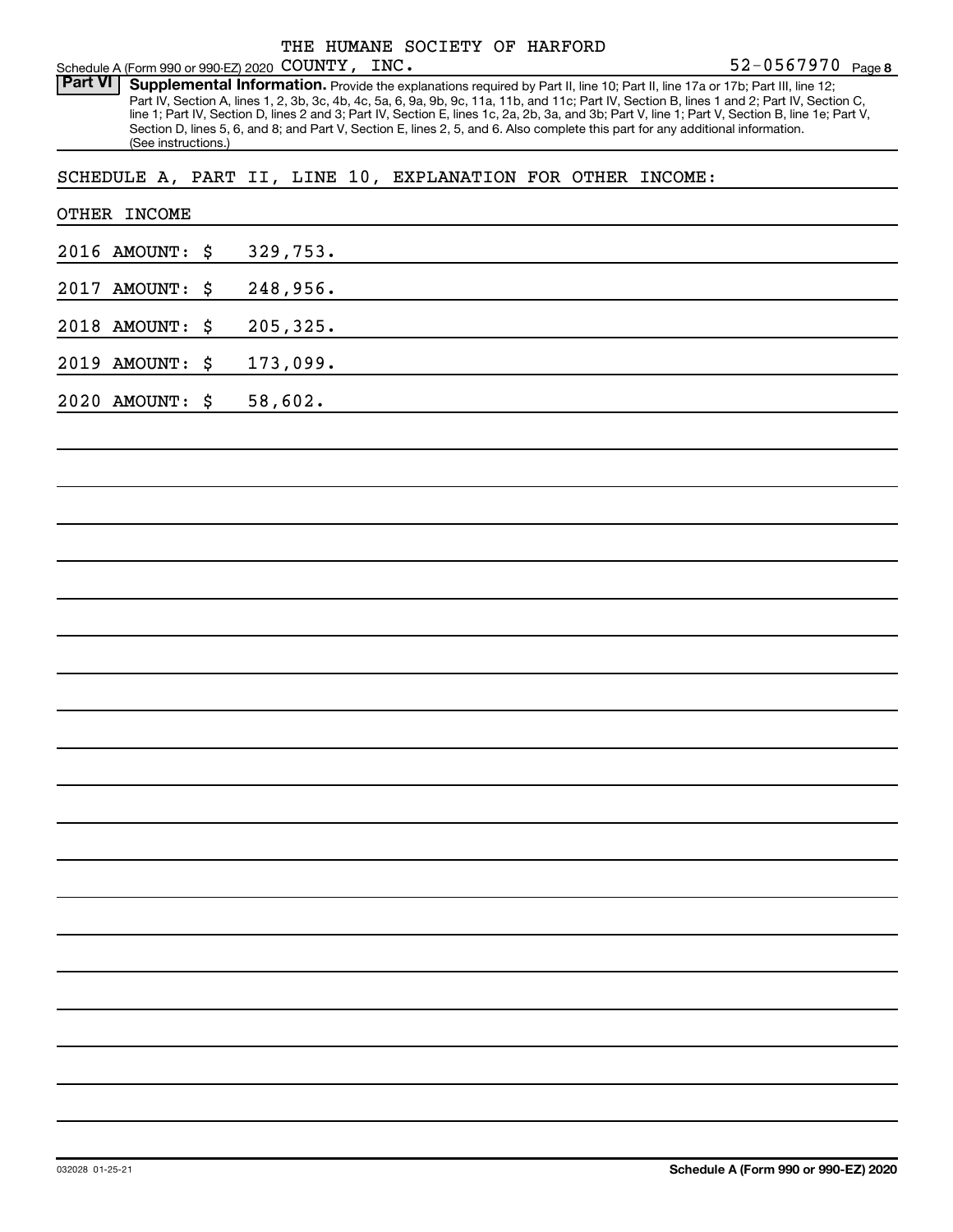| <b>Schedule B</b>           |  |
|-----------------------------|--|
| $T_{\rm arm}$ 000 000 $E$ 7 |  |

# Department of the Treasury **(Form 990, 990-EZ,**

# Internal Revenue Service

# **Schedule of Contributors**

**or 990-PF) | Attach to Form 990, Form 990-EZ, or Form 990-PF. | Go to www.irs.gov/Form990 for the latest information.** OMB No. 1545-0047

**2020**

**Employer identification number**

| Name of the organization |                               |  |
|--------------------------|-------------------------------|--|
|                          | THE HUMANE SOCIETY OF HARFORD |  |

COUNTY, INC. 52-0567970

| Filers of:         | Section:                                                                           |
|--------------------|------------------------------------------------------------------------------------|
| Form 990 or 990-EZ | $\boxed{\textbf{X}}$ 501(c)( 3) (enter number) organization                        |
|                    | $4947(a)(1)$ nonexempt charitable trust <b>not</b> treated as a private foundation |
|                    | 527 political organization                                                         |
| Form 990-PF        | 501(c)(3) exempt private foundation                                                |
|                    | 4947(a)(1) nonexempt charitable trust treated as a private foundation              |
|                    | 501(c)(3) taxable private foundation                                               |

Check if your organization is covered by the General Rule or a Special Rule.

**Note:**  Only a section 501(c)(7), (8), or (10) organization can check boxes for both the General Rule and a Special Rule. See instructions.

### **General Rule**

 $\mathcal{L}^{\text{eff}}$ 

 $\mathcal{L}^{\text{eff}}$ 

For an organization filing Form 990, 990-EZ, or 990-PF that received, during the year, contributions totaling \$5,000 or more (in money or property) from any one contributor. Complete Parts I and II. See instructions for determining a contributor's total contributions.

### **Special Rules**

any one contributor, during the year, total contributions of the greater of (1) \$5,000; or (2) 2% of the amount on (i) Form 990, Part VIII, line 1h;  $\boxed{\text{X}}$  For an organization described in section 501(c)(3) filing Form 990 or 990-EZ that met the 33 1/3% support test of the regulations under sections 509(a)(1) and 170(b)(1)(A)(vi), that checked Schedule A (Form 990 or 990-EZ), Part II, line 13, 16a, or 16b, and that received from or (ii) Form 990-EZ, line 1. Complete Parts I and II.

For an organization described in section 501(c)(7), (8), or (10) filing Form 990 or 990-EZ that received from any one contributor, during the year, total contributions of more than \$1,000 exclusively for religious, charitable, scientific, literary, or educational purposes, or for the prevention of cruelty to children or animals. Complete Parts I (entering "N/A" in column (b) instead of the contributor name and address), II, and III.  $\mathcal{L}^{\text{eff}}$ 

purpose. Don't complete any of the parts unless the General Rule applies to this organization because it received nonexclusively year, contributions exclusively for religious, charitable, etc., purposes, but no such contributions totaled more than \$1,000. If this box is checked, enter here the total contributions that were received during the year for an exclusively religious, charitable, etc., For an organization described in section 501(c)(7), (8), or (10) filing Form 990 or 990-EZ that received from any one contributor, during the religious, charitable, etc., contributions totaling \$5,000 or more during the year  $~\ldots\ldots\ldots\ldots\ldots\ldots\ldots\ldots\blacktriangleright~$ \$

**Caution:**  An organization that isn't covered by the General Rule and/or the Special Rules doesn't file Schedule B (Form 990, 990-EZ, or 990-PF),  **must** but it answer "No" on Part IV, line 2, of its Form 990; or check the box on line H of its Form 990-EZ or on its Form 990-PF, Part I, line 2, to certify that it doesn't meet the filing requirements of Schedule B (Form 990, 990-EZ, or 990-PF).

**For Paperwork Reduction Act Notice, see the instructions for Form 990, 990-EZ, or 990-PF. Schedule B (Form 990, 990-EZ, or 990-PF) (2020)** LHA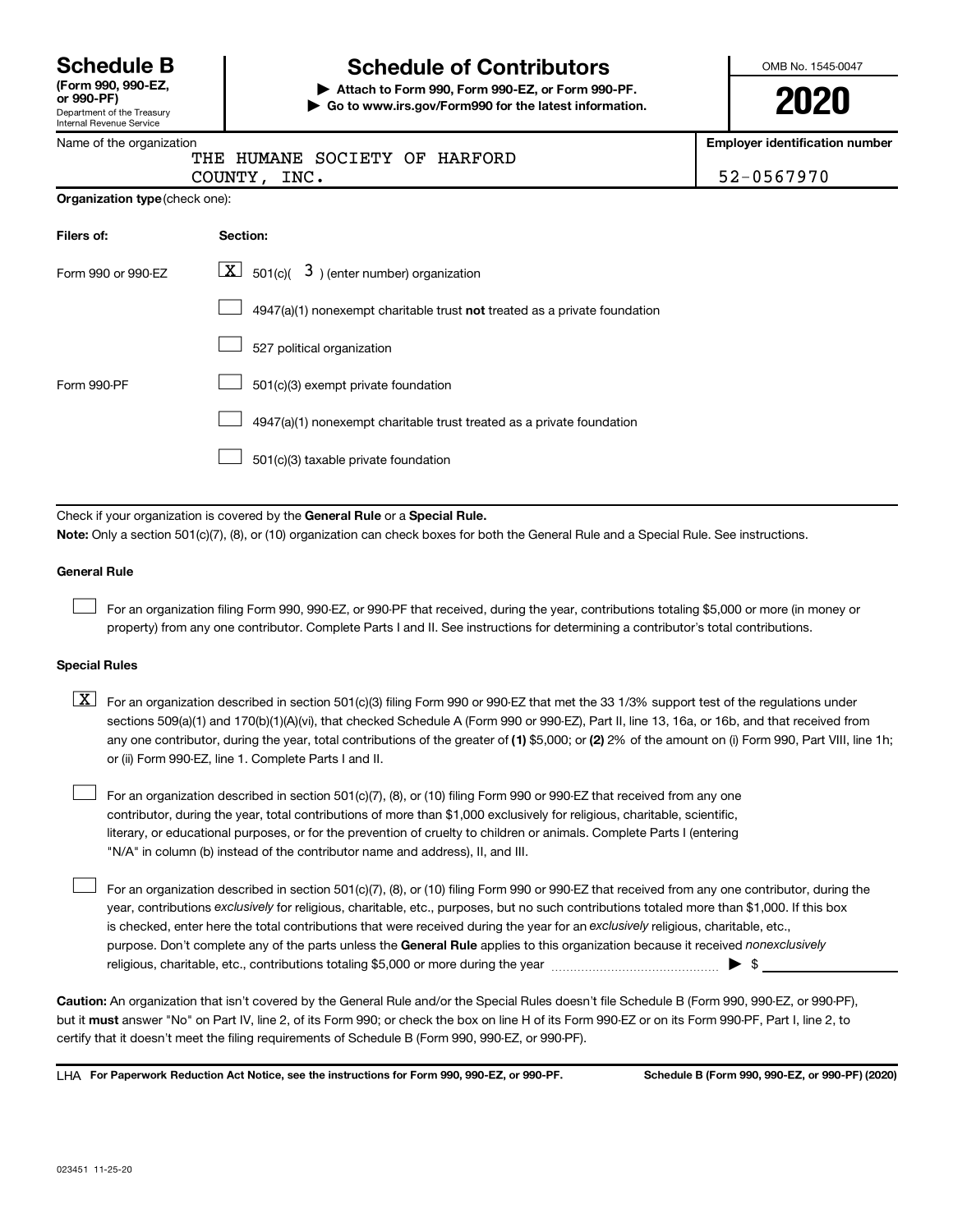#### Schedule B (Form 990, 990-EZ, or 990-PF) (2020)

Name of organization

THE HUMANE SOCIETY OF HARFORD COUNTY, INC. 52-0567970

| Part I     | <b>Contributors</b> (see instructions). Use duplicate copies of Part I if additional space is needed. |                                   |                                                                                                                 |
|------------|-------------------------------------------------------------------------------------------------------|-----------------------------------|-----------------------------------------------------------------------------------------------------------------|
| (a)<br>No. | (b)<br>Name, address, and ZIP + 4                                                                     | (c)<br><b>Total contributions</b> | (d)<br>Type of contribution                                                                                     |
| 1          | SMALL BUSINESS ADMINISTRATION<br>409 THIRD STREET<br>WASHINGTON, DC 20416                             | 137,200.<br>\$                    | $\boxed{\textbf{X}}$<br>Person<br>Pavroll<br>Noncash<br>(Complete Part II for<br>noncash contributions.)        |
| (a)<br>No. | (b)<br>Name, address, and ZIP + 4                                                                     | (c)<br><b>Total contributions</b> | (d)<br>Type of contribution                                                                                     |
| 2          | HARFORD COUNTY GOVERNMENT<br>220 S. MAIN STREET<br>MD 21014<br>BEL AIR,                               | 1,056,927.<br>\$                  | $\overline{\mathbf{X}}$<br>Person<br>Payroll<br>Noncash<br>(Complete Part II for<br>noncash contributions.)     |
| (a)<br>No. | (b)<br>Name, address, and ZIP + 4                                                                     | (c)<br><b>Total contributions</b> | (d)<br>Type of contribution                                                                                     |
|            |                                                                                                       | \$                                | Person<br>Payroll<br>Noncash<br>(Complete Part II for<br>noncash contributions.)                                |
| (a)        | (b)                                                                                                   | (c)                               | (d)                                                                                                             |
| No.        | Name, address, and ZIP + 4                                                                            | <b>Total contributions</b><br>\$  | Type of contribution<br>Person<br>Payroll<br><b>Noncash</b><br>(Complete Part II for<br>noncash contributions.) |
| (a)<br>No. | (b)<br>Name, address, and ZIP + 4                                                                     | (c)<br><b>Total contributions</b> | (d)<br>Type of contribution                                                                                     |
|            |                                                                                                       | \$                                | Person<br>Payroll<br>Noncash<br>(Complete Part II for<br>noncash contributions.)                                |
| (a)<br>No. | (b)<br>Name, address, and ZIP + 4                                                                     | (c)<br><b>Total contributions</b> | (d)<br>Type of contribution                                                                                     |
|            |                                                                                                       | \$                                | Person<br>Payroll<br>Noncash<br>(Complete Part II for<br>noncash contributions.)                                |

**2**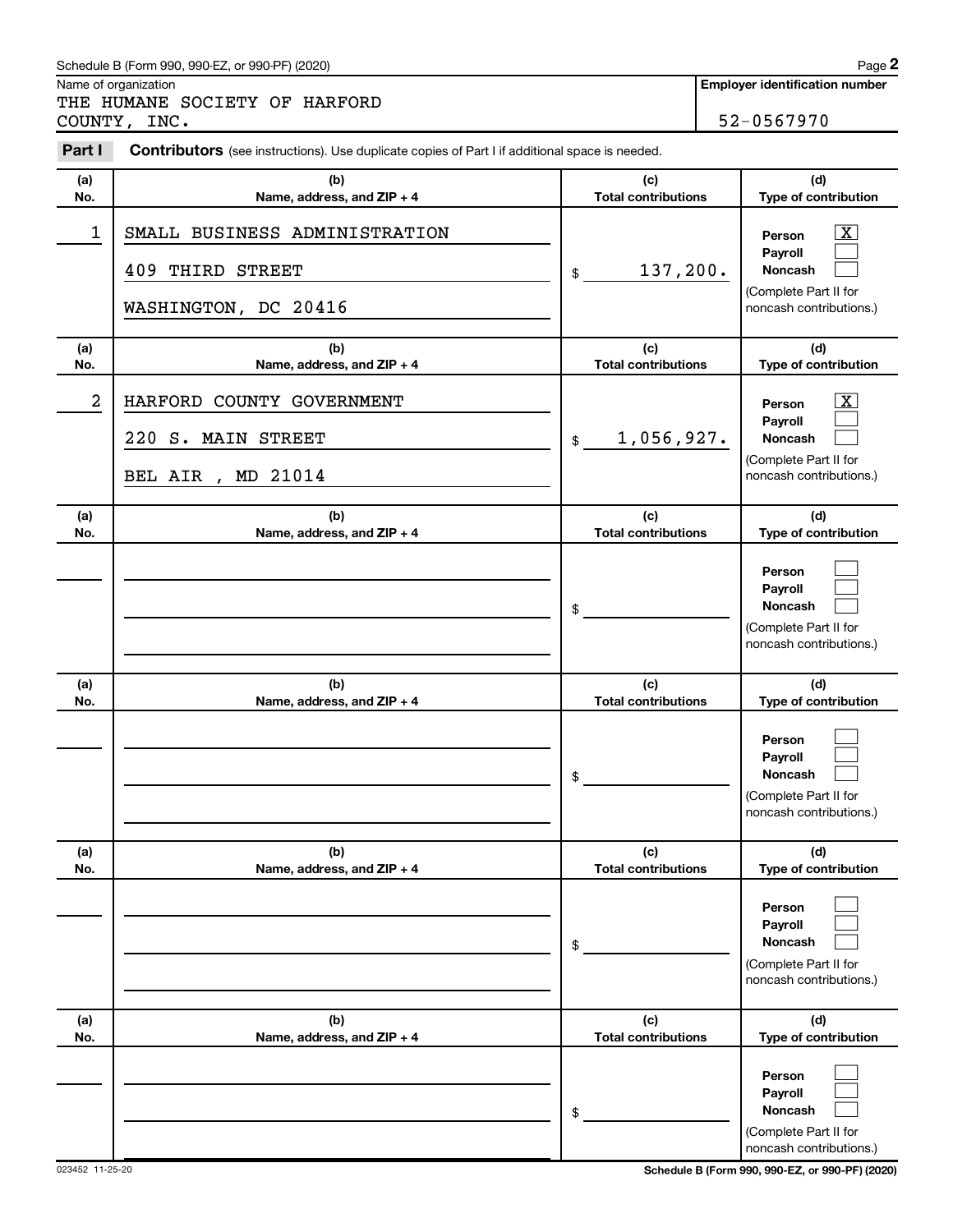|                              | Schedule B (Form 990, 990-EZ, or 990-PF) (2020)                                                     |                                                 | Page 3                                              |
|------------------------------|-----------------------------------------------------------------------------------------------------|-------------------------------------------------|-----------------------------------------------------|
|                              | Name of organization<br>THE HUMANE SOCIETY OF HARFORD<br>COUNTY, INC.                               |                                                 | <b>Employer identification number</b><br>52-0567970 |
| Part II                      | Noncash Property (see instructions). Use duplicate copies of Part II if additional space is needed. |                                                 |                                                     |
| (a)<br>No.<br>from<br>Part I | (c)<br>(b)<br>FMV (or estimate)<br>Description of noncash property given<br>(See instructions.)     |                                                 | (d)<br>Date received                                |
|                              |                                                                                                     | \$                                              |                                                     |
| (a)<br>No.<br>from<br>Part I | (b)<br>Description of noncash property given                                                        | (c)<br>FMV (or estimate)<br>(See instructions.) | (d)<br>Date received                                |
|                              |                                                                                                     | \$                                              |                                                     |
| (a)<br>No.<br>from<br>Part I | (b)<br>Description of noncash property given                                                        | (c)<br>FMV (or estimate)<br>(See instructions.) | (d)<br>Date received                                |
|                              |                                                                                                     | \$                                              |                                                     |
| (a)<br>No.<br>from<br>Part I | (b)<br>Description of noncash property given                                                        | (c)<br>FMV (or estimate)<br>(See instructions.) | (d)<br>Date received                                |
|                              |                                                                                                     | \$                                              |                                                     |
| (a)<br>No.<br>from<br>Part I | (b)<br>Description of noncash property given                                                        | (c)<br>FMV (or estimate)<br>(See instructions.) | (d)<br>Date received                                |
|                              |                                                                                                     | \$                                              |                                                     |
| (a)<br>No.<br>from<br>Part I | (b)<br>Description of noncash property given                                                        | (c)<br>FMV (or estimate)<br>(See instructions.) | (d)<br>Date received                                |
|                              |                                                                                                     | \$                                              |                                                     |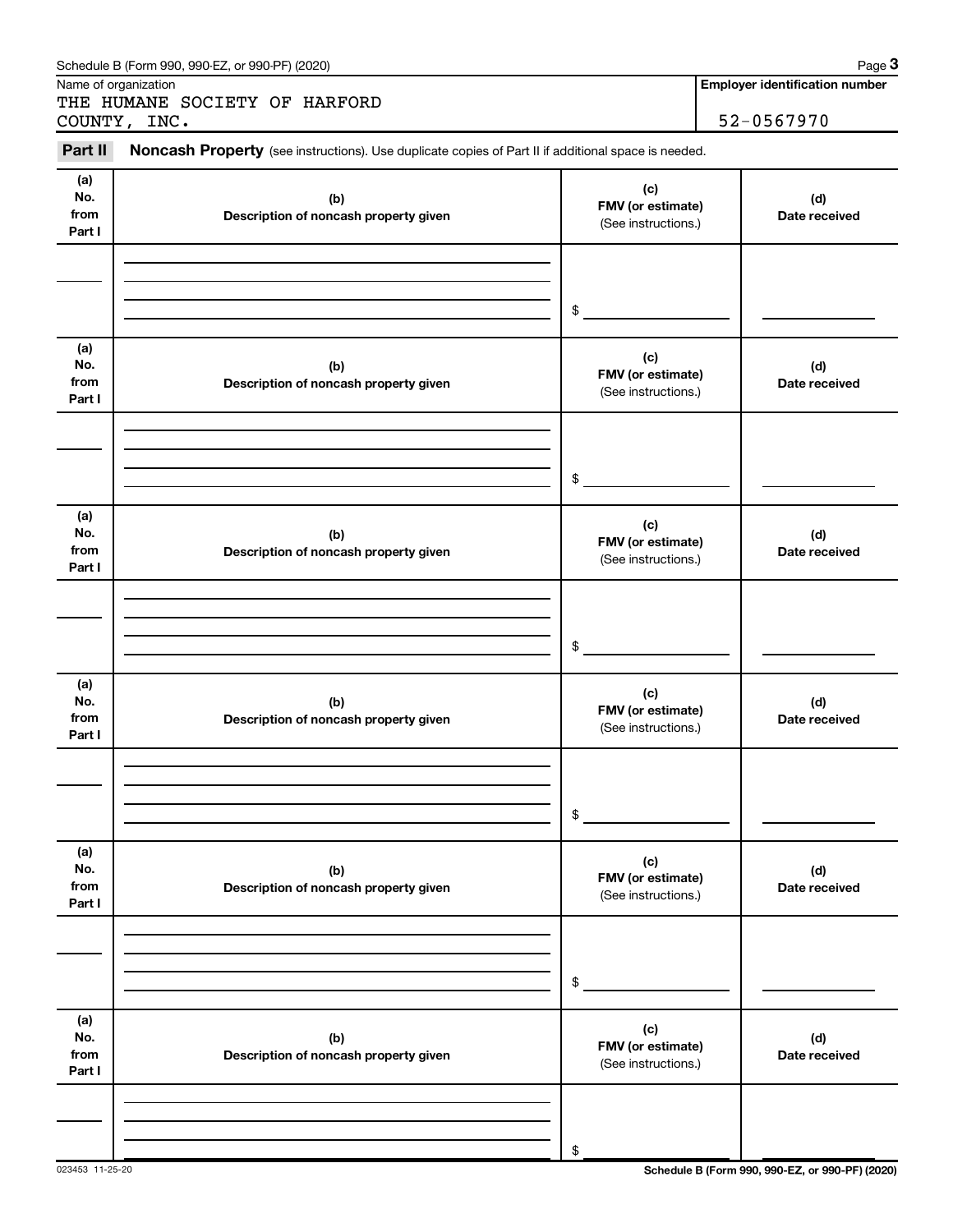|                 | Schedule B (Form 990, 990-EZ, or 990-PF) (2020)                                                                                                                                                                                                                              |                      |  |                                          | Page 4                                   |  |  |  |
|-----------------|------------------------------------------------------------------------------------------------------------------------------------------------------------------------------------------------------------------------------------------------------------------------------|----------------------|--|------------------------------------------|------------------------------------------|--|--|--|
|                 | Name of organization                                                                                                                                                                                                                                                         |                      |  |                                          | <b>Employer identification number</b>    |  |  |  |
|                 | THE HUMANE SOCIETY OF HARFORD                                                                                                                                                                                                                                                |                      |  |                                          |                                          |  |  |  |
|                 | COUNTY, INC.                                                                                                                                                                                                                                                                 |                      |  |                                          | 52-0567970                               |  |  |  |
| Part III        | Exclusively religious, charitable, etc., contributions to organizations described in section 501(c)(7), (8), or (10) that total more than \$1,000 for the year<br>from any one contributor. Complete columns (a) through (e) and the following line entry. For organizations |                      |  |                                          |                                          |  |  |  |
|                 | completing Part III, enter the total of exclusively religious, charitable, etc., contributions of \$1,000 or less for the year. (Enter this info. once.)                                                                                                                     |                      |  |                                          |                                          |  |  |  |
|                 | Use duplicate copies of Part III if additional space is needed.                                                                                                                                                                                                              |                      |  |                                          |                                          |  |  |  |
| (a) No.<br>from | (b) Purpose of gift                                                                                                                                                                                                                                                          | (c) Use of gift      |  |                                          | (d) Description of how gift is held      |  |  |  |
| Part I          |                                                                                                                                                                                                                                                                              |                      |  |                                          |                                          |  |  |  |
|                 |                                                                                                                                                                                                                                                                              |                      |  |                                          |                                          |  |  |  |
|                 |                                                                                                                                                                                                                                                                              |                      |  |                                          |                                          |  |  |  |
|                 |                                                                                                                                                                                                                                                                              |                      |  |                                          |                                          |  |  |  |
|                 |                                                                                                                                                                                                                                                                              | (e) Transfer of gift |  |                                          |                                          |  |  |  |
|                 |                                                                                                                                                                                                                                                                              |                      |  |                                          |                                          |  |  |  |
|                 | Transferee's name, address, and $ZIP + 4$                                                                                                                                                                                                                                    |                      |  |                                          | Relationship of transferor to transferee |  |  |  |
|                 |                                                                                                                                                                                                                                                                              |                      |  |                                          |                                          |  |  |  |
|                 |                                                                                                                                                                                                                                                                              |                      |  |                                          |                                          |  |  |  |
|                 |                                                                                                                                                                                                                                                                              |                      |  |                                          |                                          |  |  |  |
| (a) No.         |                                                                                                                                                                                                                                                                              |                      |  |                                          |                                          |  |  |  |
| from<br>Part I  | (b) Purpose of gift                                                                                                                                                                                                                                                          | (c) Use of gift      |  |                                          | (d) Description of how gift is held      |  |  |  |
|                 |                                                                                                                                                                                                                                                                              |                      |  |                                          |                                          |  |  |  |
|                 |                                                                                                                                                                                                                                                                              |                      |  |                                          |                                          |  |  |  |
|                 |                                                                                                                                                                                                                                                                              |                      |  |                                          |                                          |  |  |  |
|                 |                                                                                                                                                                                                                                                                              |                      |  |                                          |                                          |  |  |  |
|                 | (e) Transfer of gift                                                                                                                                                                                                                                                         |                      |  |                                          |                                          |  |  |  |
|                 | Transferee's name, address, and ZIP + 4                                                                                                                                                                                                                                      |                      |  | Relationship of transferor to transferee |                                          |  |  |  |
|                 |                                                                                                                                                                                                                                                                              |                      |  |                                          |                                          |  |  |  |
|                 |                                                                                                                                                                                                                                                                              |                      |  |                                          |                                          |  |  |  |
|                 |                                                                                                                                                                                                                                                                              |                      |  |                                          |                                          |  |  |  |
|                 |                                                                                                                                                                                                                                                                              |                      |  |                                          |                                          |  |  |  |
| (a) No.<br>from | (b) Purpose of gift                                                                                                                                                                                                                                                          | (c) Use of gift      |  |                                          | (d) Description of how gift is held      |  |  |  |
| Part I          |                                                                                                                                                                                                                                                                              |                      |  |                                          |                                          |  |  |  |
|                 |                                                                                                                                                                                                                                                                              |                      |  |                                          |                                          |  |  |  |
|                 |                                                                                                                                                                                                                                                                              |                      |  |                                          |                                          |  |  |  |
|                 |                                                                                                                                                                                                                                                                              |                      |  |                                          |                                          |  |  |  |
|                 |                                                                                                                                                                                                                                                                              | (e) Transfer of gift |  |                                          |                                          |  |  |  |
|                 |                                                                                                                                                                                                                                                                              |                      |  |                                          |                                          |  |  |  |
|                 | Transferee's name, address, and ZIP + 4                                                                                                                                                                                                                                      |                      |  |                                          | Relationship of transferor to transferee |  |  |  |
|                 |                                                                                                                                                                                                                                                                              |                      |  |                                          |                                          |  |  |  |
|                 |                                                                                                                                                                                                                                                                              |                      |  |                                          |                                          |  |  |  |
|                 |                                                                                                                                                                                                                                                                              |                      |  |                                          |                                          |  |  |  |
| (a) No.<br>from |                                                                                                                                                                                                                                                                              |                      |  |                                          |                                          |  |  |  |
| Part I          | (b) Purpose of gift                                                                                                                                                                                                                                                          | (c) Use of gift      |  |                                          | (d) Description of how gift is held      |  |  |  |
|                 |                                                                                                                                                                                                                                                                              |                      |  |                                          |                                          |  |  |  |
|                 |                                                                                                                                                                                                                                                                              |                      |  |                                          |                                          |  |  |  |
|                 |                                                                                                                                                                                                                                                                              |                      |  |                                          |                                          |  |  |  |
|                 |                                                                                                                                                                                                                                                                              | (e) Transfer of gift |  |                                          |                                          |  |  |  |
|                 |                                                                                                                                                                                                                                                                              |                      |  |                                          |                                          |  |  |  |
|                 | Transferee's name, address, and $ZIP + 4$                                                                                                                                                                                                                                    |                      |  |                                          | Relationship of transferor to transferee |  |  |  |
|                 |                                                                                                                                                                                                                                                                              |                      |  |                                          |                                          |  |  |  |
|                 |                                                                                                                                                                                                                                                                              |                      |  |                                          |                                          |  |  |  |
|                 |                                                                                                                                                                                                                                                                              |                      |  |                                          |                                          |  |  |  |
|                 |                                                                                                                                                                                                                                                                              |                      |  |                                          |                                          |  |  |  |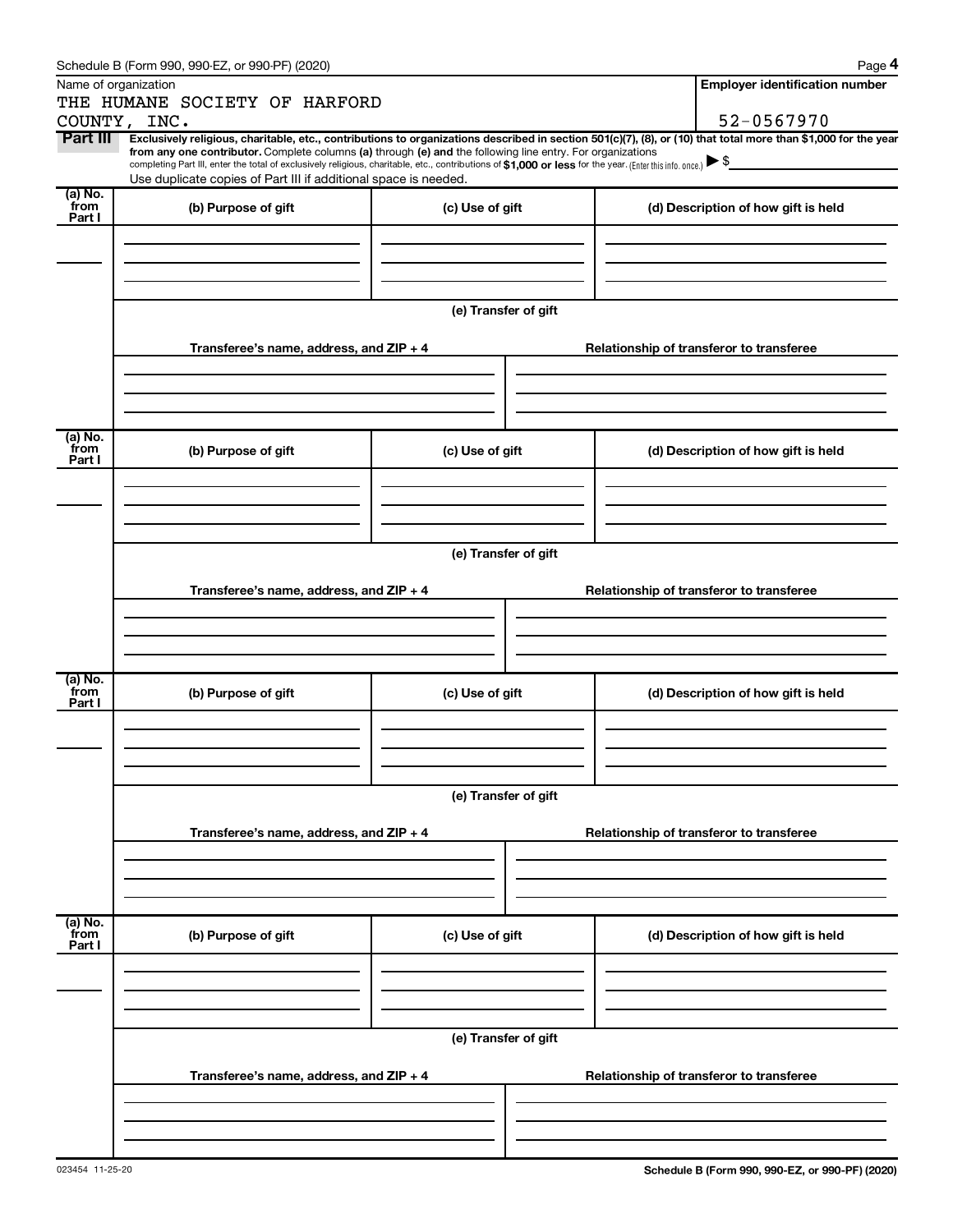| <b>SCHEDULE D</b><br>(Form 990)<br>Department of the Treasury<br>Internal Revenue Service | OMB No. 1545-0047<br><b>Open to Public</b><br>Inspection                                                                                                                                                                      |                                                    |                          |                                       |
|-------------------------------------------------------------------------------------------|-------------------------------------------------------------------------------------------------------------------------------------------------------------------------------------------------------------------------------|----------------------------------------------------|--------------------------|---------------------------------------|
|                                                                                           | THE HUMANE SOCIETY OF HARFORD<br>Name of the organization                                                                                                                                                                     |                                                    |                          | <b>Employer identification number</b> |
| Part I                                                                                    | COUNTY, INC.<br>Organizations Maintaining Donor Advised Funds or Other Similar Funds or Accounts. Complete if the                                                                                                             |                                                    |                          | 52-0567970                            |
|                                                                                           | organization answered "Yes" on Form 990, Part IV, line 6.                                                                                                                                                                     |                                                    |                          |                                       |
|                                                                                           |                                                                                                                                                                                                                               | (a) Donor advised funds                            |                          | (b) Funds and other accounts          |
| 1                                                                                         |                                                                                                                                                                                                                               |                                                    |                          |                                       |
| 2                                                                                         | Aggregate value of contributions to (during year)                                                                                                                                                                             |                                                    |                          |                                       |
| з                                                                                         |                                                                                                                                                                                                                               |                                                    |                          |                                       |
| 4                                                                                         |                                                                                                                                                                                                                               |                                                    |                          |                                       |
| 5                                                                                         | Did the organization inform all donors and donor advisors in writing that the assets held in donor advised funds                                                                                                              |                                                    |                          |                                       |
|                                                                                           |                                                                                                                                                                                                                               |                                                    |                          | Yes<br>No                             |
| 6                                                                                         | Did the organization inform all grantees, donors, and donor advisors in writing that grant funds can be used only                                                                                                             |                                                    |                          |                                       |
|                                                                                           | for charitable purposes and not for the benefit of the donor or donor advisor, or for any other purpose conferring<br>impermissible private benefit?                                                                          |                                                    |                          | Yes<br>No.                            |
| Part II                                                                                   | Conservation Easements. Complete if the organization answered "Yes" on Form 990, Part IV, line 7.                                                                                                                             |                                                    |                          |                                       |
| 1                                                                                         | Purpose(s) of conservation easements held by the organization (check all that apply).                                                                                                                                         |                                                    |                          |                                       |
|                                                                                           | Preservation of land for public use (for example, recreation or education)                                                                                                                                                    | Preservation of a historically important land area |                          |                                       |
|                                                                                           | Protection of natural habitat                                                                                                                                                                                                 | Preservation of a certified historic structure     |                          |                                       |
|                                                                                           | Preservation of open space                                                                                                                                                                                                    |                                                    |                          |                                       |
| 2                                                                                         | Complete lines 2a through 2d if the organization held a qualified conservation contribution in the form of a conservation easement on the last                                                                                |                                                    |                          |                                       |
|                                                                                           | day of the tax year.                                                                                                                                                                                                          |                                                    |                          | Held at the End of the Tax Year       |
|                                                                                           |                                                                                                                                                                                                                               |                                                    | 2a                       |                                       |
|                                                                                           | Total acreage restricted by conservation easements                                                                                                                                                                            |                                                    | 2 <sub>b</sub><br>2c     |                                       |
| d                                                                                         | Number of conservation easements included in (c) acquired after 7/25/06, and not on a historic structure                                                                                                                      |                                                    |                          |                                       |
|                                                                                           | listed in the National Register [111] Marshall Register [11] Marshall Register [11] Marshall Register [11] Marshall Register [11] Marshall Register [11] Marshall Register [11] Marshall Register [11] Marshall Register [11] |                                                    | 2d                       |                                       |
| з                                                                                         | Number of conservation easements modified, transferred, released, extinguished, or terminated by the organization during the tax                                                                                              |                                                    |                          |                                       |
|                                                                                           | $\vee$ ear $\blacktriangleright$                                                                                                                                                                                              |                                                    |                          |                                       |
| 4                                                                                         | Number of states where property subject to conservation easement is located $\blacktriangleright$                                                                                                                             |                                                    |                          |                                       |
| 5                                                                                         | Does the organization have a written policy regarding the periodic monitoring, inspection, handling of                                                                                                                        |                                                    |                          |                                       |
|                                                                                           | violations, and enforcement of the conservation easements it holds?                                                                                                                                                           |                                                    |                          | Yes<br>No                             |
| 6                                                                                         | Staff and volunteer hours devoted to monitoring, inspecting, handling of violations, and enforcing conservation easements during the year                                                                                     |                                                    |                          |                                       |
| 7                                                                                         | Amount of expenses incurred in monitoring, inspecting, handling of violations, and enforcing conservation easements during the year                                                                                           |                                                    |                          |                                       |
|                                                                                           | ▶ \$                                                                                                                                                                                                                          |                                                    |                          |                                       |
| 8                                                                                         | Does each conservation easement reported on line 2(d) above satisfy the requirements of section 170(h)(4)(B)(i)                                                                                                               |                                                    |                          |                                       |
|                                                                                           | and section $170(h)(4)(B)(ii)?$                                                                                                                                                                                               |                                                    |                          | Yes<br>No                             |
| 9                                                                                         | In Part XIII, describe how the organization reports conservation easements in its revenue and expense statement and                                                                                                           |                                                    |                          |                                       |
|                                                                                           | balance sheet, and include, if applicable, the text of the footnote to the organization's financial statements that describes the                                                                                             |                                                    |                          |                                       |
|                                                                                           | organization's accounting for conservation easements.<br>Organizations Maintaining Collections of Art, Historical Treasures, or Other Similar Assets.<br>Part III                                                             |                                                    |                          |                                       |
|                                                                                           | Complete if the organization answered "Yes" on Form 990, Part IV, line 8.                                                                                                                                                     |                                                    |                          |                                       |
|                                                                                           | 1a If the organization elected, as permitted under FASB ASC 958, not to report in its revenue statement and balance sheet works                                                                                               |                                                    |                          |                                       |
|                                                                                           | of art, historical treasures, or other similar assets held for public exhibition, education, or research in furtherance of public                                                                                             |                                                    |                          |                                       |
|                                                                                           | service, provide in Part XIII the text of the footnote to its financial statements that describes these items.                                                                                                                |                                                    |                          |                                       |
|                                                                                           | <b>b</b> If the organization elected, as permitted under FASB ASC 958, to report in its revenue statement and balance sheet works of                                                                                          |                                                    |                          |                                       |
|                                                                                           | art, historical treasures, or other similar assets held for public exhibition, education, or research in furtherance of public service,                                                                                       |                                                    |                          |                                       |
|                                                                                           | provide the following amounts relating to these items:                                                                                                                                                                        |                                                    |                          |                                       |
|                                                                                           | Revenue included on Form 990, Part VIII, line 1 [2000] [2000] [2000] [2000] [2000] [2000] [2000] [2000] [2000                                                                                                                 |                                                    |                          |                                       |
|                                                                                           | (ii) Assets included in Form 990, Part X                                                                                                                                                                                      |                                                    | $\blacktriangleright$ \$ |                                       |
| 2                                                                                         | If the organization received or held works of art, historical treasures, or other similar assets for financial gain, provide                                                                                                  |                                                    |                          |                                       |
|                                                                                           | the following amounts required to be reported under FASB ASC 958 relating to these items:                                                                                                                                     |                                                    |                          |                                       |
|                                                                                           |                                                                                                                                                                                                                               |                                                    |                          |                                       |
|                                                                                           |                                                                                                                                                                                                                               |                                                    | $\blacktriangleright$ s  |                                       |

| LHA For Paperwork Reduction Act Notice, see the Instructions for Form 990. |
|----------------------------------------------------------------------------|
| 032051 12-01-20                                                            |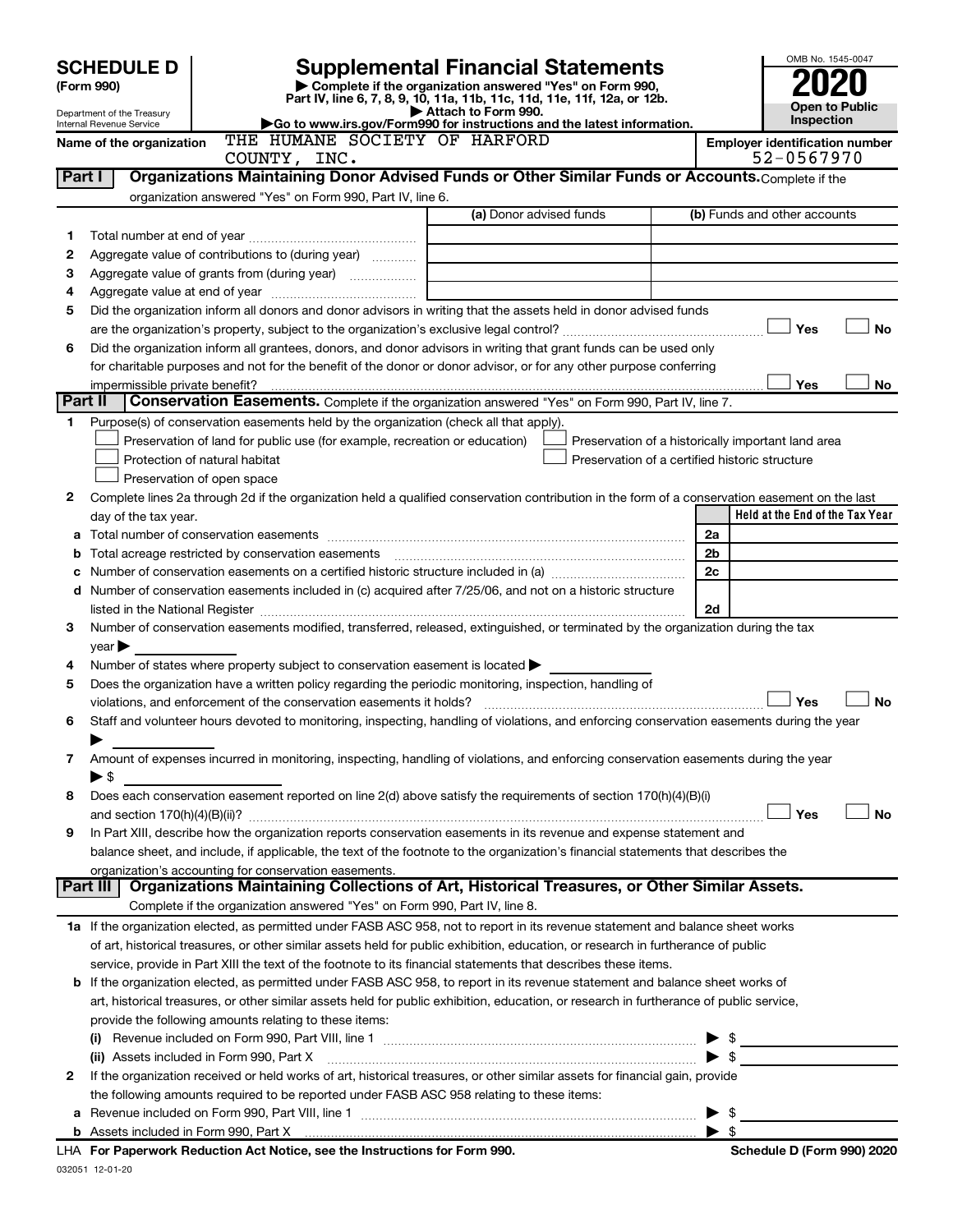|               |                                                                                                                                                                                                                                | THE HUMANE SOCIETY OF HARFORD |   |                |                                                                                                                                                                                                                               |                 |              |                                              |
|---------------|--------------------------------------------------------------------------------------------------------------------------------------------------------------------------------------------------------------------------------|-------------------------------|---|----------------|-------------------------------------------------------------------------------------------------------------------------------------------------------------------------------------------------------------------------------|-----------------|--------------|----------------------------------------------|
|               | COUNTY, INC.<br>Schedule D (Form 990) 2020                                                                                                                                                                                     |                               |   |                |                                                                                                                                                                                                                               |                 |              | 52-0567970 Page 2                            |
|               | Organizations Maintaining Collections of Art, Historical Treasures, or Other Similar Assets(continued)<br>Part III                                                                                                             |                               |   |                |                                                                                                                                                                                                                               |                 |              |                                              |
| 3             | Using the organization's acquisition, accession, and other records, check any of the following that make significant use of its                                                                                                |                               |   |                |                                                                                                                                                                                                                               |                 |              |                                              |
|               | collection items (check all that apply):                                                                                                                                                                                       |                               |   |                |                                                                                                                                                                                                                               |                 |              |                                              |
| a             | Public exhibition                                                                                                                                                                                                              | d                             |   |                | Loan or exchange program                                                                                                                                                                                                      |                 |              |                                              |
| b             | Scholarly research                                                                                                                                                                                                             | e                             |   |                | Other and the contract of the contract of the contract of the contract of the contract of the contract of the contract of the contract of the contract of the contract of the contract of the contract of the contract of the |                 |              |                                              |
| с             | Preservation for future generations                                                                                                                                                                                            |                               |   |                |                                                                                                                                                                                                                               |                 |              |                                              |
| 4             | Provide a description of the organization's collections and explain how they further the organization's exempt purpose in Part XIII.                                                                                           |                               |   |                |                                                                                                                                                                                                                               |                 |              |                                              |
| 5             | During the year, did the organization solicit or receive donations of art, historical treasures, or other similar assets                                                                                                       |                               |   |                |                                                                                                                                                                                                                               |                 |              |                                              |
|               |                                                                                                                                                                                                                                |                               |   |                |                                                                                                                                                                                                                               |                 |              | Yes<br>No                                    |
|               | Part IV<br><b>Escrow and Custodial Arrangements.</b> Complete if the organization answered "Yes" on Form 990, Part IV, line 9, or                                                                                              |                               |   |                |                                                                                                                                                                                                                               |                 |              |                                              |
|               | reported an amount on Form 990, Part X, line 21.                                                                                                                                                                               |                               |   |                |                                                                                                                                                                                                                               |                 |              |                                              |
|               | 1a Is the organization an agent, trustee, custodian or other intermediary for contributions or other assets not included                                                                                                       |                               |   |                |                                                                                                                                                                                                                               |                 |              |                                              |
|               |                                                                                                                                                                                                                                |                               |   |                |                                                                                                                                                                                                                               |                 |              | Yes<br>No                                    |
|               | b If "Yes," explain the arrangement in Part XIII and complete the following table:                                                                                                                                             |                               |   |                |                                                                                                                                                                                                                               |                 |              |                                              |
|               |                                                                                                                                                                                                                                |                               |   |                |                                                                                                                                                                                                                               |                 |              | Amount                                       |
|               |                                                                                                                                                                                                                                |                               |   |                |                                                                                                                                                                                                                               |                 | 1c           |                                              |
|               |                                                                                                                                                                                                                                |                               |   |                |                                                                                                                                                                                                                               |                 | 1d           |                                              |
| е             | Distributions during the year manufactured and an account of the state of the state of the state of the state of the state of the state of the state of the state of the state of the state of the state of the state of the s |                               |   |                |                                                                                                                                                                                                                               |                 | 1e           |                                              |
| f             |                                                                                                                                                                                                                                |                               |   |                |                                                                                                                                                                                                                               |                 | 1f           |                                              |
|               | 2a Did the organization include an amount on Form 990, Part X, line 21, for escrow or custodial account liability?                                                                                                             |                               |   |                |                                                                                                                                                                                                                               |                 | .            | Yes<br>No                                    |
|               | <b>b</b> If "Yes," explain the arrangement in Part XIII. Check here if the explanation has been provided on Part XIII                                                                                                          |                               |   |                |                                                                                                                                                                                                                               |                 |              |                                              |
| <b>Part V</b> | Endowment Funds. Complete if the organization answered "Yes" on Form 990, Part IV, line 10.                                                                                                                                    |                               |   |                |                                                                                                                                                                                                                               |                 |              |                                              |
|               |                                                                                                                                                                                                                                | (a) Current year              |   | (b) Prior year | (c) Two years back                                                                                                                                                                                                            |                 |              | (d) Three years back $ $ (e) Four years back |
|               | 1a Beginning of year balance                                                                                                                                                                                                   |                               |   |                |                                                                                                                                                                                                                               |                 |              |                                              |
| b             |                                                                                                                                                                                                                                |                               |   |                |                                                                                                                                                                                                                               |                 |              |                                              |
| с             | Net investment earnings, gains, and losses                                                                                                                                                                                     |                               |   |                |                                                                                                                                                                                                                               |                 |              |                                              |
| d             |                                                                                                                                                                                                                                |                               |   |                |                                                                                                                                                                                                                               |                 |              |                                              |
| е             | Other expenditures for facilities                                                                                                                                                                                              |                               |   |                |                                                                                                                                                                                                                               |                 |              |                                              |
|               | and programs                                                                                                                                                                                                                   |                               |   |                |                                                                                                                                                                                                                               |                 |              |                                              |
|               | Administrative expenses                                                                                                                                                                                                        |                               |   |                |                                                                                                                                                                                                                               |                 |              |                                              |
| g             |                                                                                                                                                                                                                                |                               |   |                |                                                                                                                                                                                                                               |                 |              |                                              |
| 2             | Provide the estimated percentage of the current year end balance (line 1g, column (a)) held as:                                                                                                                                |                               |   |                |                                                                                                                                                                                                                               |                 |              |                                              |
| а             | Board designated or quasi-endowment                                                                                                                                                                                            |                               | % |                |                                                                                                                                                                                                                               |                 |              |                                              |
|               | Permanent endowment >                                                                                                                                                                                                          | %                             |   |                |                                                                                                                                                                                                                               |                 |              |                                              |
|               | %<br>$c$ Term endowment $\blacktriangleright$                                                                                                                                                                                  |                               |   |                |                                                                                                                                                                                                                               |                 |              |                                              |
|               | The percentages on lines 2a, 2b, and 2c should equal 100%.                                                                                                                                                                     |                               |   |                |                                                                                                                                                                                                                               |                 |              |                                              |
|               | 3a Are there endowment funds not in the possession of the organization that are held and administered for the organization                                                                                                     |                               |   |                |                                                                                                                                                                                                                               |                 |              |                                              |
|               | by:                                                                                                                                                                                                                            |                               |   |                |                                                                                                                                                                                                                               |                 |              | Yes<br>No                                    |
|               | (i)                                                                                                                                                                                                                            |                               |   |                |                                                                                                                                                                                                                               |                 |              | 3a(i)                                        |
|               |                                                                                                                                                                                                                                |                               |   |                |                                                                                                                                                                                                                               |                 |              | 3a(ii)                                       |
|               |                                                                                                                                                                                                                                |                               |   |                |                                                                                                                                                                                                                               |                 |              | 3b                                           |
| 4             | Describe in Part XIII the intended uses of the organization's endowment funds.                                                                                                                                                 |                               |   |                |                                                                                                                                                                                                                               |                 |              |                                              |
|               | Part VI<br>Land, Buildings, and Equipment.                                                                                                                                                                                     |                               |   |                |                                                                                                                                                                                                                               |                 |              |                                              |
|               | Complete if the organization answered "Yes" on Form 990, Part IV, line 11a. See Form 990, Part X, line 10.                                                                                                                     |                               |   |                |                                                                                                                                                                                                                               |                 |              |                                              |
|               | Description of property                                                                                                                                                                                                        | (a) Cost or other             |   |                | (b) Cost or other                                                                                                                                                                                                             | (c) Accumulated |              | (d) Book value                               |
|               |                                                                                                                                                                                                                                | basis (investment)            |   |                | basis (other)                                                                                                                                                                                                                 |                 | depreciation |                                              |
|               |                                                                                                                                                                                                                                |                               |   |                | 16,734.                                                                                                                                                                                                                       |                 |              | 16,734.                                      |
|               |                                                                                                                                                                                                                                |                               |   |                | 6,807,058.                                                                                                                                                                                                                    |                 | 903,947.     | 5,903,111                                    |
| b             |                                                                                                                                                                                                                                |                               |   |                |                                                                                                                                                                                                                               |                 |              |                                              |
|               | Leasehold improvements                                                                                                                                                                                                         |                               |   |                | 119,925.                                                                                                                                                                                                                      |                 | 90,927.      | 28,998.                                      |
| d             |                                                                                                                                                                                                                                |                               |   |                | 71,230.                                                                                                                                                                                                                       |                 | 60, 190.     | $11,040$ .                                   |
|               |                                                                                                                                                                                                                                |                               |   |                |                                                                                                                                                                                                                               |                 |              | 5,959,883.                                   |
|               | Total. Add lines 1a through 1e. (Column (d) must equal Form 990, Part X, column (B), line 10c.)                                                                                                                                |                               |   |                |                                                                                                                                                                                                                               |                 |              |                                              |

**Schedule D (Form 990) 2020**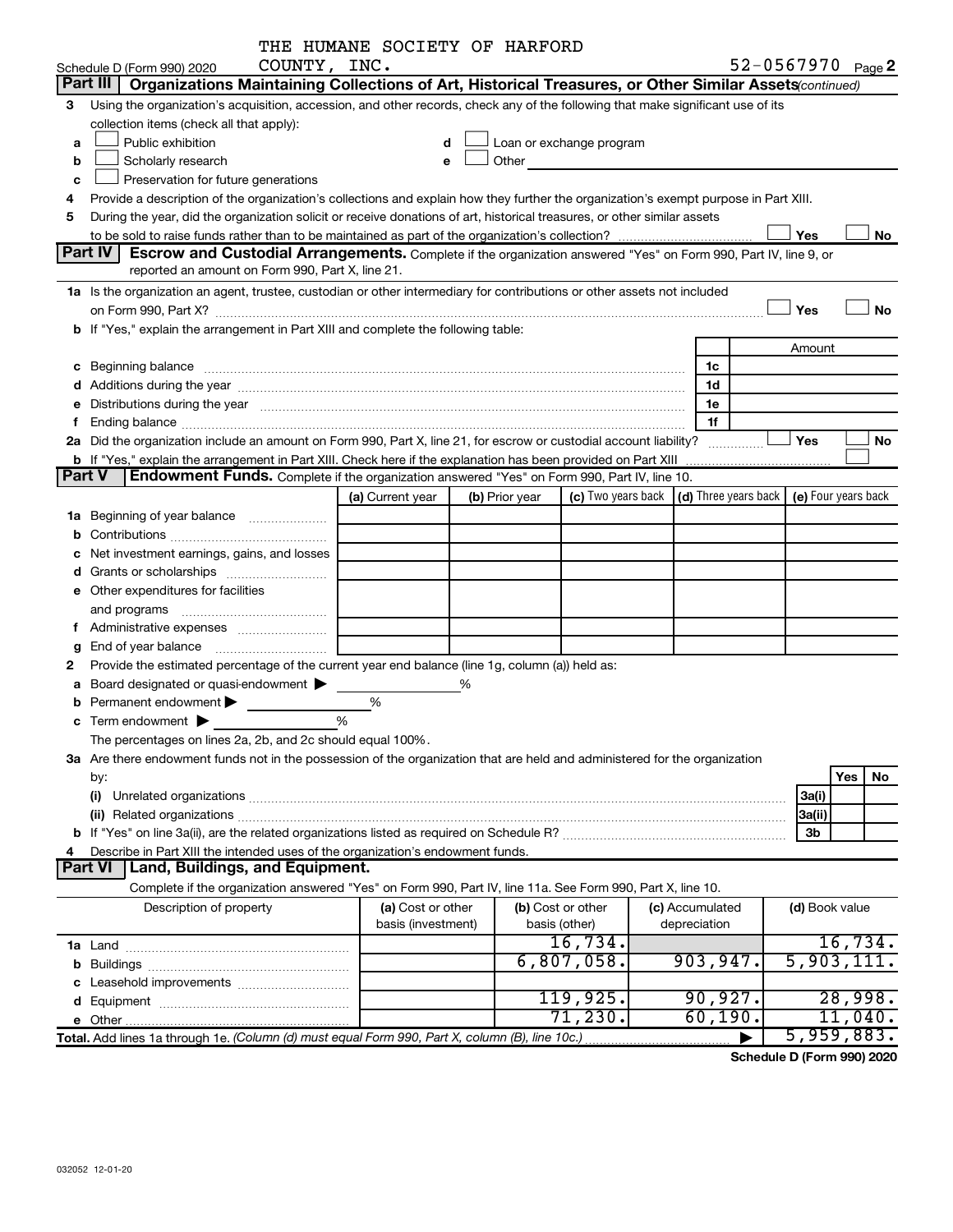|  | THE HUMANE SOCIETY OF HARFORD |  |
|--|-------------------------------|--|
|  |                               |  |

| COUNTY, INC.<br>Schedule D (Form 990) 2020                                                                        |                 |                                                           | $52 - 0567970$ Page 3 |
|-------------------------------------------------------------------------------------------------------------------|-----------------|-----------------------------------------------------------|-----------------------|
| <b>Investments - Other Securities.</b><br><b>Part VII</b>                                                         |                 |                                                           |                       |
| Complete if the organization answered "Yes" on Form 990, Part IV, line 11b. See Form 990, Part X, line 12.        |                 |                                                           |                       |
| (a) Description of security or category (including name of security)                                              | (b) Book value  | (c) Method of valuation: Cost or end-of-year market value |                       |
| (1) Financial derivatives                                                                                         |                 |                                                           |                       |
|                                                                                                                   |                 |                                                           |                       |
| (3) Other                                                                                                         |                 |                                                           |                       |
| (A)                                                                                                               |                 |                                                           |                       |
| (B)                                                                                                               |                 |                                                           |                       |
| (C)                                                                                                               |                 |                                                           |                       |
|                                                                                                                   |                 |                                                           |                       |
| (D)                                                                                                               |                 |                                                           |                       |
| (E)                                                                                                               |                 |                                                           |                       |
| (F)                                                                                                               |                 |                                                           |                       |
| (G)                                                                                                               |                 |                                                           |                       |
| (H)                                                                                                               |                 |                                                           |                       |
| Total. (Col. (b) must equal Form 990, Part X, col. (B) line 12.)                                                  |                 |                                                           |                       |
| Part VIII Investments - Program Related.                                                                          |                 |                                                           |                       |
| Complete if the organization answered "Yes" on Form 990, Part IV, line 11c. See Form 990, Part X, line 13.        |                 |                                                           |                       |
| (a) Description of investment                                                                                     | (b) Book value  | (c) Method of valuation: Cost or end-of-year market value |                       |
| (1)                                                                                                               |                 |                                                           |                       |
| (2)                                                                                                               |                 |                                                           |                       |
| (3)                                                                                                               |                 |                                                           |                       |
| (4)                                                                                                               |                 |                                                           |                       |
| (5)                                                                                                               |                 |                                                           |                       |
| (6)                                                                                                               |                 |                                                           |                       |
| (7)                                                                                                               |                 |                                                           |                       |
| (8)                                                                                                               |                 |                                                           |                       |
| (9)                                                                                                               |                 |                                                           |                       |
| Total. (Col. (b) must equal Form 990, Part X, col. (B) line 13.)                                                  |                 |                                                           |                       |
| Part IX<br><b>Other Assets.</b>                                                                                   |                 |                                                           |                       |
| Complete if the organization answered "Yes" on Form 990, Part IV, line 11d. See Form 990, Part X, line 15.        |                 |                                                           |                       |
|                                                                                                                   | (a) Description |                                                           | (b) Book value        |
| (1)                                                                                                               |                 |                                                           |                       |
| (2)                                                                                                               |                 |                                                           |                       |
| (3)                                                                                                               |                 |                                                           |                       |
| (4)                                                                                                               |                 |                                                           |                       |
| (5)                                                                                                               |                 |                                                           |                       |
| (6)                                                                                                               |                 |                                                           |                       |
| (7)                                                                                                               |                 |                                                           |                       |
| (8)                                                                                                               |                 |                                                           |                       |
| (9)                                                                                                               |                 |                                                           |                       |
| Total. (Column (b) must equal Form 990, Part X, col. (B) line 15.)                                                |                 |                                                           |                       |
| <b>Other Liabilities.</b><br>Part X                                                                               |                 |                                                           |                       |
| Complete if the organization answered "Yes" on Form 990, Part IV, line 11e or 11f. See Form 990, Part X, line 25. |                 |                                                           |                       |
| (a) Description of liability                                                                                      |                 |                                                           | (b) Book value        |
| 1.                                                                                                                |                 |                                                           |                       |
| Federal income taxes<br>(1)                                                                                       |                 |                                                           |                       |
| (2)                                                                                                               |                 |                                                           |                       |
| (3)                                                                                                               |                 |                                                           |                       |
| (4)                                                                                                               |                 |                                                           |                       |
| (5)                                                                                                               |                 |                                                           |                       |
| (6)                                                                                                               |                 |                                                           |                       |
| (7)                                                                                                               |                 |                                                           |                       |
| (8)                                                                                                               |                 |                                                           |                       |
| (9)                                                                                                               |                 |                                                           |                       |
|                                                                                                                   |                 | ▶                                                         |                       |

**2.** Liability for uncertain tax positions. In Part XIII, provide the text of the footnote to the organization's financial statements that reports the organization's liability for uncertain tax positions under FASB ASC 740. Check here if the text of the footnote has been provided in Part XIII.

 $\perp$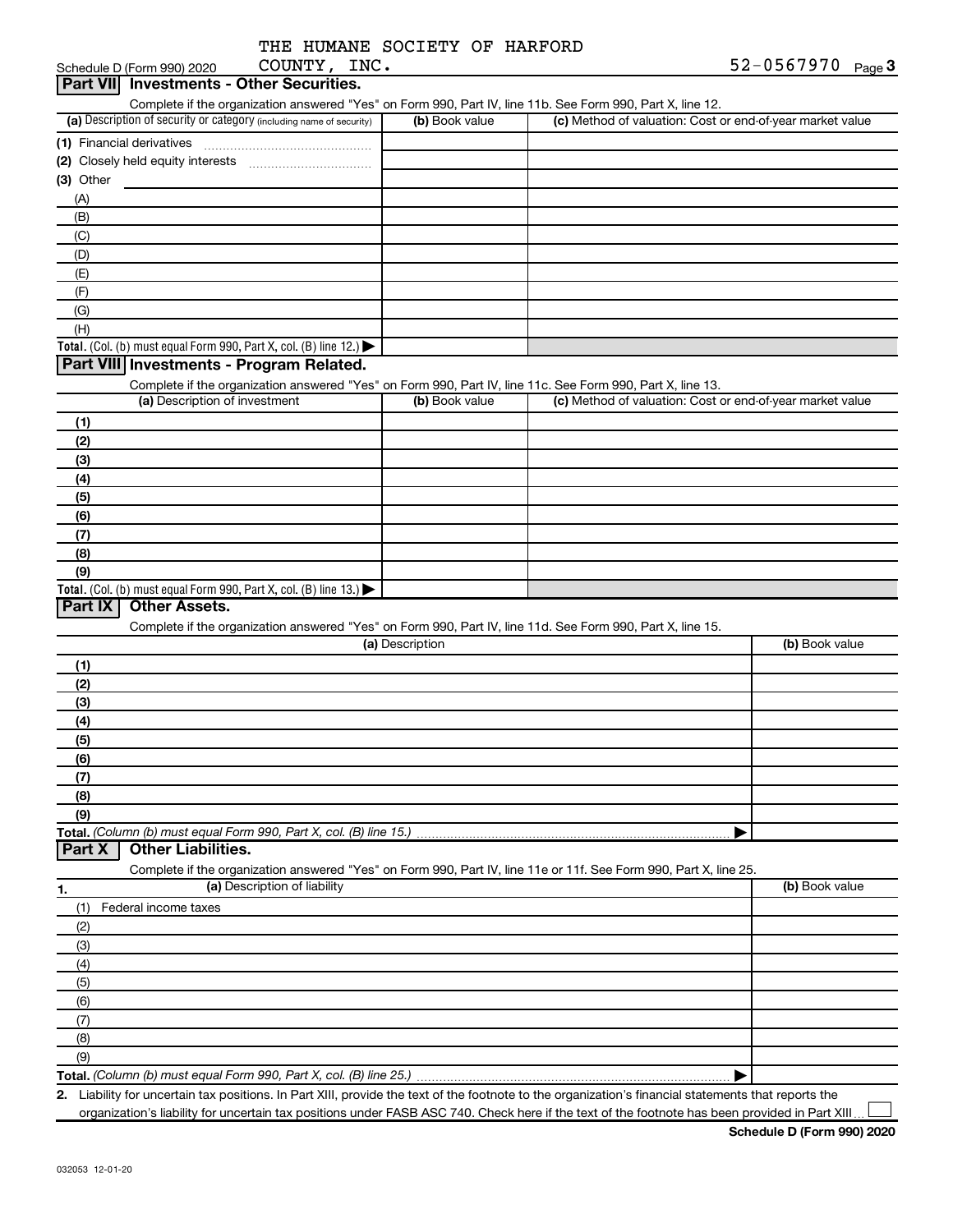|    | THE HUMANE SOCIETY OF HARFORD                                                                                                                               |                |          |                |                   |
|----|-------------------------------------------------------------------------------------------------------------------------------------------------------------|----------------|----------|----------------|-------------------|
|    | COUNTY, INC.<br>Schedule D (Form 990) 2020                                                                                                                  |                |          |                | 52-0567970 Page 4 |
|    | Reconciliation of Revenue per Audited Financial Statements With Revenue per Return.<br>Part XI                                                              |                |          |                |                   |
|    | Complete if the organization answered "Yes" on Form 990, Part IV, line 12a.                                                                                 |                |          |                |                   |
| 1  | Total revenue, gains, and other support per audited financial statements [11] [11] Total revenue, gains, and other support per audited financial statements |                |          | $\blacksquare$ | 2,184,017.        |
| 2  | Amounts included on line 1 but not on Form 990, Part VIII, line 12:                                                                                         |                |          |                |                   |
| a  |                                                                                                                                                             | 2a             | 218,070. |                |                   |
| b  |                                                                                                                                                             | 2 <sub>b</sub> | 42,120.  |                |                   |
| с  |                                                                                                                                                             | 2c             |          |                |                   |
| d  |                                                                                                                                                             | 2d             | 56, 185. |                |                   |
| e  | Add lines 2a through 2d                                                                                                                                     |                |          | 2е             | 316, 375.         |
| 3  |                                                                                                                                                             |                |          | 3              | 1,867,642.        |
| 4  | Amounts included on Form 990, Part VIII, line 12, but not on line 1:                                                                                        |                |          |                |                   |
|    | a Investment expenses not included on Form 990, Part VIII, line 7b [11, 11, 11, 11, 11]                                                                     | 4a l           | 12,977.  |                |                   |
| b  |                                                                                                                                                             | 4 <sub>h</sub> |          |                |                   |
|    | c Add lines 4a and 4b                                                                                                                                       |                |          | 4с             | 12,977.           |
|    |                                                                                                                                                             |                |          | $\overline{5}$ | 1,880,619.        |
|    | Part XII   Reconciliation of Expenses per Audited Financial Statements With Expenses per Return.                                                            |                |          |                |                   |
|    | Complete if the organization answered "Yes" on Form 990, Part IV, line 12a.                                                                                 |                |          |                |                   |
| 1. |                                                                                                                                                             |                |          | $\blacksquare$ | 1,706,865.        |
| 2  | Amounts included on line 1 but not on Form 990, Part IX, line 25:                                                                                           |                |          |                |                   |
| a  |                                                                                                                                                             | 2a             | 42,120.  |                |                   |
| b  | Prior year adjustments [111] matter contracts and the contracts and the contracts and prior vertical contracts                                              | 2 <sub>b</sub> |          |                |                   |
| c  |                                                                                                                                                             | 2 <sub>c</sub> |          |                |                   |
| d  |                                                                                                                                                             | 2d             | 56, 185. |                |                   |
| е  | Add lines 2a through 2d                                                                                                                                     |                |          | 2e             | 98,305.           |
| 3  |                                                                                                                                                             |                |          | 3              | 1,608,560.        |
| 4  | Amounts included on Form 990, Part IX, line 25, but not on line 1:                                                                                          |                |          |                |                   |
| a  |                                                                                                                                                             | 4a             | 12,977.  |                |                   |
| b  | Other (Describe in Part XIII.)                                                                                                                              | 4 <sub>b</sub> |          |                |                   |
|    | c Add lines 4a and 4b                                                                                                                                       |                |          | 4c             | 12,977.           |
|    |                                                                                                                                                             |                |          | 5              | 1,621,537.        |
|    | Part XIII Supplemental Information.                                                                                                                         |                |          |                |                   |
|    | $\Omega$ E and $\Omega$ ; Dark III, there do no did ; Dark B f, there do no di $\Omega$ k; Dark V, then 4; Dark V, then $\Omega$ ; Dark VI                  |                |          |                |                   |

Provide the descriptions required for Part II, lines 3, 5, and 9; Part III, lines 1a and 4; Part IV, lines 1b and 2b; Part V, line 4; Part X, line 2; Part XI, lines 2d and 4b; and Part XII, lines 2d and 4b. Also complete this part to provide any additional information.

# PART XI, LINE 2D - OTHER ADJUSTMENTS:

FUNDRAISING EXPENSES 56,185.

PART XII, LINE 2D - OTHER ADJUSTMENTS:

# FUNDRAISING EXPENSES 56,185.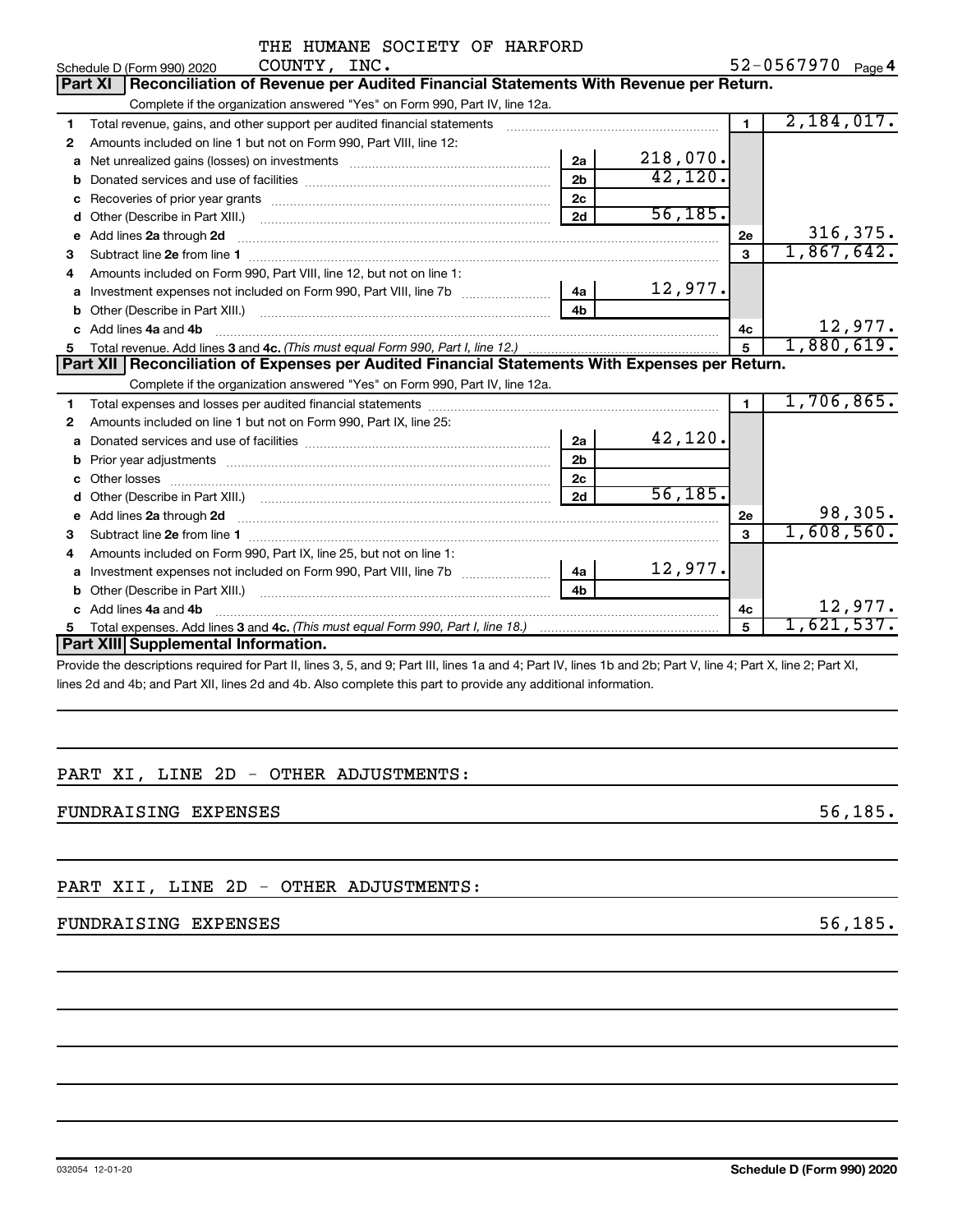| <b>SCHEDULE G</b>                                                                                                                                                                                                                                                                                                                                                                                                                                                                                                                                                                                                                                                                                                                                                                                                                         | <b>Supplemental Information Regarding Fundraising or Gaming Activities</b>                                                                                          |     |    |  |  |                                                         | OMB No. 1545-0047                     |  |
|-------------------------------------------------------------------------------------------------------------------------------------------------------------------------------------------------------------------------------------------------------------------------------------------------------------------------------------------------------------------------------------------------------------------------------------------------------------------------------------------------------------------------------------------------------------------------------------------------------------------------------------------------------------------------------------------------------------------------------------------------------------------------------------------------------------------------------------------|---------------------------------------------------------------------------------------------------------------------------------------------------------------------|-----|----|--|--|---------------------------------------------------------|---------------------------------------|--|
| (Form 990 or 990-EZ)                                                                                                                                                                                                                                                                                                                                                                                                                                                                                                                                                                                                                                                                                                                                                                                                                      | Complete if the organization answered "Yes" on Form 990, Part IV, line 17, 18, or 19, or if the<br>organization entered more than \$15,000 on Form 990-EZ, line 6a. |     |    |  |  |                                                         |                                       |  |
| Department of the Treasury                                                                                                                                                                                                                                                                                                                                                                                                                                                                                                                                                                                                                                                                                                                                                                                                                | Attach to Form 990 or Form 990-EZ.                                                                                                                                  |     |    |  |  |                                                         | <b>Open to Public</b>                 |  |
| <b>Internal Revenue Service</b>                                                                                                                                                                                                                                                                                                                                                                                                                                                                                                                                                                                                                                                                                                                                                                                                           | Go to www.irs.gov/Form990 for instructions and the latest information.                                                                                              |     |    |  |  |                                                         | Inspection                            |  |
| Name of the organization<br>COUNTY, INC.                                                                                                                                                                                                                                                                                                                                                                                                                                                                                                                                                                                                                                                                                                                                                                                                  | THE HUMANE SOCIETY OF HARFORD                                                                                                                                       |     |    |  |  | 52-0567970                                              | <b>Employer identification number</b> |  |
| Part I<br>Fundraising Activities. Complete if the organization answered "Yes" on Form 990, Part IV, line 17. Form 990-EZ filers are not<br>required to complete this part.                                                                                                                                                                                                                                                                                                                                                                                                                                                                                                                                                                                                                                                                |                                                                                                                                                                     |     |    |  |  |                                                         |                                       |  |
| 1 Indicate whether the organization raised funds through any of the following activities. Check all that apply.<br>Mail solicitations<br>Solicitation of non-government grants<br>e<br>a<br>Solicitation of government grants<br>Internet and email solicitations<br>f<br>b<br>Special fundraising events<br>Phone solicitations<br>с<br>g<br>In-person solicitations<br>d<br>2 a Did the organization have a written or oral agreement with any individual (including officers, directors, trustees, or<br>Yes<br>key employees listed in Form 990, Part VII) or entity in connection with professional fundraising services?<br><b>No</b><br>b If "Yes," list the 10 highest paid individuals or entities (fundraisers) pursuant to agreements under which the fundraiser is to be<br>compensated at least \$5,000 by the organization. |                                                                                                                                                                     |     |    |  |  |                                                         |                                       |  |
| (v) Amount paid<br>(iii) Did<br>fundraiser<br>have custody<br>(i) Name and address of individual<br>(iv) Gross receipts<br>to (or retained by)<br>(ii) Activity<br>fundraiser<br>or entity (fundraiser)<br>from activity<br>or control of<br>listed in col. (i)<br>contributions?                                                                                                                                                                                                                                                                                                                                                                                                                                                                                                                                                         |                                                                                                                                                                     |     |    |  |  | (vi) Amount paid<br>to (or retained by)<br>organization |                                       |  |
|                                                                                                                                                                                                                                                                                                                                                                                                                                                                                                                                                                                                                                                                                                                                                                                                                                           |                                                                                                                                                                     | Yes | No |  |  |                                                         |                                       |  |
|                                                                                                                                                                                                                                                                                                                                                                                                                                                                                                                                                                                                                                                                                                                                                                                                                                           |                                                                                                                                                                     |     |    |  |  |                                                         |                                       |  |
|                                                                                                                                                                                                                                                                                                                                                                                                                                                                                                                                                                                                                                                                                                                                                                                                                                           |                                                                                                                                                                     |     |    |  |  |                                                         |                                       |  |
|                                                                                                                                                                                                                                                                                                                                                                                                                                                                                                                                                                                                                                                                                                                                                                                                                                           |                                                                                                                                                                     |     |    |  |  |                                                         |                                       |  |
|                                                                                                                                                                                                                                                                                                                                                                                                                                                                                                                                                                                                                                                                                                                                                                                                                                           |                                                                                                                                                                     |     |    |  |  |                                                         |                                       |  |
|                                                                                                                                                                                                                                                                                                                                                                                                                                                                                                                                                                                                                                                                                                                                                                                                                                           |                                                                                                                                                                     |     |    |  |  |                                                         |                                       |  |
|                                                                                                                                                                                                                                                                                                                                                                                                                                                                                                                                                                                                                                                                                                                                                                                                                                           |                                                                                                                                                                     |     |    |  |  |                                                         |                                       |  |
|                                                                                                                                                                                                                                                                                                                                                                                                                                                                                                                                                                                                                                                                                                                                                                                                                                           |                                                                                                                                                                     |     |    |  |  |                                                         |                                       |  |
|                                                                                                                                                                                                                                                                                                                                                                                                                                                                                                                                                                                                                                                                                                                                                                                                                                           |                                                                                                                                                                     |     |    |  |  |                                                         |                                       |  |
|                                                                                                                                                                                                                                                                                                                                                                                                                                                                                                                                                                                                                                                                                                                                                                                                                                           |                                                                                                                                                                     |     |    |  |  |                                                         |                                       |  |
| Total                                                                                                                                                                                                                                                                                                                                                                                                                                                                                                                                                                                                                                                                                                                                                                                                                                     |                                                                                                                                                                     |     |    |  |  |                                                         |                                       |  |
| 3 List all states in which the organization is registered or licensed to solicit contributions or has been notified it is exempt from registration<br>or licensing                                                                                                                                                                                                                                                                                                                                                                                                                                                                                                                                                                                                                                                                        |                                                                                                                                                                     |     |    |  |  |                                                         |                                       |  |

**For Paperwork Reduction Act Notice, see the Instructions for Form 990 or 990-EZ. Schedule G (Form 990 or 990-EZ) 2020** LHA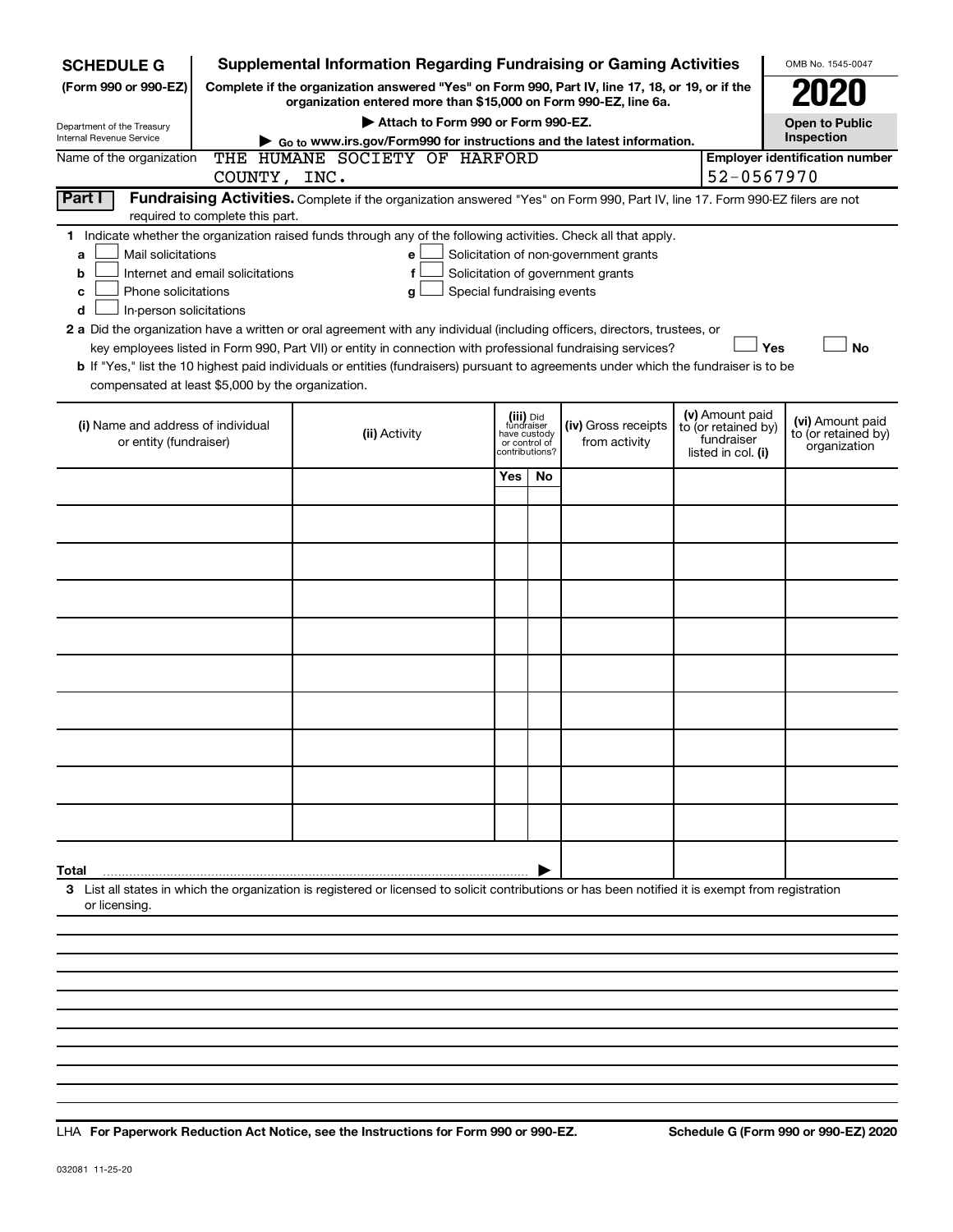Schedule G (Form 990 or 990-EZ) 2020  $\mathtt{COUNTY}$ ,  $\mathtt{INC.}$   $\mathtt{S2-0567970}$   $\mathtt{Page}$ 

52-0567970 Page 2

|                 | Part II | Fundraising Events. Complete if the organization answered "Yes" on Form 990, Part IV, line 18, or reported more than \$15,000<br>of fundraising event contributions and gross income on Form 990-EZ, lines 1 and 6b. List events with gross receipts greater than \$5,000. |                                     |                                                  |                                 |                                                       |
|-----------------|---------|----------------------------------------------------------------------------------------------------------------------------------------------------------------------------------------------------------------------------------------------------------------------------|-------------------------------------|--------------------------------------------------|---------------------------------|-------------------------------------------------------|
|                 |         |                                                                                                                                                                                                                                                                            | (a) Event $#1$<br>PUTTS FOR<br>PAWS | (b) Event #2                                     | (c) Other events<br><b>NONE</b> | (d) Total events<br>(add col. (a) through<br>col. (c) |
|                 |         |                                                                                                                                                                                                                                                                            | (event type)                        | (event type)                                     | (total number)                  |                                                       |
| Revenue         | 1.      |                                                                                                                                                                                                                                                                            | 49,405.                             |                                                  |                                 | 49,405.                                               |
|                 |         |                                                                                                                                                                                                                                                                            |                                     |                                                  |                                 |                                                       |
|                 |         |                                                                                                                                                                                                                                                                            |                                     |                                                  |                                 |                                                       |
|                 | 3       | Gross income (line 1 minus line 2)                                                                                                                                                                                                                                         | 49,405.                             |                                                  |                                 | 49,405.                                               |
|                 |         |                                                                                                                                                                                                                                                                            |                                     |                                                  |                                 |                                                       |
|                 |         |                                                                                                                                                                                                                                                                            |                                     |                                                  |                                 |                                                       |
|                 | 5       |                                                                                                                                                                                                                                                                            |                                     |                                                  |                                 |                                                       |
| Direct Expenses | 6       |                                                                                                                                                                                                                                                                            |                                     |                                                  |                                 |                                                       |
|                 | 7       |                                                                                                                                                                                                                                                                            |                                     |                                                  |                                 |                                                       |
|                 | 8       |                                                                                                                                                                                                                                                                            |                                     |                                                  |                                 |                                                       |
|                 | 9       |                                                                                                                                                                                                                                                                            | 23,507.                             |                                                  |                                 | 23,507.                                               |
|                 | 10      |                                                                                                                                                                                                                                                                            |                                     |                                                  |                                 | 23,507.                                               |
| Part III        |         | Gaming. Complete if the organization answered "Yes" on Form 990, Part IV, line 19, or reported more than                                                                                                                                                                   |                                     |                                                  |                                 | 25,898.                                               |
|                 |         | \$15,000 on Form 990-EZ, line 6a.                                                                                                                                                                                                                                          |                                     |                                                  |                                 |                                                       |
| Revenue         |         |                                                                                                                                                                                                                                                                            | (a) Bingo                           | (b) Pull tabs/instant<br>bingo/progressive bingo | (c) Other gaming                | (d) Total gaming (add<br>col. (a) through col. (c))   |
|                 |         |                                                                                                                                                                                                                                                                            |                                     |                                                  |                                 |                                                       |
|                 | 1       |                                                                                                                                                                                                                                                                            |                                     |                                                  |                                 |                                                       |
|                 |         |                                                                                                                                                                                                                                                                            |                                     |                                                  |                                 |                                                       |
| Direct Expenses | 3       |                                                                                                                                                                                                                                                                            |                                     |                                                  |                                 |                                                       |
|                 |         |                                                                                                                                                                                                                                                                            |                                     |                                                  |                                 |                                                       |
|                 |         |                                                                                                                                                                                                                                                                            |                                     |                                                  |                                 |                                                       |
|                 |         |                                                                                                                                                                                                                                                                            | Yes<br>$\%$                         | Yes<br>$\%$                                      | Yes<br>%                        |                                                       |
|                 |         |                                                                                                                                                                                                                                                                            | No                                  | No                                               | No                              |                                                       |
|                 | 7       |                                                                                                                                                                                                                                                                            |                                     |                                                  |                                 |                                                       |
|                 |         |                                                                                                                                                                                                                                                                            |                                     |                                                  |                                 |                                                       |
|                 |         |                                                                                                                                                                                                                                                                            |                                     |                                                  |                                 |                                                       |
|                 |         |                                                                                                                                                                                                                                                                            |                                     |                                                  |                                 | Yes<br><b>No</b>                                      |
|                 |         |                                                                                                                                                                                                                                                                            |                                     |                                                  |                                 |                                                       |
|                 |         |                                                                                                                                                                                                                                                                            |                                     |                                                  |                                 |                                                       |
|                 |         |                                                                                                                                                                                                                                                                            |                                     |                                                  |                                 | Yes<br><b>No</b>                                      |
|                 |         |                                                                                                                                                                                                                                                                            |                                     |                                                  |                                 |                                                       |
|                 |         |                                                                                                                                                                                                                                                                            |                                     |                                                  |                                 |                                                       |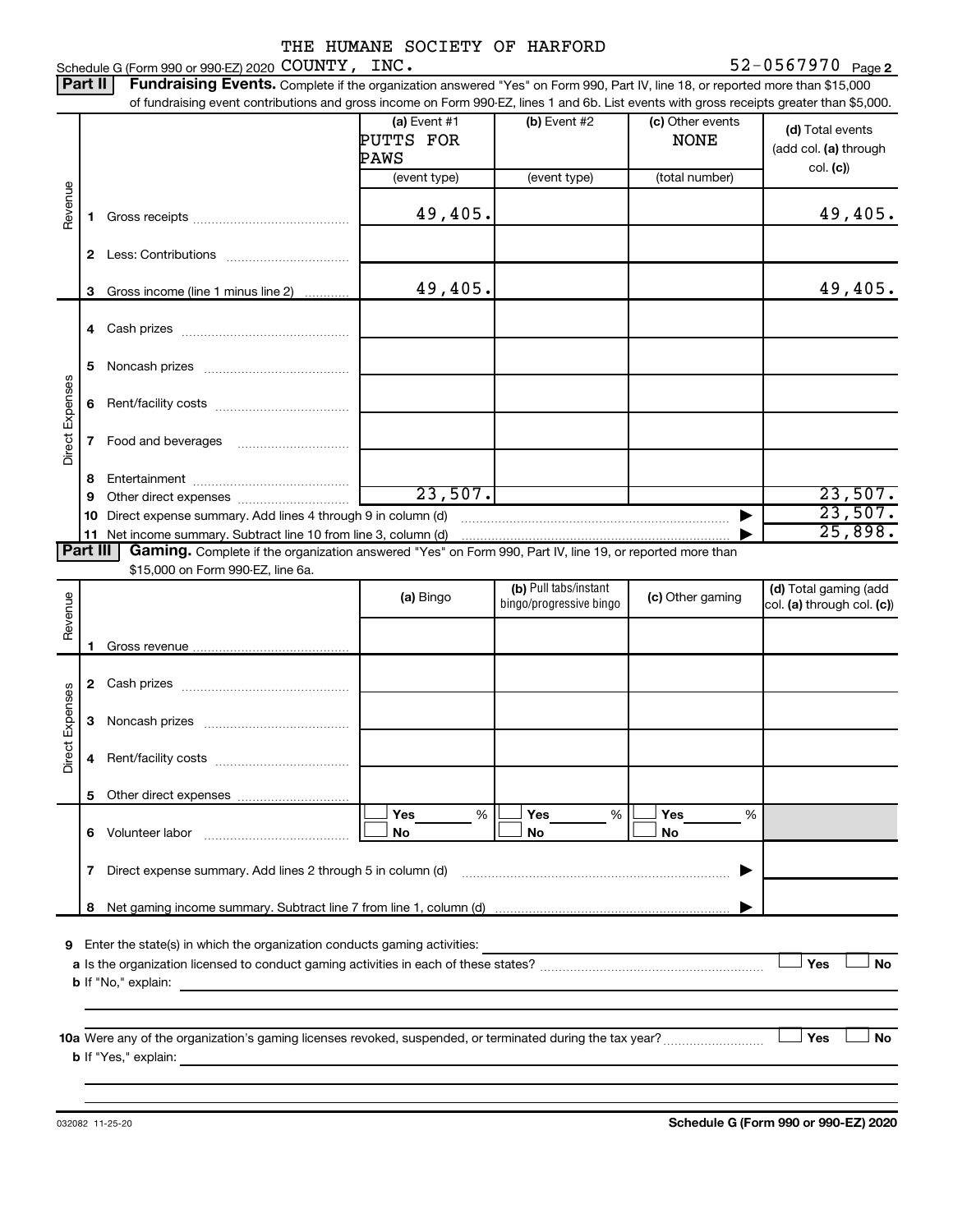| THE HUMANE SOCIETY OF HARFORD |  |
|-------------------------------|--|
|-------------------------------|--|

|    | Schedule G (Form 990 or 990-EZ) 2020 COUNTY, INC.<br>the control of the control of the control of the control of the control of                                                                                                                                                                                                                             | 52-0567970                    |     | Page 3    |  |  |  |  |  |
|----|-------------------------------------------------------------------------------------------------------------------------------------------------------------------------------------------------------------------------------------------------------------------------------------------------------------------------------------------------------------|-------------------------------|-----|-----------|--|--|--|--|--|
| 11 |                                                                                                                                                                                                                                                                                                                                                             |                               | Yes | <b>No</b> |  |  |  |  |  |
|    | 12 Is the organization a grantor, beneficiary or trustee of a trust, or a member of a partnership or other entity formed                                                                                                                                                                                                                                    |                               | Yes | No        |  |  |  |  |  |
|    |                                                                                                                                                                                                                                                                                                                                                             |                               |     |           |  |  |  |  |  |
|    | <b>13</b> Indicate the percentage of gaming activity conducted in:                                                                                                                                                                                                                                                                                          |                               |     |           |  |  |  |  |  |
|    |                                                                                                                                                                                                                                                                                                                                                             | <b>13a</b><br>13 <sub>b</sub> |     | %<br>%    |  |  |  |  |  |
|    | <b>b</b> An outside facility <i>www.communicality www.communicality.communicality www.communicality www.communicality.communicality www.communicality.com</i><br>14 Enter the name and address of the person who prepares the organization's gaming/special events books and records:                                                                       |                               |     |           |  |  |  |  |  |
|    | Name $\blacktriangleright$<br><u> 1980 - An Dùbhlachd ann an Dùbhlachd ann an Dùbhlachd ann an Dùbhlachd ann an Dùbhlachd ann an Dùbhlachd ann a</u><br>Address $\blacktriangleright$<br><u> 1989 - Johann Harry Communication (b. 1989)</u>                                                                                                                |                               |     |           |  |  |  |  |  |
|    |                                                                                                                                                                                                                                                                                                                                                             |                               |     | No        |  |  |  |  |  |
|    | of gaming revenue retained by the third party $\triangleright$ \$                                                                                                                                                                                                                                                                                           |                               |     |           |  |  |  |  |  |
|    | c If "Yes," enter name and address of the third party:                                                                                                                                                                                                                                                                                                      |                               |     |           |  |  |  |  |  |
|    | Name $\blacktriangleright$<br><u>and the contract of the contract of the contract of the contract of the contract of the contract of the contract of</u>                                                                                                                                                                                                    |                               |     |           |  |  |  |  |  |
|    | Address $\blacktriangleright$<br><u> 1989 - Johann Stein, marwolaethau a bhann an t-Amhainn an t-Amhainn an t-Amhainn an t-Amhainn an t-Amhainn an</u>                                                                                                                                                                                                      |                               |     |           |  |  |  |  |  |
|    | 16 Gaming manager information:                                                                                                                                                                                                                                                                                                                              |                               |     |           |  |  |  |  |  |
|    | Name $\blacktriangleright$<br><u> 1989 - Johann Barbara, martin amerikan basal da</u>                                                                                                                                                                                                                                                                       |                               |     |           |  |  |  |  |  |
|    | Gaming manager compensation > \$                                                                                                                                                                                                                                                                                                                            |                               |     |           |  |  |  |  |  |
|    |                                                                                                                                                                                                                                                                                                                                                             |                               |     |           |  |  |  |  |  |
|    |                                                                                                                                                                                                                                                                                                                                                             |                               |     |           |  |  |  |  |  |
|    | Director/officer<br>Employee<br>Independent contractor                                                                                                                                                                                                                                                                                                      |                               |     |           |  |  |  |  |  |
|    | <b>17</b> Mandatory distributions:                                                                                                                                                                                                                                                                                                                          |                               |     |           |  |  |  |  |  |
|    | a Is the organization required under state law to make charitable distributions from the gaming proceeds to<br>$\overbrace{\phantom{xxxxx}}$ Yes $\overline{\phantom{xxxxx}}$ No<br>retain the state gaming license?<br><b>b</b> Enter the amount of distributions required under state law to be distributed to other exempt organizations or spent in the |                               |     |           |  |  |  |  |  |
|    | organization's own exempt activities during the tax year $\triangleright$ \$<br>Supplemental Information. Provide the explanations required by Part I, line 2b, columns (iii) and (v); and Part III, lines 9, 9b, 10b,<br><b>Part IV</b>                                                                                                                    |                               |     |           |  |  |  |  |  |
|    | 15b, 15c, 16, and 17b, as applicable. Also provide any additional information. See instructions.                                                                                                                                                                                                                                                            |                               |     |           |  |  |  |  |  |
|    |                                                                                                                                                                                                                                                                                                                                                             |                               |     |           |  |  |  |  |  |
|    |                                                                                                                                                                                                                                                                                                                                                             |                               |     |           |  |  |  |  |  |
|    |                                                                                                                                                                                                                                                                                                                                                             |                               |     |           |  |  |  |  |  |
|    |                                                                                                                                                                                                                                                                                                                                                             |                               |     |           |  |  |  |  |  |
|    |                                                                                                                                                                                                                                                                                                                                                             |                               |     |           |  |  |  |  |  |
|    |                                                                                                                                                                                                                                                                                                                                                             |                               |     |           |  |  |  |  |  |
|    |                                                                                                                                                                                                                                                                                                                                                             |                               |     |           |  |  |  |  |  |
|    |                                                                                                                                                                                                                                                                                                                                                             |                               |     |           |  |  |  |  |  |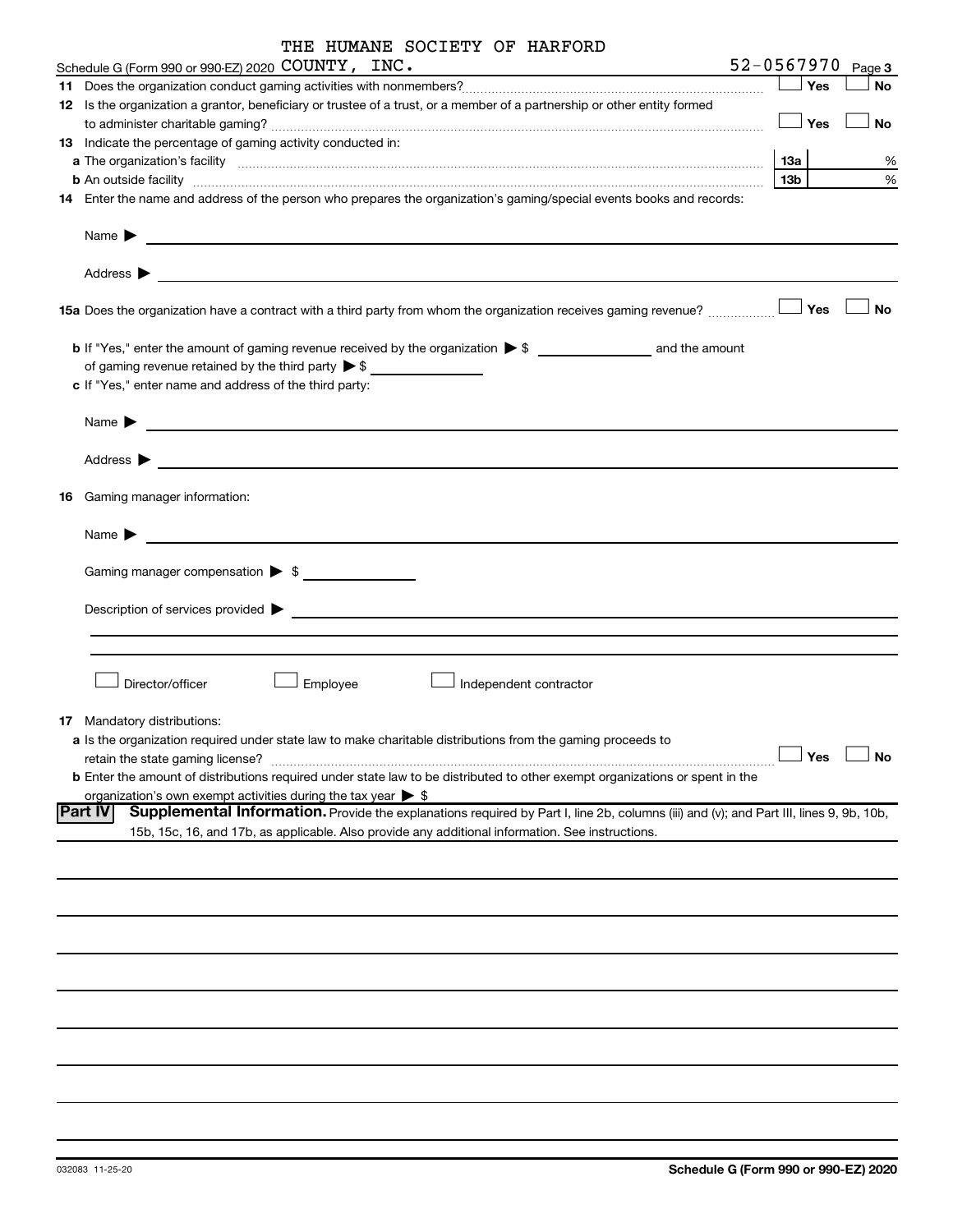|                                                     | THE HUMANE SOCIETY OF HARFORD |                       |
|-----------------------------------------------------|-------------------------------|-----------------------|
| Schedule G (Form 990 or 990-EZ)                     | COUNTY, INC.                  | $52 - 0567970$ Page 4 |
| <b>Part IV Supplemental Information</b> (continued) |                               |                       |

| <b>Part IV   Supplemental Information (continued)</b> |
|-------------------------------------------------------|
|                                                       |
|                                                       |
|                                                       |
|                                                       |
|                                                       |
|                                                       |
|                                                       |
|                                                       |
|                                                       |
|                                                       |
|                                                       |
|                                                       |
|                                                       |
|                                                       |
|                                                       |
|                                                       |
|                                                       |
|                                                       |
|                                                       |
|                                                       |
|                                                       |
|                                                       |
|                                                       |
|                                                       |
|                                                       |
|                                                       |
|                                                       |
|                                                       |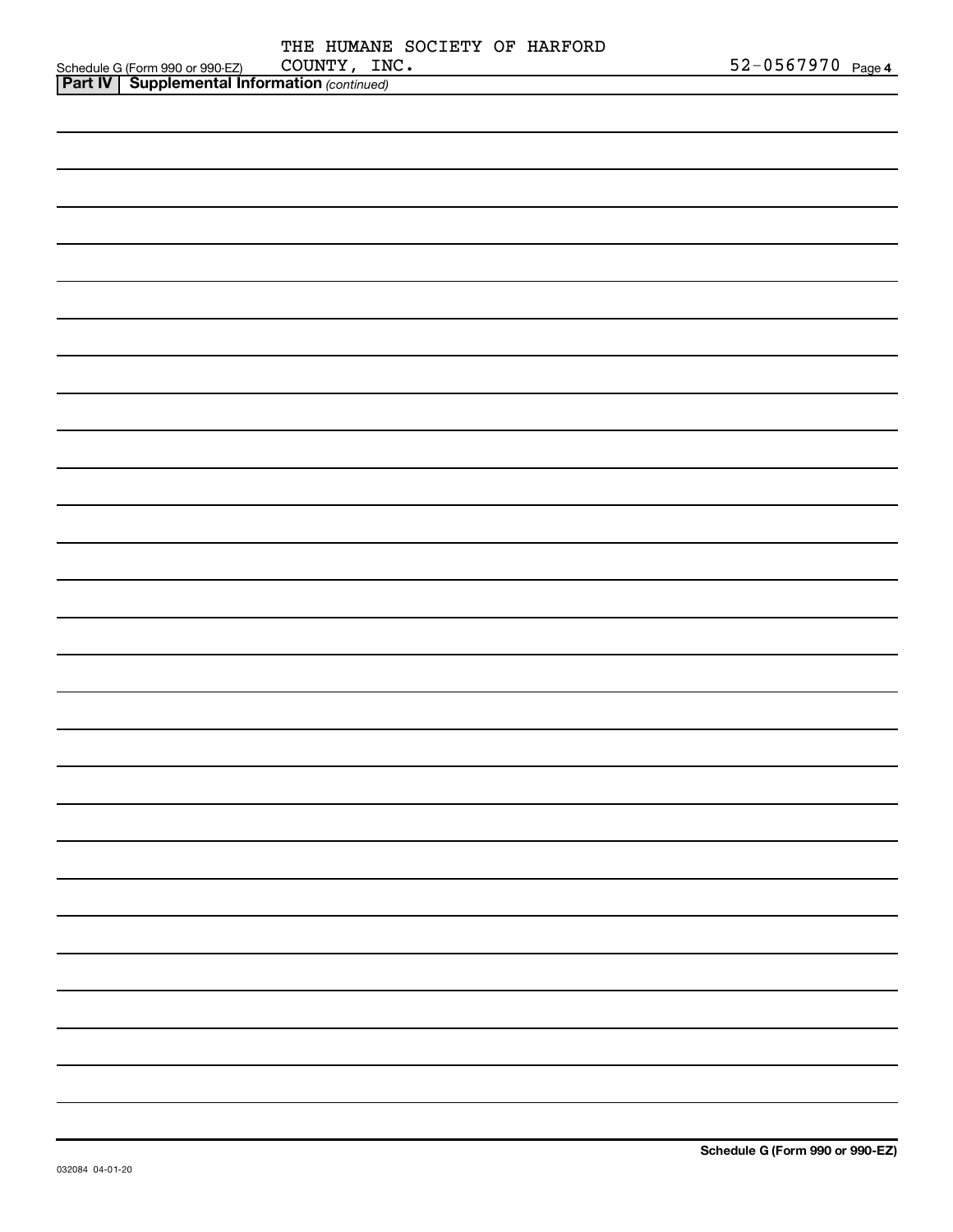| (Form 990) |                                                        |                                                                                                                                |                                                                                                                                                                  |                                      |                                                                                                       |    |                          | 2020                                                         |                                                     |    |  |
|------------|--------------------------------------------------------|--------------------------------------------------------------------------------------------------------------------------------|------------------------------------------------------------------------------------------------------------------------------------------------------------------|--------------------------------------|-------------------------------------------------------------------------------------------------------|----|--------------------------|--------------------------------------------------------------|-----------------------------------------------------|----|--|
|            | Department of the Treasury<br>Internal Revenue Service | Attach to Form 990.                                                                                                            | ▶ Complete if the organizations answered "Yes" on Form 990, Part IV, lines 29 or 30.<br>▶ Go to www.irs.gov/Form990 for instructions and the latest information. |                                      |                                                                                                       |    |                          | Open to Public<br>Inspection                                 |                                                     |    |  |
|            | Name of the organization                               | COUNTY, INC.                                                                                                                   |                                                                                                                                                                  | THE HUMANE SOCIETY OF HARFORD        |                                                                                                       |    |                          |                                                              | <b>Employer identification number</b><br>52-0567970 |    |  |
| Part I     |                                                        | <b>Types of Property</b>                                                                                                       |                                                                                                                                                                  |                                      |                                                                                                       |    |                          |                                                              |                                                     |    |  |
|            |                                                        |                                                                                                                                | (a)<br>Check if<br>applicable                                                                                                                                    | (b)<br>Number of<br>contributions or | (c)<br>Noncash contribution<br>amounts reported on<br>litems contributed Form 990, Part VIII, line 1g |    |                          | (d)<br>Method of determining<br>noncash contribution amounts |                                                     |    |  |
| 1.         |                                                        |                                                                                                                                |                                                                                                                                                                  |                                      |                                                                                                       |    |                          |                                                              |                                                     |    |  |
| 2          |                                                        |                                                                                                                                |                                                                                                                                                                  |                                      |                                                                                                       |    |                          |                                                              |                                                     |    |  |
| З          |                                                        |                                                                                                                                |                                                                                                                                                                  |                                      |                                                                                                       |    |                          |                                                              |                                                     |    |  |
| 4          |                                                        | Books and publications                                                                                                         |                                                                                                                                                                  |                                      |                                                                                                       |    |                          |                                                              |                                                     |    |  |
| 5          |                                                        | Clothing and household goods                                                                                                   |                                                                                                                                                                  |                                      |                                                                                                       |    |                          |                                                              |                                                     |    |  |
| 6          |                                                        |                                                                                                                                |                                                                                                                                                                  |                                      |                                                                                                       |    |                          |                                                              |                                                     |    |  |
| 7          |                                                        |                                                                                                                                |                                                                                                                                                                  |                                      |                                                                                                       |    |                          |                                                              |                                                     |    |  |
| 8          |                                                        |                                                                                                                                |                                                                                                                                                                  |                                      |                                                                                                       |    |                          |                                                              |                                                     |    |  |
| 9          |                                                        | Securities - Publicly traded                                                                                                   |                                                                                                                                                                  |                                      |                                                                                                       |    |                          |                                                              |                                                     |    |  |
| 10         |                                                        | Securities - Closely held stock                                                                                                |                                                                                                                                                                  |                                      |                                                                                                       |    |                          |                                                              |                                                     |    |  |
| 11         | Securities - Partnership, LLC, or                      |                                                                                                                                |                                                                                                                                                                  |                                      |                                                                                                       |    |                          |                                                              |                                                     |    |  |
|            |                                                        |                                                                                                                                |                                                                                                                                                                  |                                      |                                                                                                       |    |                          |                                                              |                                                     |    |  |
| 12         |                                                        | Securities - Miscellaneous                                                                                                     |                                                                                                                                                                  |                                      |                                                                                                       |    |                          |                                                              |                                                     |    |  |
| 13         | Qualified conservation contribution -                  |                                                                                                                                |                                                                                                                                                                  |                                      |                                                                                                       |    |                          |                                                              |                                                     |    |  |
|            |                                                        |                                                                                                                                |                                                                                                                                                                  |                                      |                                                                                                       |    |                          |                                                              |                                                     |    |  |
| 14         |                                                        | Qualified conservation contribution - Other                                                                                    |                                                                                                                                                                  |                                      |                                                                                                       |    |                          |                                                              |                                                     |    |  |
| 15         |                                                        |                                                                                                                                |                                                                                                                                                                  |                                      |                                                                                                       |    |                          |                                                              |                                                     |    |  |
| 16         |                                                        |                                                                                                                                |                                                                                                                                                                  |                                      |                                                                                                       |    |                          |                                                              |                                                     |    |  |
| 17         |                                                        |                                                                                                                                |                                                                                                                                                                  |                                      |                                                                                                       |    |                          |                                                              |                                                     |    |  |
| 18         |                                                        |                                                                                                                                |                                                                                                                                                                  |                                      |                                                                                                       |    |                          |                                                              |                                                     |    |  |
| 19         |                                                        |                                                                                                                                |                                                                                                                                                                  |                                      |                                                                                                       |    |                          |                                                              |                                                     |    |  |
| 20         |                                                        | Drugs and medical supplies                                                                                                     |                                                                                                                                                                  |                                      |                                                                                                       |    |                          |                                                              |                                                     |    |  |
| 21         |                                                        |                                                                                                                                |                                                                                                                                                                  |                                      |                                                                                                       |    |                          |                                                              |                                                     |    |  |
| 22         |                                                        |                                                                                                                                |                                                                                                                                                                  |                                      |                                                                                                       |    |                          |                                                              |                                                     |    |  |
| 23         |                                                        |                                                                                                                                |                                                                                                                                                                  |                                      |                                                                                                       |    |                          |                                                              |                                                     |    |  |
| 24         |                                                        |                                                                                                                                |                                                                                                                                                                  |                                      |                                                                                                       |    |                          |                                                              |                                                     |    |  |
| 25         | Other > (SUPPLIES                                      |                                                                                                                                | $\overline{\textbf{x}}$                                                                                                                                          | 1331                                 |                                                                                                       |    | 42,120. COST OF PROPERTY |                                                              |                                                     |    |  |
| 26         | Other                                                  |                                                                                                                                |                                                                                                                                                                  |                                      |                                                                                                       |    |                          |                                                              |                                                     |    |  |
| 27         | Other                                                  |                                                                                                                                |                                                                                                                                                                  |                                      |                                                                                                       |    |                          |                                                              |                                                     |    |  |
| 28         | Other                                                  |                                                                                                                                |                                                                                                                                                                  |                                      |                                                                                                       |    |                          |                                                              |                                                     |    |  |
| 29         |                                                        | Number of Forms 8283 received by the organization during the tax year for contributions                                        |                                                                                                                                                                  |                                      |                                                                                                       |    |                          |                                                              |                                                     |    |  |
|            |                                                        | for which the organization completed Form 8283, Part V, Donee Acknowledgement                                                  |                                                                                                                                                                  |                                      |                                                                                                       | 29 |                          |                                                              | 0<br>Yes                                            |    |  |
|            |                                                        | 30a During the year, did the organization receive by contribution any property reported in Part I, lines 1 through 28, that it |                                                                                                                                                                  |                                      |                                                                                                       |    |                          |                                                              |                                                     | No |  |
|            |                                                        | must hold for at least three years from the date of the initial contribution, and which isn't required to be used for          |                                                                                                                                                                  |                                      |                                                                                                       |    |                          |                                                              |                                                     |    |  |
|            |                                                        |                                                                                                                                |                                                                                                                                                                  |                                      |                                                                                                       |    |                          | 30a                                                          |                                                     | х  |  |
|            |                                                        | <b>b</b> If "Yes," describe the arrangement in Part II.                                                                        |                                                                                                                                                                  |                                      |                                                                                                       |    |                          |                                                              |                                                     |    |  |
| 31         |                                                        | Does the organization have a gift acceptance policy that requires the review of any nonstandard contributions?                 |                                                                                                                                                                  |                                      |                                                                                                       |    |                          | 31                                                           |                                                     | х  |  |
|            |                                                        | 32a Does the organization hire or use third parties or related organizations to solicit, process, or sell noncash              |                                                                                                                                                                  |                                      |                                                                                                       |    |                          |                                                              |                                                     |    |  |
|            | contributions?                                         |                                                                                                                                |                                                                                                                                                                  |                                      |                                                                                                       |    |                          | <b>32a</b>                                                   |                                                     | х  |  |
|            | <b>b</b> If "Yes," describe in Part II.                |                                                                                                                                |                                                                                                                                                                  |                                      |                                                                                                       |    |                          |                                                              |                                                     |    |  |
| 33         |                                                        | If the organization didn't report an amount in column (c) for a type of property for which column (a) is checked,              |                                                                                                                                                                  |                                      |                                                                                                       |    |                          |                                                              |                                                     |    |  |
|            | describe in Part II.                                   |                                                                                                                                |                                                                                                                                                                  |                                      |                                                                                                       |    |                          |                                                              |                                                     |    |  |
|            |                                                        |                                                                                                                                |                                                                                                                                                                  |                                      |                                                                                                       |    |                          |                                                              |                                                     |    |  |

**Noncash Contributions**

| LHA For Paperwork Reduction Act Notice, see the Instructions for Form 990. | Schedule M (Form 990) 2020 |
|----------------------------------------------------------------------------|----------------------------|
|                                                                            |                            |

OMB No. 1545-0047

**SCHEDULE M**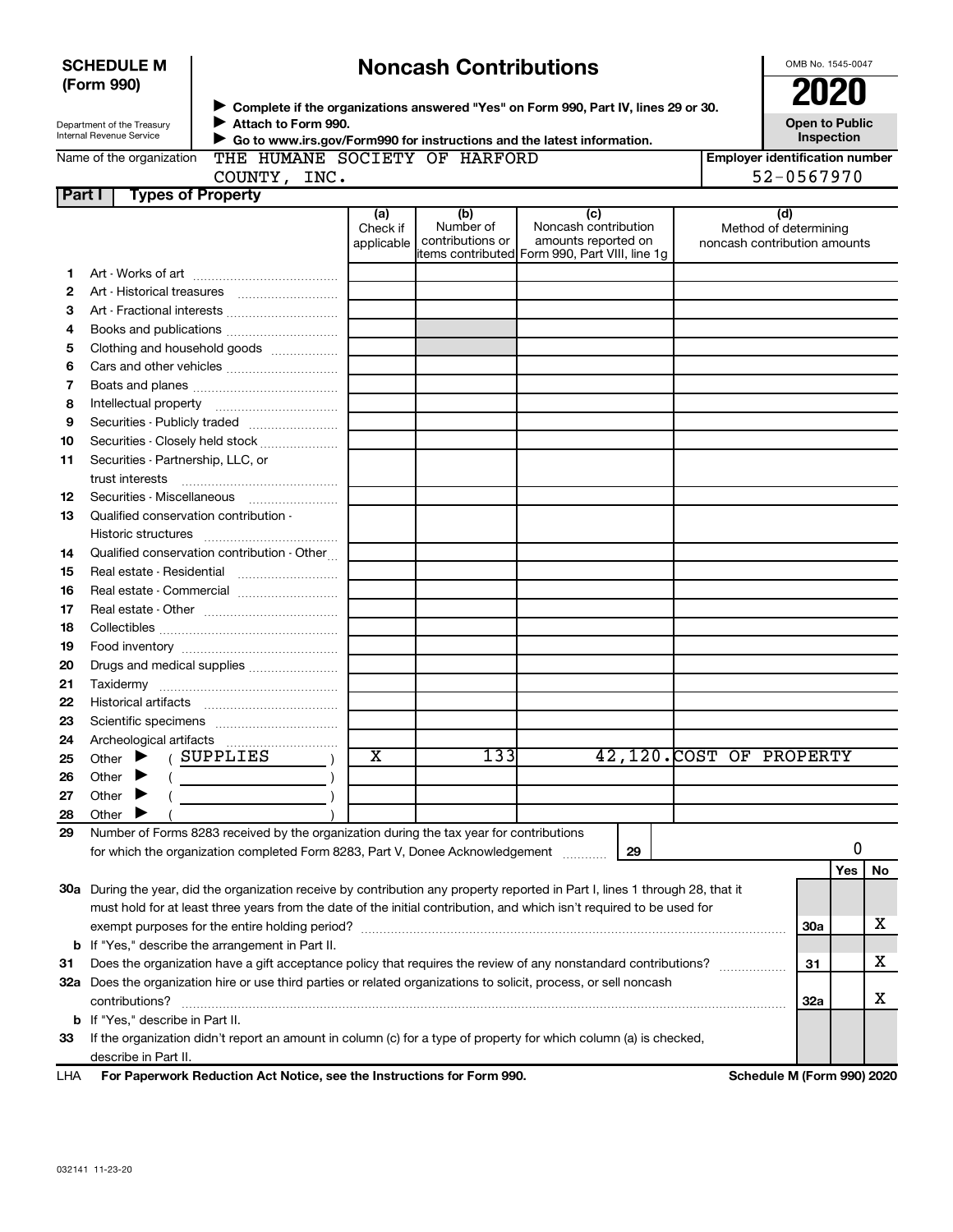|        |     |  | THE HUMANE SOCIETY OF HARFORD |            |
|--------|-----|--|-------------------------------|------------|
| COUNTY | TMC |  |                               | 52-0567970 |

|         | Schedule M (Form 990) 2020 COUNTY, INC.                                                                                                | $52 - 0567970$ | Page 2 |
|---------|----------------------------------------------------------------------------------------------------------------------------------------|----------------|--------|
| Part II | Supplemental Information. Provide the information required by Part I, lines 30b, 32b, and 33, and whether the organization             |                |        |
|         | is reporting in Part I, column (b), the number of contributions, the number of items received, or a combination of both. Also complete |                |        |
|         | this part for any additional information.                                                                                              |                |        |
|         |                                                                                                                                        |                |        |
|         |                                                                                                                                        |                |        |
|         |                                                                                                                                        |                |        |
|         |                                                                                                                                        |                |        |
|         |                                                                                                                                        |                |        |
|         |                                                                                                                                        |                |        |
|         |                                                                                                                                        |                |        |
|         |                                                                                                                                        |                |        |
|         |                                                                                                                                        |                |        |
|         |                                                                                                                                        |                |        |
|         |                                                                                                                                        |                |        |
|         |                                                                                                                                        |                |        |
|         |                                                                                                                                        |                |        |
|         |                                                                                                                                        |                |        |
|         |                                                                                                                                        |                |        |
|         |                                                                                                                                        |                |        |
|         |                                                                                                                                        |                |        |
|         |                                                                                                                                        |                |        |
|         |                                                                                                                                        |                |        |
|         |                                                                                                                                        |                |        |
|         |                                                                                                                                        |                |        |
|         |                                                                                                                                        |                |        |
|         |                                                                                                                                        |                |        |
|         |                                                                                                                                        |                |        |
|         |                                                                                                                                        |                |        |
|         |                                                                                                                                        |                |        |
|         |                                                                                                                                        |                |        |
|         |                                                                                                                                        |                |        |
|         |                                                                                                                                        |                |        |
|         |                                                                                                                                        |                |        |
|         |                                                                                                                                        |                |        |
|         |                                                                                                                                        |                |        |
|         |                                                                                                                                        |                |        |
|         |                                                                                                                                        |                |        |
|         |                                                                                                                                        |                |        |
|         |                                                                                                                                        |                |        |
|         |                                                                                                                                        |                |        |
|         |                                                                                                                                        |                |        |
|         |                                                                                                                                        |                |        |
|         |                                                                                                                                        |                |        |
|         |                                                                                                                                        |                |        |
|         |                                                                                                                                        |                |        |
|         |                                                                                                                                        |                |        |
|         |                                                                                                                                        |                |        |
|         |                                                                                                                                        |                |        |
|         |                                                                                                                                        |                |        |
|         |                                                                                                                                        |                |        |
|         |                                                                                                                                        |                |        |
|         |                                                                                                                                        |                |        |
|         |                                                                                                                                        |                |        |
|         |                                                                                                                                        |                |        |
|         |                                                                                                                                        |                |        |
|         |                                                                                                                                        |                |        |
|         |                                                                                                                                        |                |        |
|         |                                                                                                                                        |                |        |
|         |                                                                                                                                        |                |        |
|         |                                                                                                                                        |                |        |
|         |                                                                                                                                        |                |        |
|         |                                                                                                                                        |                |        |
|         |                                                                                                                                        |                |        |
|         |                                                                                                                                        |                |        |
|         |                                                                                                                                        |                |        |
|         |                                                                                                                                        |                |        |
|         |                                                                                                                                        |                |        |
|         |                                                                                                                                        |                |        |
|         |                                                                                                                                        |                |        |
|         |                                                                                                                                        |                |        |
|         |                                                                                                                                        |                |        |
|         |                                                                                                                                        |                |        |
|         |                                                                                                                                        |                |        |
|         |                                                                                                                                        |                |        |
|         |                                                                                                                                        |                |        |
|         |                                                                                                                                        |                |        |
|         |                                                                                                                                        |                |        |
|         |                                                                                                                                        |                |        |
|         |                                                                                                                                        |                |        |
|         |                                                                                                                                        |                |        |
|         |                                                                                                                                        |                |        |
|         |                                                                                                                                        |                |        |
|         |                                                                                                                                        |                |        |
|         |                                                                                                                                        |                |        |
|         |                                                                                                                                        |                |        |
|         |                                                                                                                                        |                |        |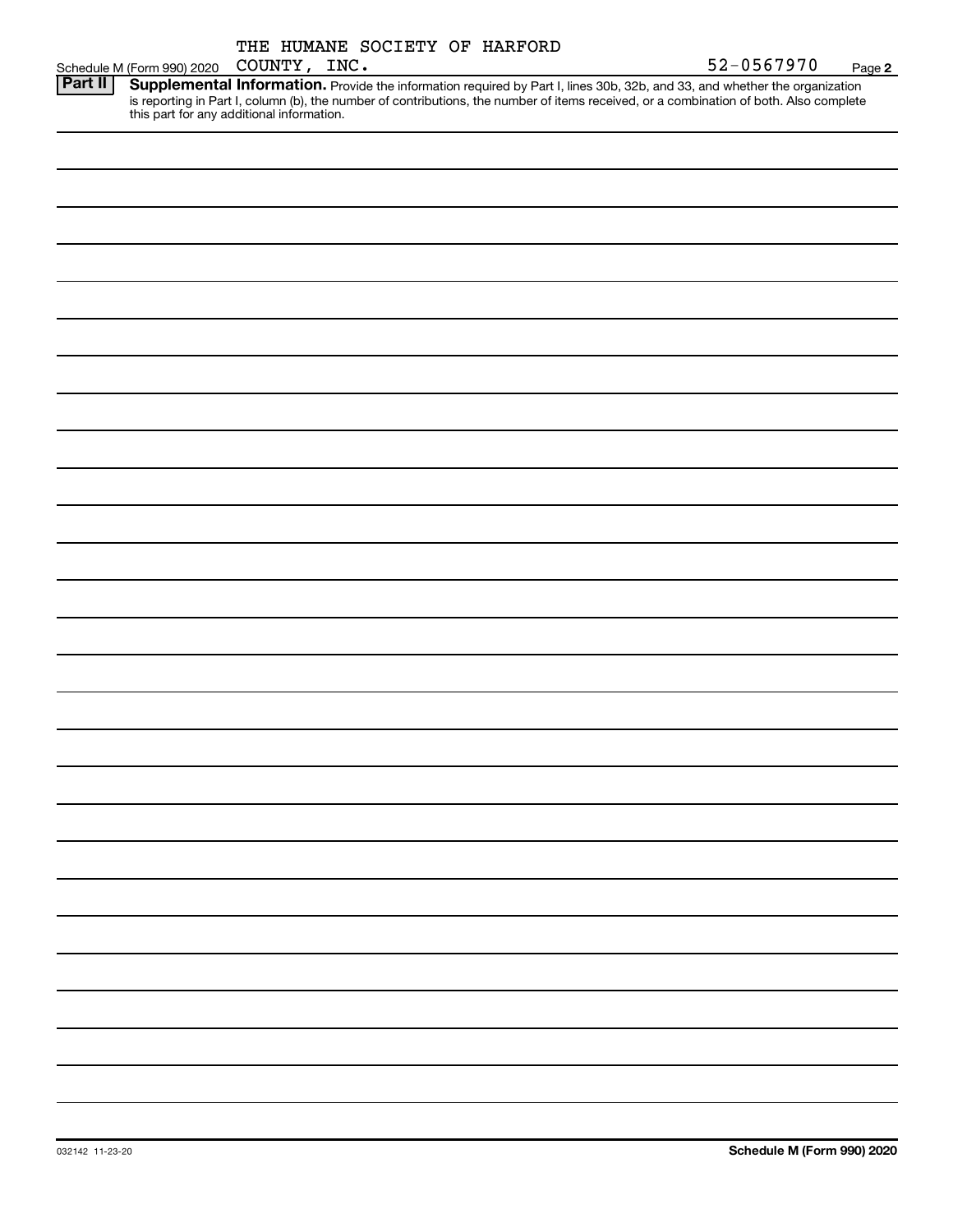**(Form 990 or 990-EZ)**

**Complete to provide information for responses to specific questions on Form 990 or 990-EZ or to provide any additional information. | Attach to Form 990 or 990-EZ. | Go to www.irs.gov/Form990 for the latest information. SCHEDULE O Supplemental Information to Form 990 or 990-EZ 2020**<br>(Form 990 or 990-EZ) Complete to provide information for responses to specific questions on

Department of the Treasury Internal Revenue Service Name of the organization

#### THE HUMANE SOCIETY OF HARFORD COUNTY, INC. 52-0567970

**Employer identification number**

OMB No. 1545-0047

**Open to Public Inspection**

FORM 990, PART I, LINE 1, DESCRIPTION OF ORGANIZATION MISSION:

STRAY AND ABANDONED ANIMALS BY PROVIDING SHELTER, CARE, ADOPTIONS AND

COMMUNITY EDUCATION.

FORM 990, PART VI, SECTION A, LINE 7A:

ELECTION OF OFFICERS AND DIRECTORS IS HELD ANNUALLY. THEY ARE ELECTED BY

THE EXISTING DIRECTORS AND VOTING OFFICERS.

FORM 990, PART VI, SECTION A, LINE 7B:

HARFORD COUNTY HAS THE AUTHORITY TO APPOINT A VOTING MEMBER TO THE BOARD OF DIRECTORS. HOWEVER, ALL GOVERNANCE DECISIONS ARE MADE BY A QUORUM OF THE ELECTED BOARD OF DIRECTORS.

FORM 990, PART VI, SECTION B, LINE 11B:

THE FORM 990 IS REVIEWED BY THE FINANCE COMMITTEE AND IS THEN DISTRIBUTED TO THE ENTIRE BOARD FOR REVIEW WITH A COMMENT AND APPROVAL DEADLINE.

FORM 990, PART VI, SECTION B, LINE 12C:

**For Paperwork Reduction Act Notice, see the Instructions for Form 990 or 990-EZ. Schedule O (Form 990 or 990-EZ) 2020** LHA AT THE BEGINNING OF EACH FISCAL YEAR, A CONFLICT OF INTEREST POLICY IS DISTRIBUTED TO EACH BOARD MEMBER AND A SIGNED ACKNOWLEDGEMENT IS REQUIRED FROM EACH BOARD MEMBER AND SAID SIGNED ACKNOWLEDGEMENTS ARE FILED IN THE ORGANIZATION'S OFFICE. THE EXECUTIVE COMMITTEE SUBSEQUENTLY REVIEWS EACH ACKNOWLEDGEMENT. IF CONCERNS ARE IDENTIFIED, THE CONCERNS ARE DISCUSSED WITH THE RESPECTIVE BOARD MEMBER AND BROUGHT TO THE ATTENTION OF THE FULL BOARD, IF NECESSARY. IF A BOARD MEMBER'S SITUATION CHANGES DURING THE FISCAL YEAR THAT CREATES A CONFLICT OF INTEREST, THE ISSUE IS REVIEWED AND